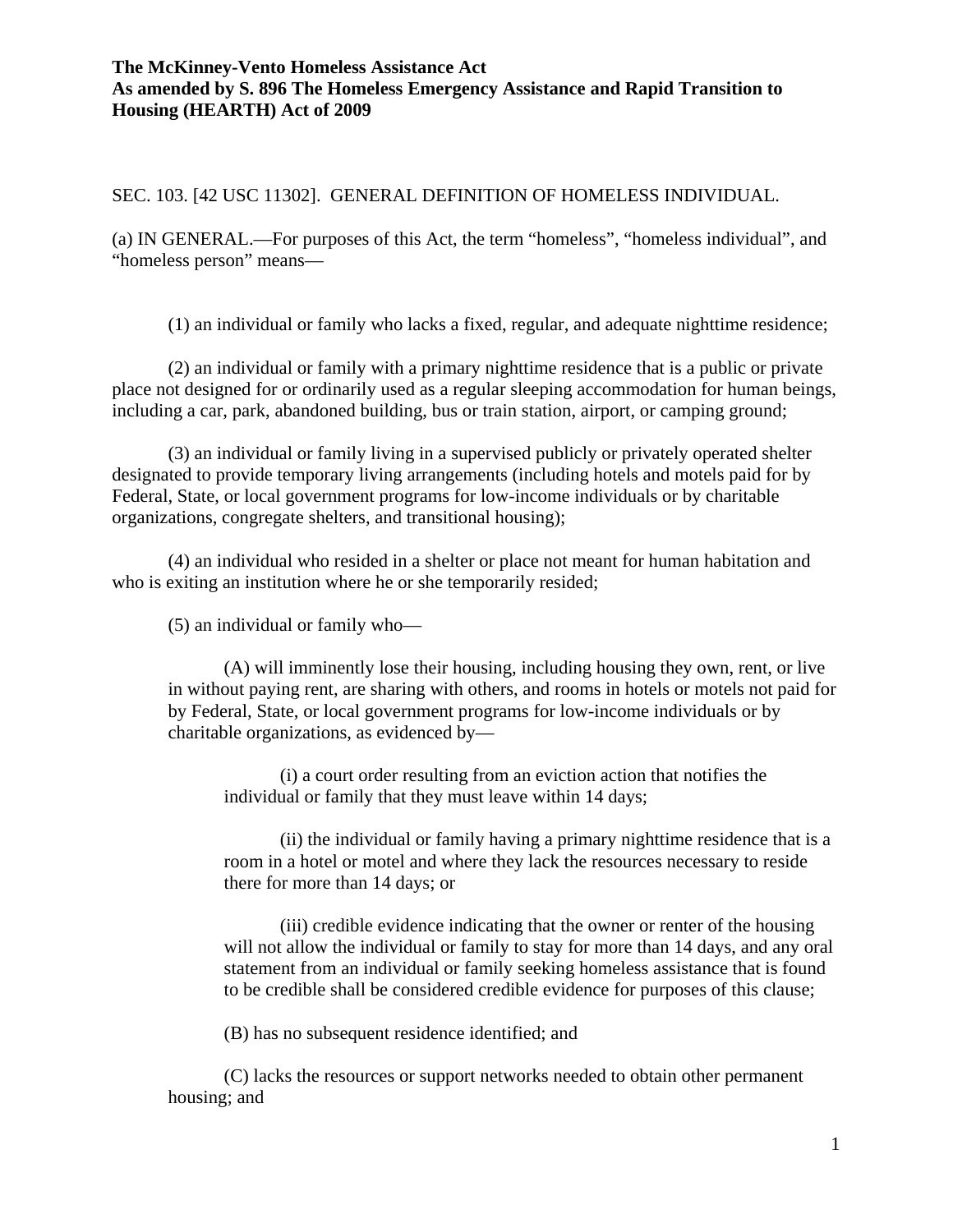(6) unaccompanied youth and homeless families with children and youth defined as homeless under other Federal statutes who--

(A) have experienced a long term period without living independently in permanent housing,

(B) have experienced persistent instability as measured by frequent moves over such period, and

(C) can be expected to continue in such status for an extended period of time because of chronic disabilities, chronic physical health or mental health conditions, substance addiction, histories of domestic violence or childhood abuse, the presence of a child or youth with a disability, or multiple barriers to employment.

### (b) DOMESTIC VIOLENCE AND OTHER DANGEROUS OR LIFE-THREATENING

CONDITIONS.—Notwithstanding any other provision of this section, the Secretary shall consider to be homeless any individual or family who is fleeing, or is attempting to flee, domestic violence, dating violence, sexual assault, stalking, or other dangerous or lifethreatening conditions in the individual's or family's current housing situation, including where the health and safety of children are jeopardized, and who have no other residence and lack the resources or support networks to obtain other permanent housing.

# (c) INCOME ELIGIBILITY.—

(1) IN GENERAL.—A homeless individual shall be eligible for assistance under any program provided by this Act, only if the individual complies with the income eligibility requirements otherwise applicable to such program.

(2) EXCEPTION.—Notwithstanding paragraph (1), a homeless individual shall be eligible for assistance under title I of the Workforce Investment Act of 1998.

(d) EXCLUSION.—For purposes of this Act, the term "homeless" or "homeless individual" does not include any individual imprisoned or otherwise detained pursuant to an Act of the Congress or a State law.

(e) PERSONS EXPERIENCING HOMELESSNESS.—Any references in this Act to homeless individuals (including homeless persons) or homeless groups (including homeless persons) shall be considered to include, and to refer to, individuals experiencing homelessness or groups experiencing homelessness, respectively.

SEC. 104. [42 USC 11303]. FUNDING AVAILABILITY AND LIMITATIONS.

(a) CALCULATION.—The amounts authorized in this Act shall be in addition to any amount appropriated for the programs involved before July 22, 1987.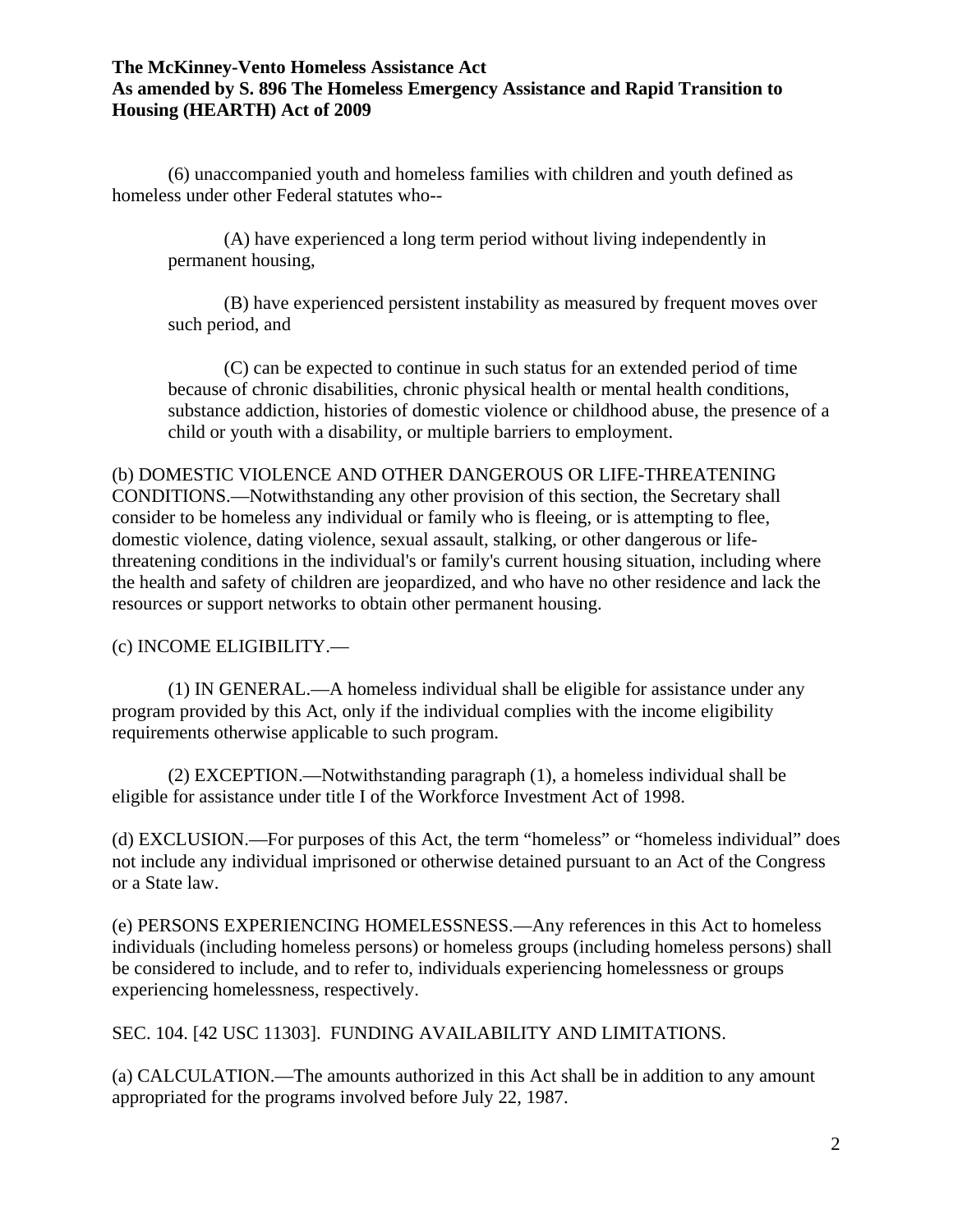(b) AVAILABILITY UNTIL EXPENDED.—Any amount appropriated under an authorization in this Act shall remain available until expended.

(c) LIMITATION.—Appropriations pursuant to the authorizations in this Act shall be made in accordance with the provisions of the Congressional Budget and Impoundment Control Act of 1974, which prohibits the consideration of any bill that would cause the deficit to exceed the levels established by the Balanced Budget and Emergency Deficit Control Act of 1985, such that it shall not increase the deficit of the Federal Government for fiscal year 1987.

SEC. 105. [42 USC 11304]. PROGRAM SUMMARY BY COMPTROLLER GENERAL.

The Comptroller General of the United States may evaluate the disbursement and use of the amounts made available by appropriation Acts under the authorizations in titles III and IV of.

## **TITLE IV—HOUSING ASSISTANCE SUBTITLE A—GENERAL PROVISIONS**

SEC. 401. DEFINITIONS.

For purposes of this title:

(1) AT RISK OF HOMELESSNESS.—The term `at risk of homelessness' means, with respect to an individual or family, that the individual or family—

(A) has income below 30 percent of median income for the geographic area;

(B) has insufficient resources immediately available to attain housing stability; and

(C)(i) has moved frequently because of economic reasons;

(ii) is living in the home of another because of economic hardship;

(iii) has been notified that their right to occupy their current housing or living situation will be terminated;

(iv) lives in a hotel or motel;

(v) lives in severely overcrowded housing;

(vi) is exiting an institution; or

(vii) otherwise lives in housing that has characteristics associated with instability and an increased risk of homelessness.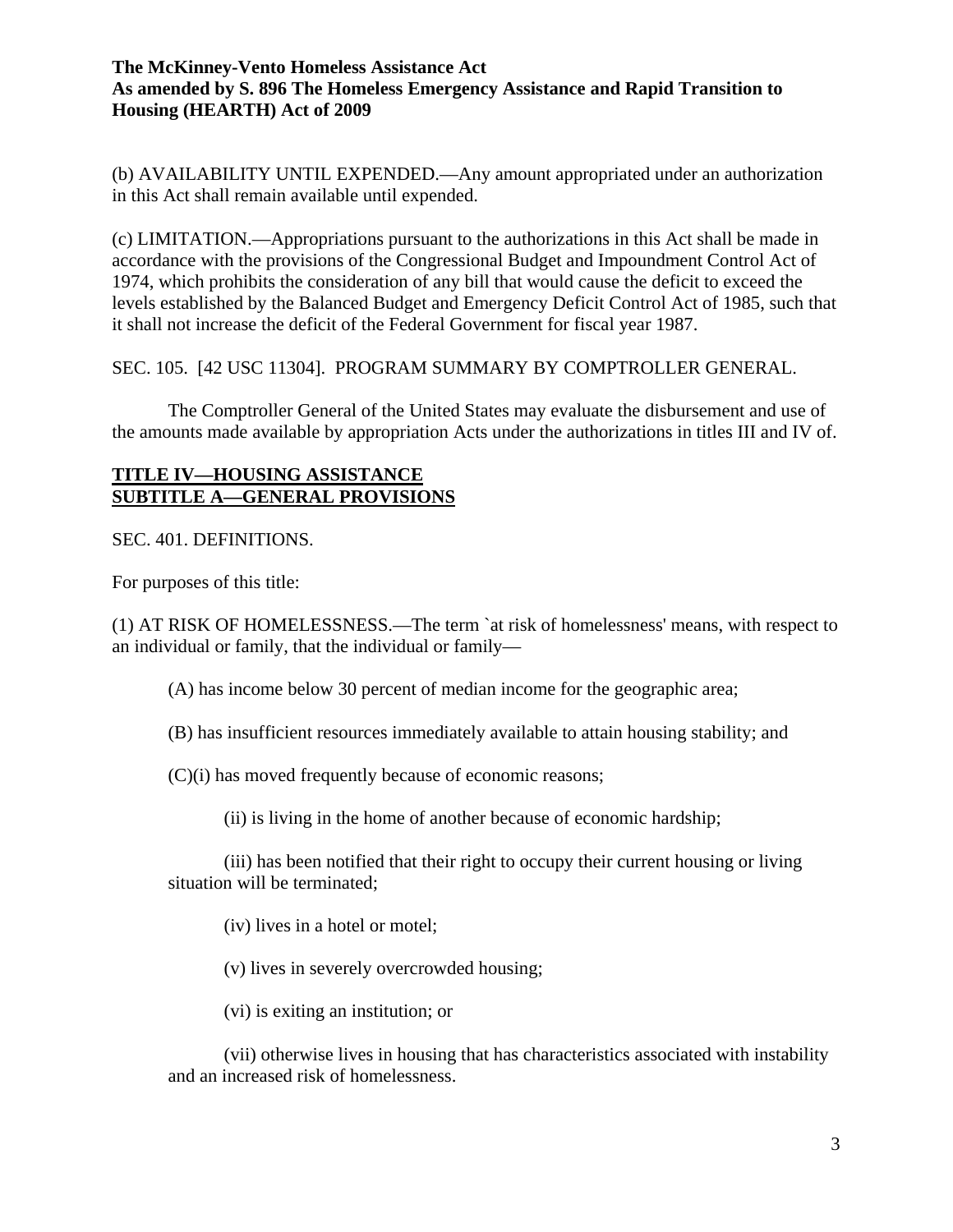Such term includes all families with children and youth defined as homeless under other Federal statutes.

(2) CHRONICALLY HOMELESS.—

(A) IN GENERAL.—The term `chronically homeless' means, with respect to an individual or family, that the individual or family—

(i) is homeless and lives or resides in a place not meant for human habitation, a safe haven, or in an emergency shelter;

(ii) has been homeless and living or residing in a place not meant for human habitation, a safe haven, or in an emergency shelter continuously for at least 1 year or on at least 4 separate occasions in the last 3 years; and

(iii) has an adult head of household (or a minor head of household if no adult is present in the household) with a diagnosable substance use disorder, serious mental illness, developmental disability (as defined in section 102 of the Developmental Disabilities Assistance and Bill of Rights Act of 2000 (42 U.S.C. 15002)), post traumatic stress disorder, cognitive impairments resulting from a brain injury, or chronic physical illness or disability, including the co-occurrence of 2 or more of those conditions.

(B) RULE OF CONSTRUCTION.—A person who currently lives or resides in an institutional care facility, including a jail, substance abuse or mental health treatment facility, hospital or other similar facility, and has resided there for fewer than 90 days shall be considered chronically homeless if such person met all of the requirements described in subparagraph (A) prior to entering that facility.

(3) COLLABORATIVE APPLICANT.—The term `collaborative applicant' means an entity that—

(A) carries out the duties specified in section 402;

(B) serves as the applicant for project sponsors who jointly submit a single application for a grant under subtitle C in accordance with a collaborative process; and

(C) if the entity is a legal entity and is awarded such grant, receives such grant directly from the Secretary.

(4) COLLABORATIVE APPLICATION.—The term `collaborative application' means an application for a grant under subtitle C that—

- (A) satisfies section 422; and
- (B) is submitted to the Secretary by a collaborative applicant.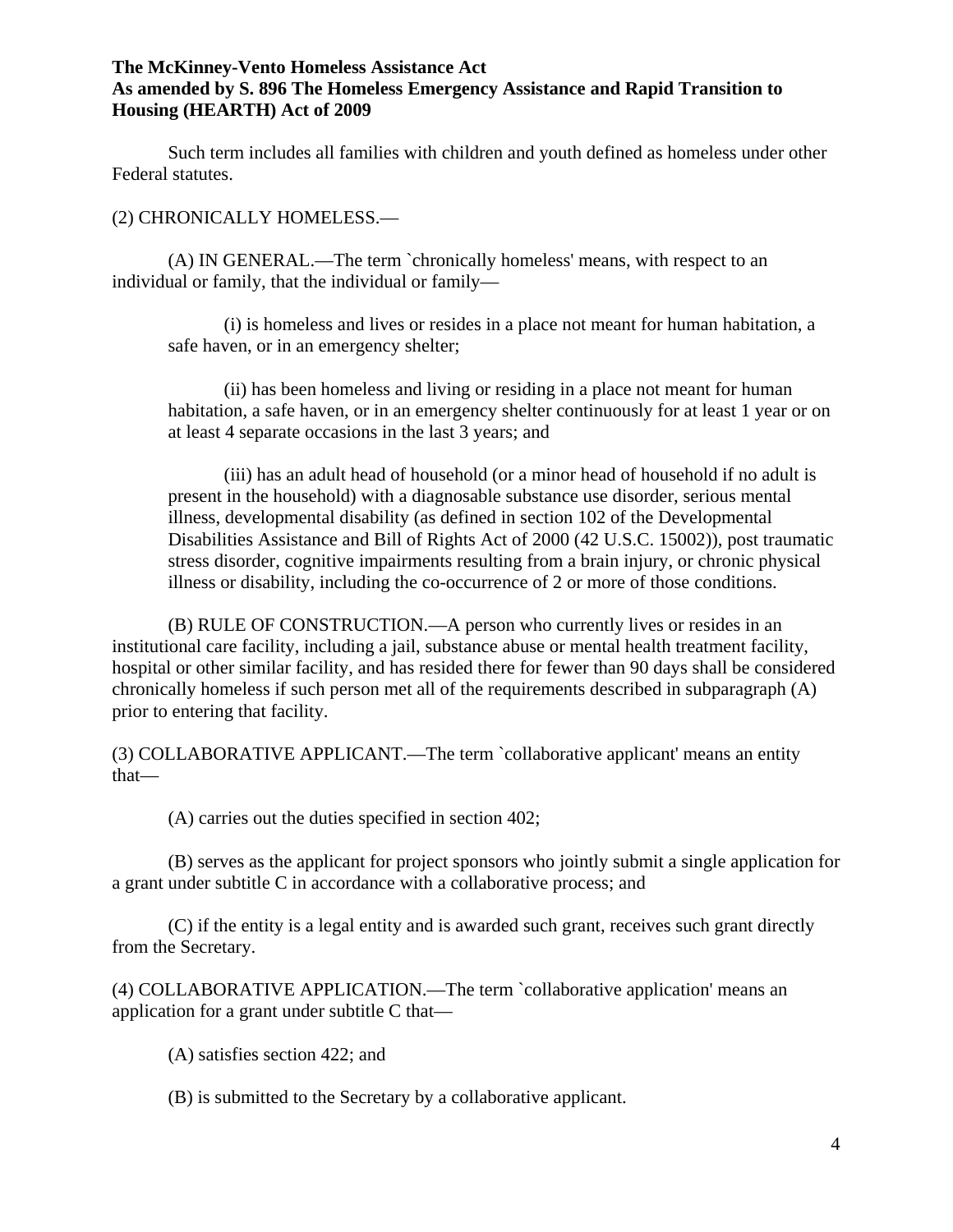(5) CONSOLIDATED PLAN.—The term `Consolidated Plan' means a comprehensive housing affordability strategy and community development plan required in part 91 of title 24, Code of Federal Regulations.

(6) ELIGIBLE ENTITY.—The term `eligible entity' means, with respect to a subtitle, a public entity, a private entity, or an entity that is a combination of public and private entities, that is eligible to directly receive grant amounts under such subtitle.

(7) FAMILIES WITH CHILDREN AND YOUTH DEFINED AS HOMELESS UNDER OTHER FEDERAL STATUTES.—The term `families with children and youth defined as homeless under other Federal statutes' means any children or youth that are defined as `homeless' under any Federal statute other than this subtitle, but are not defined as homeless under section 103, and shall also include the parent, parents, or guardian of such children or youth under subtitle B of title VII this Act (42 U.S.C. 11431 et seq.).

(8) GEOGRAPHIC AREA.—The term `geographic area' means a State, metropolitan city, urban county, town, village, or other nonentitlement area, or a combination or consortia of such, in the United States, as described in section 106 of the Housing and Community Development Act of 1974 (42 U.S.C. 5306).

## (9) HOMELESS INDIVIDUAL WITH A DISABILITY.—

(A) IN GENERAL.—The term `homeless individual with a disability' means an individual who is homeless, as defined in section 103, and has a disability that—

(i)(I) is expected to be long-continuing or of indefinite duration;

(II) substantially impedes the individual's ability to live independently;

(III) could be improved by the provision of more suitable housing conditions; and

(IV) is a physical, mental, or emotional impairment, including an impairment caused by alcohol or drug abuse, post traumatic stress disorder, or brain injury;

(ii) is a developmental disability, as defined in section 102 of the Developmental Disabilities Assistance and Bill of Rights Act of 2000 (42 U.S.C. 15002); or

(iii) is the disease of acquired immunodeficiency syndrome or any condition arising from the etiologic agency for acquired immunodeficiency syndrome.

(B) RULE—Nothing in clause (iii) of subparagraph (A) shall be construed to limit eligibility under clause (i) or (ii) of subparagraph (A).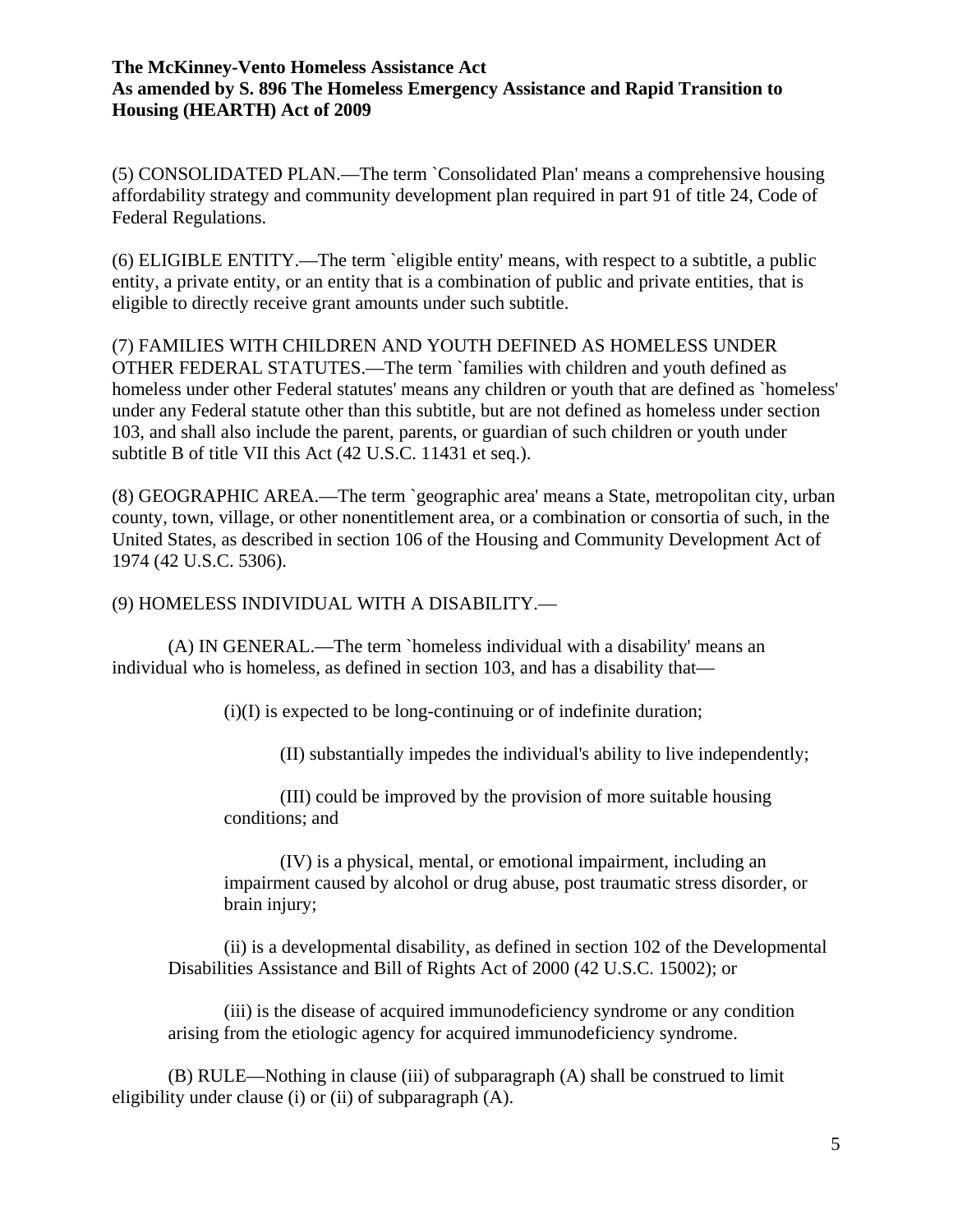(10) LEGAL ENTITY.—The term `legal entity' means—

(A) an entity described in section  $501(c)(3)$  of the Internal Revenue Code of 1986 (26) U.S.C. 501(c)(3)) and exempt from tax under section 501(a) of such Code;

(B) an instrumentality of State or local government; or

(C) a consortium of instrumentalities of State or local governments that has constituted itself as an entity.

(11) METROPOLITAN CITY; URBAN COUNTY; NONENTITLEMENT AREA.—The terms `metropolitan city', `urban county', and `nonentitlement area' have the meanings given such terms in section 102(a) of the Housing and Community Development Act of 1974 (42 U.S.C. 5302(a)).

(12) NEW.—The term `new' means, with respect to housing, that no assistance has been provided under this title for the housing.

(13) OPERATING COSTS.—The term `operating costs' means expenses incurred by a project sponsor operating transitional housing or permanent housing under this title with respect to—

(A) the administration, maintenance, repair, and security of such housing;

(B) utilities, fuel, furnishings, and equipment for such housing; or

(C) coordination of services as needed to ensure long-term housing stability.

(14) OUTPATIENT HEALTH SERVICES.—The term `outpatient health services' means outpatient health care services, mental health services, and outpatient substance abuse services.

(15) PERMANENT HOUSING.—The term `permanent housing' means community-based housing without a designated length of stay, and includes both permanent supportive housing and permanent housing without supportive services.

(16) PERSONALLY IDENTIFYING INFORMATION.—The term `personally identifying information' means individually identifying information for or about an individual, including information likely to disclose the location of a victim of domestic violence, dating violence, sexual assault, or stalking, including—

(A) a first and last name;

(B) a home or other physical address;

(C) contact information (including a postal, e-mail or Internet protocol address, or telephone or facsimile number);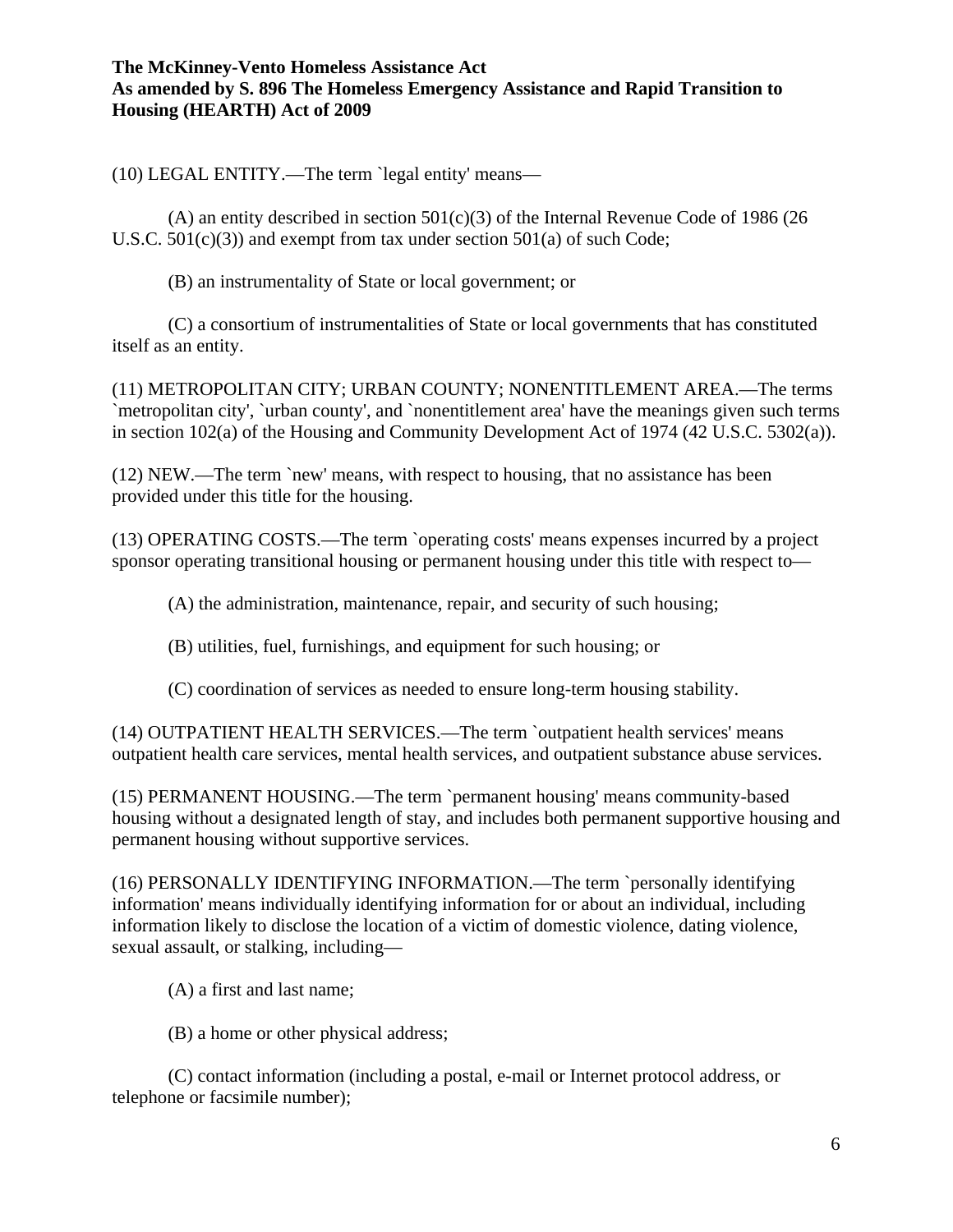(D) a social security number; and

(E) any other information, including date of birth, racial or ethnic background, or religious affiliation, that, in combination with any other non-personally identifying information, would serve to identify any individual.

(17) PRIVATE NONPROFIT ORGANIZATION.—The term `private nonprofit organization' means an organization—

(A) no part of the net earnings of which inures to the benefit of any member, founder, contributor, or individual;

(B) that has a voluntary board;

(C) that has an accounting system, or has designated a fiscal agent in accordance with requirements established by the Secretary; and

(D) that practices nondiscrimination in the provision of assistance.

(18) PROJECT.—The term `project' means, with respect to activities carried out under subtitle C, eligible activities described in section 423(a), undertaken pursuant to a specific endeavor, such as serving a particular population or providing a particular resource.

(19) PROJECT-BASED.—The term `project-based' means, with respect to rental assistance, that the assistance is provided pursuant to a contract that—

(A) is between—

and

(i) the recipient or a project sponsor; and

(ii) an owner of a structure that exists as of the date the contract is entered into;

(B) provides that rental assistance payments shall be made to the owner and that the units in the structure shall be occupied by eligible persons for not less than the term of the contract.

(20) PROJECT SPONSOR.—The term `project sponsor' means, with respect to proposed eligible activities, the organization directly responsible for carrying out the proposed eligible activities.

(21) RECIPIENT.—Except as used in subtitle B, the term `recipient' means an eligible entity who—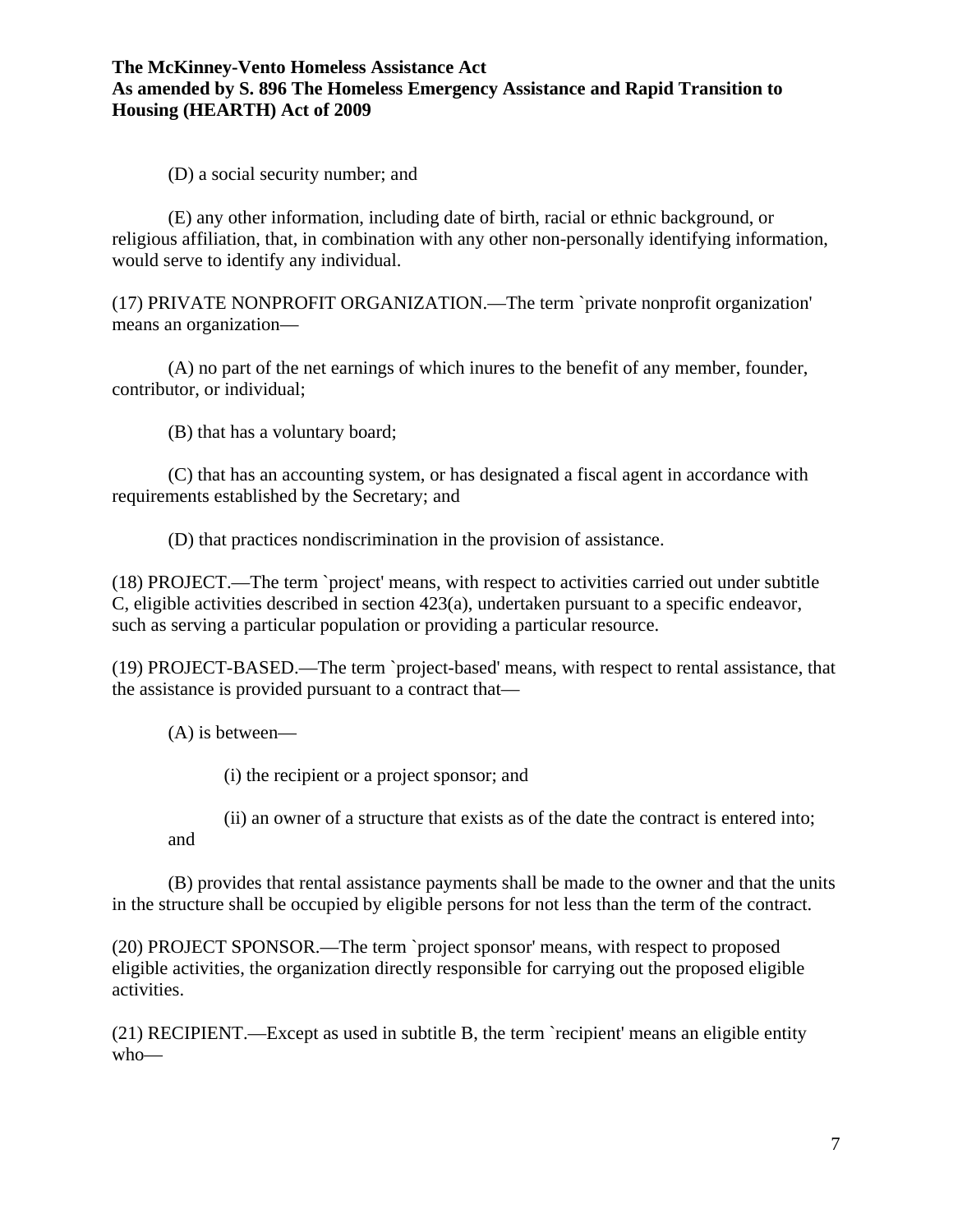(A) submits an application for a grant under section 422 that is approved by the Secretary;

(B) receives the grant directly from the Secretary to support approved projects described in the application; and

(C)(i) serves as a project sponsor for the projects; or

(ii) awards the funds to project sponsors to carry out the projects.

(22) SECRETARY.—The term `Secretary' means the Secretary of Housing and Urban Development.

(23) SERIOUS MENTAL ILLNESS.—The term `serious mental illness' means a severe and persistent mental illness or emotional impairment that seriously limits a person's ability to live independently.

(24) SOLO APPLICANT.—The term `solo applicant' means an entity that is an eligible entity, directly submits an application for a grant under subtitle C to the Secretary, and, if awarded such grant, receives such grant directly from the Secretary.

(25) SPONSOR-BASED.—The term `sponsor-based' means, with respect to rental assistance, that the assistance is provided pursuant to a contract that—

(A) is between—

- (i) the recipient or a project sponsor; and
- (ii) an independent entity that—
	- (I) is a private organization; and
	- (II) owns or leases dwelling units; and

(B) provides that rental assistance payments shall be made to the independent entity and that eligible persons shall occupy such assisted units.

(26) STATE.—Except as used in subtitle B, the term `State' means each of the several States, the District of Columbia, the Commonwealth of Puerto Rico, the United States Virgin Islands, Guam, American Samoa, the Commonwealth of the Northern Mariana Islands, the Trust Territory of the Pacific Islands, and any other territory or possession of the United States.

(27) SUPPORTIVE SERVICES.—The term `supportive services' means services that address the special needs of people served by a project, including—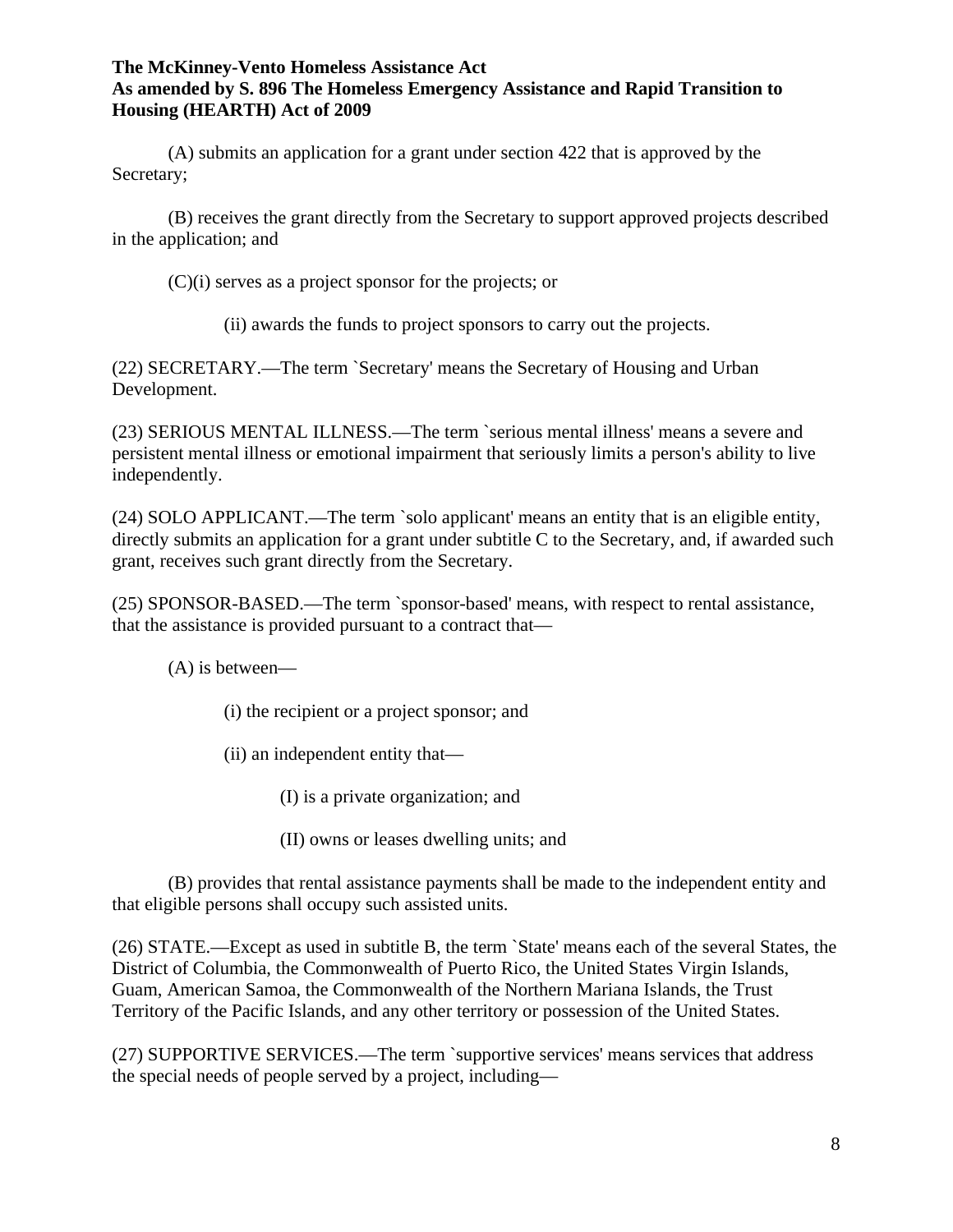(A) the establishment and operation of a child care services program for families experiencing homelessness;

(B) the establishment and operation of an employment assistance program, including providing job training;

(C) the provision of outpatient health services, food, and case management;

(D) the provision of assistance in obtaining permanent housing, employment counseling, and nutritional counseling;

(E) the provision of outreach services, advocacy, life skills training, and housing search and counseling services;

(F) the provision of mental health services, trauma counseling, and victim services;

(G) the provision of assistance in obtaining other Federal, State, and local assistance available for residents of supportive housing (including mental health benefits, employment counseling, and medical assistance, but not including major medical equipment);

(H) the provision of legal services for purposes including requesting reconsiderations and appeals of veterans and public benefit claim denials and resolving outstanding warrants that interfere with an individual's ability to obtain and retain housing;

(I) the provision of—

(i) transportation services that facilitate an individual's ability to obtain and maintain employment; and

(ii) health care; and

(J) other supportive services necessary to obtain and maintain housing.

(28) TENANT-BASED.—The term `tenant-based' means, with respect to rental assistance, assistance that—

(A) allows an eligible person to select a housing unit in which such person will live using rental assistance provided under subtitle C, except that if necessary to assure that the provision of supportive services to a person participating in a program is feasible, a recipient or project sponsor may require that the person live—

(i) in a particular structure or unit for not more than the first year of the participation;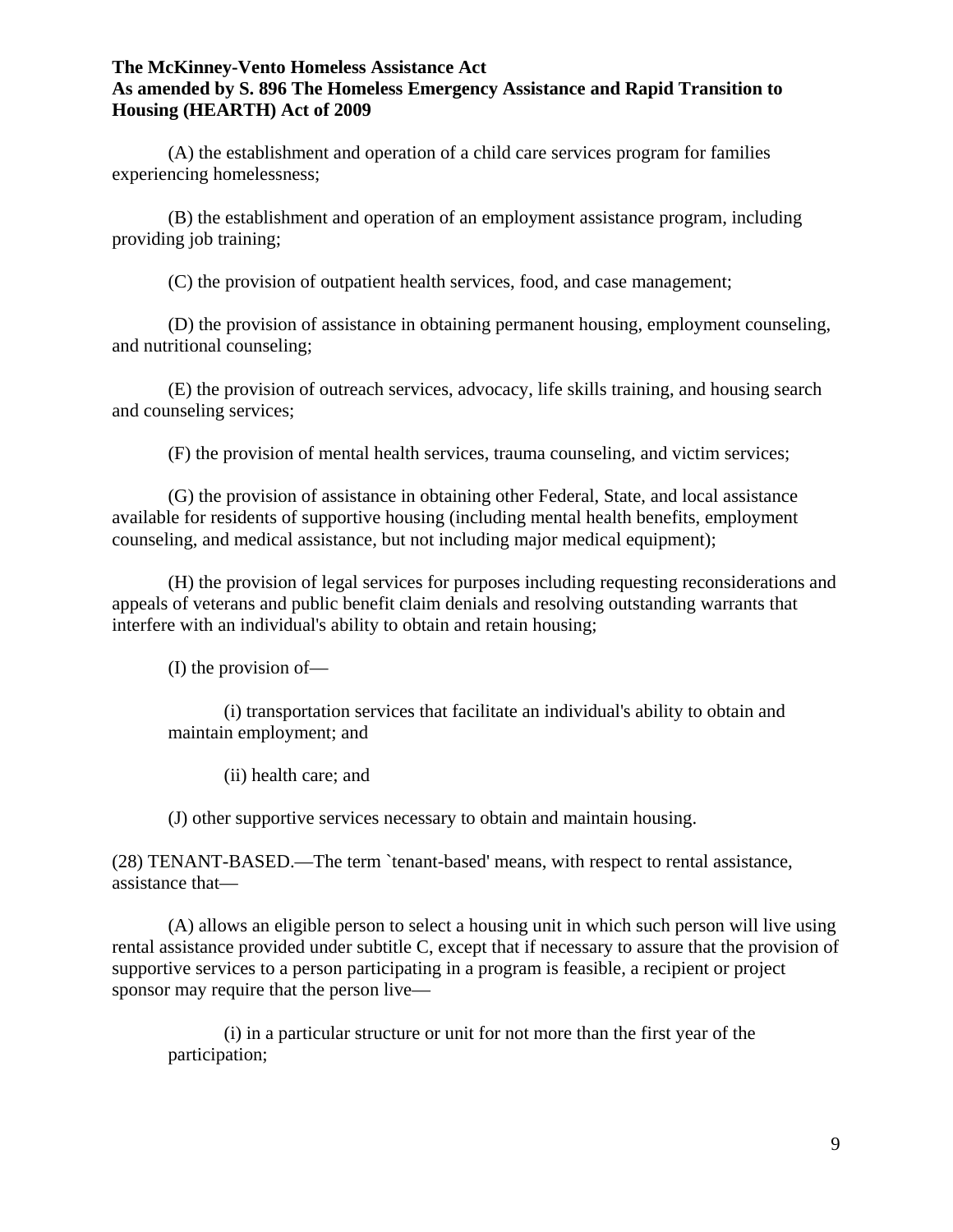(ii) within a particular geographic area for the full period of the participation, or the period remaining after the period referred to in subparagraph (A); and

(B) provides that a person may receive such assistance and move to another structure, unit, or geographic area if the person has complied with all other obligations of the program and has moved out of the assisted dwelling unit in order to protect the health or safety of an individual who is or has been the victim of domestic violence, dating violence, sexual assault, or stalking, and who reasonably believed he or she was imminently threatened by harm from further violence if he or she remained in the assisted dwelling unit.

(29) TRANSITIONAL HOUSING.—The term `transitional housing' means housing the purpose of which is to facilitate the movement of individuals and families experiencing homelessness to permanent housing within 24 months or such longer period as the Secretary determines necessary.

(30) UNIFIED FUNDING AGENCY.—The term `unified funding agency' means a collaborative applicant that performs the duties described in section 402(g).

(31) UNDERSERVED POPULATIONS.—The term `underserved populations' includes populations underserved because of geographic location, underserved racial and ethnic populations, populations underserved because of special needs (such as language barriers, disabilities, alienage status, or age), and any other population determined to be underserved by the Secretary, as appropriate.

(32) VICTIM SERVICE PROVIDER.—The term `victim service provider' means a private nonprofit organization whose primary mission is to provide services to victims of domestic violence, dating violence, sexual assault, or stalking. Such term includes rape crisis centers, battered women's shelters, domestic violence transitional housing programs, and other programs.

(33) VICTIM SERVICES.—The term `victim services' means services that assist domestic violence, dating violence, sexual assault, or stalking victims, including services offered by rape crisis centers and domestic violence shelters, and other organizations, with a documented history of effective work concerning domestic violence, dating violence, sexual assault, or stalking.

SEC. 402. COLLABORATIVE APPLICANTS.

(a) ESTABLISHMENT AND DESIGNATION.—A collaborative applicant shall be established for a geographic area by the relevant parties in that geographic area to—

(1) submit an application for amounts under this subtitle; and

(2) perform the duties specified in subsection (f) and, if applicable, subsection (g).

(b) NO REQUIREMENT TO BE A LEGAL ENTITY.—An entity may be established to serve as a collaborative applicant under this section without being a legal entity.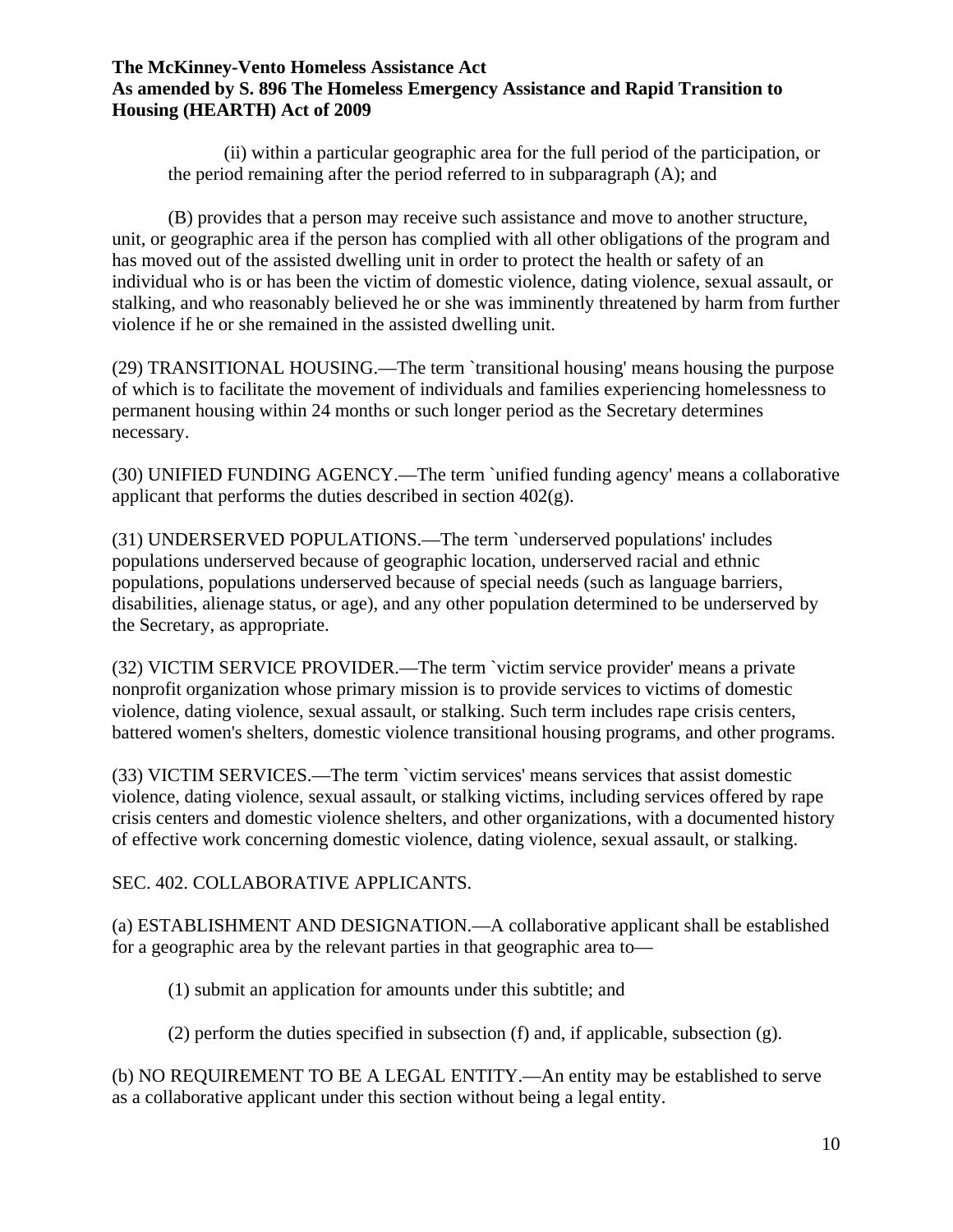(c) REMEDIAL ACTION.—If the Secretary finds that a collaborative applicant for a geographic area does not meet the requirements of this section, or if there is no collaborative applicant for a geographic area, the Secretary may take remedial action to ensure fair distribution of grant amounts under subtitle C to eligible entities within that area. Such measures may include designating another body as a collaborative applicant, or permitting other eligible entities to apply directly for grants.

(d) CONSTRUCTION.—Nothing in this section shall be construed to displace conflict of interest or government fair practices laws, or their equivalent, that govern applicants for grant amounts under subtitles B and C.

(e) APPOINTMENT OF AGENT.—

(1) IN GENERAL.—Subject to paragraph (2), a collaborative applicant may designate an agent to—

(A) apply for a grant under section  $422(c)$ ;

(B) receive and distribute grant funds awarded under subtitle C; and

(C) perform other administrative duties.

(2) RETENTION OF DUTIES.—Any collaborative applicant that designates an agent pursuant to paragraph (1) shall regardless of such designation retain all of its duties and responsibilities under this title.

(f) DUTIES.—A collaborative applicant shall—

(1) design a collaborative process for the development of an application under subtitle C, and for evaluating the outcomes of projects for which funds are awarded under subtitle B, in such a manner as to provide information necessary for the Secretary—

(A) to determine compliance with—

(i) the program requirements under section 426; and

(ii) the selection criteria described under section 427; and

(B) to establish priorities for funding projects in the geographic area involved;

(2) participate in the Consolidated Plan for the geographic area served by the collaborative applicant; and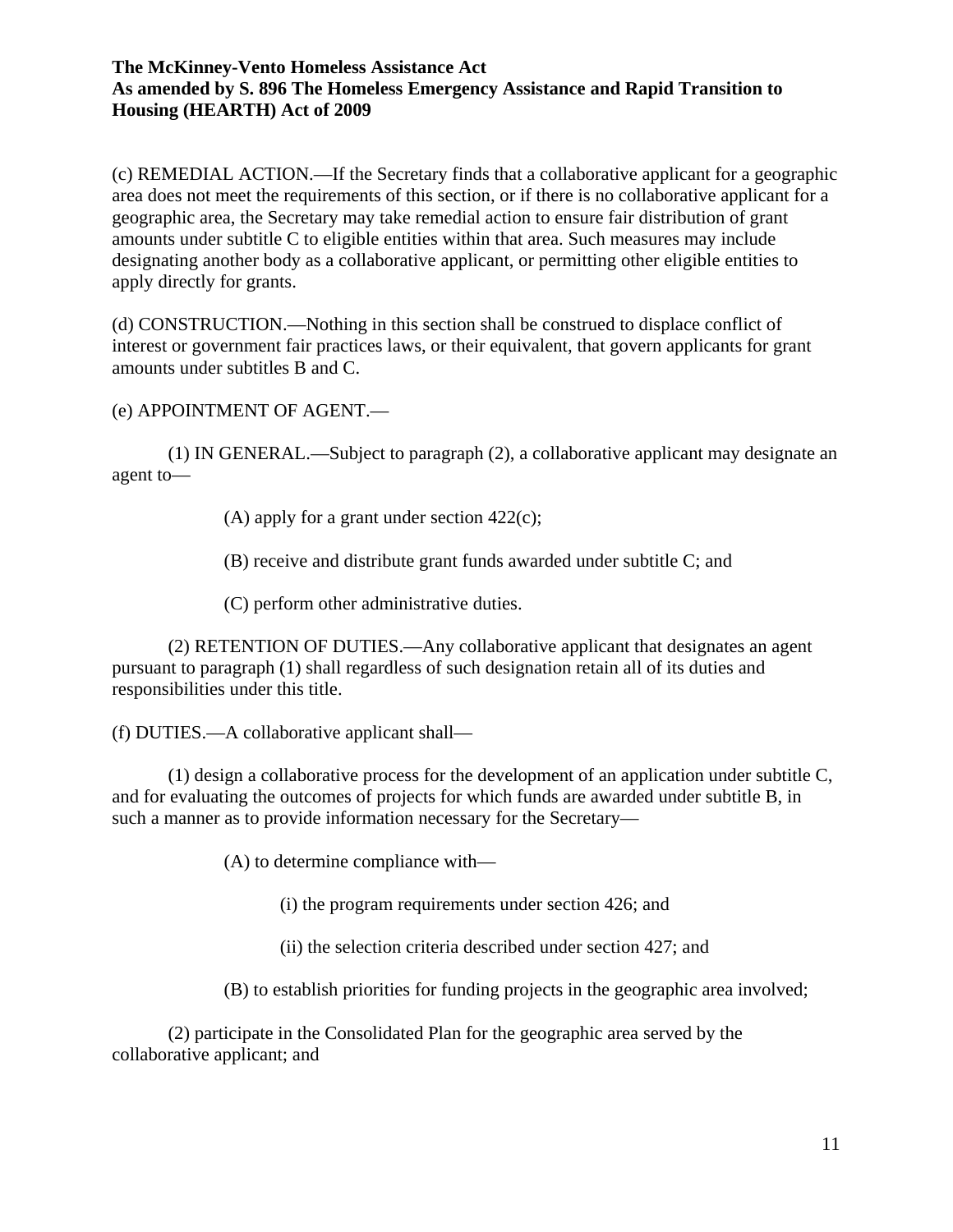(3) ensure operation of, and consistent participation by, project sponsors in a communitywide homeless management information system (in this subsection referred to as `HMIS') that—

(A) collects unduplicated counts of individuals and families experiencing homelessness;

(B) analyzes patterns of use of assistance provided under subtitles B and C for the geographic area involved;

(C) provides information to project sponsors and applicants for needs analyses and funding priorities; and

(D) is developed in accordance with standards established by the Secretary, including standards that provide for—

(i) encryption of data collected for purposes of HMIS;

(ii) documentation, including keeping an accurate accounting, proper usage, and disclosure, of HMIS data;

(iii) access to HMIS data by staff, contractors, law enforcement, and academic researchers;

(iv) rights of persons receiving services under this title;

(v) criminal and civil penalties for unlawful disclosure of data; and

(vi) such other standards as may be determined necessary by the Secretary.

#### (g) UNIFIED FUNDING.—

(1) IN GENERAL.—In addition to the duties described in subsection (f), a collaborative applicant shall receive from the Secretary and distribute to other project sponsors in the applicable geographic area funds for projects to be carried out by such other project sponsors, if—

(A) the collaborative applicant—

(i) applies to undertake such collection and distribution responsibilities in an application submitted under this subtitle; and

(ii) is selected to perform such responsibilities by the Secretary; or

(B) the Secretary designates the collaborative applicant as the unified funding agency in the geographic area, after—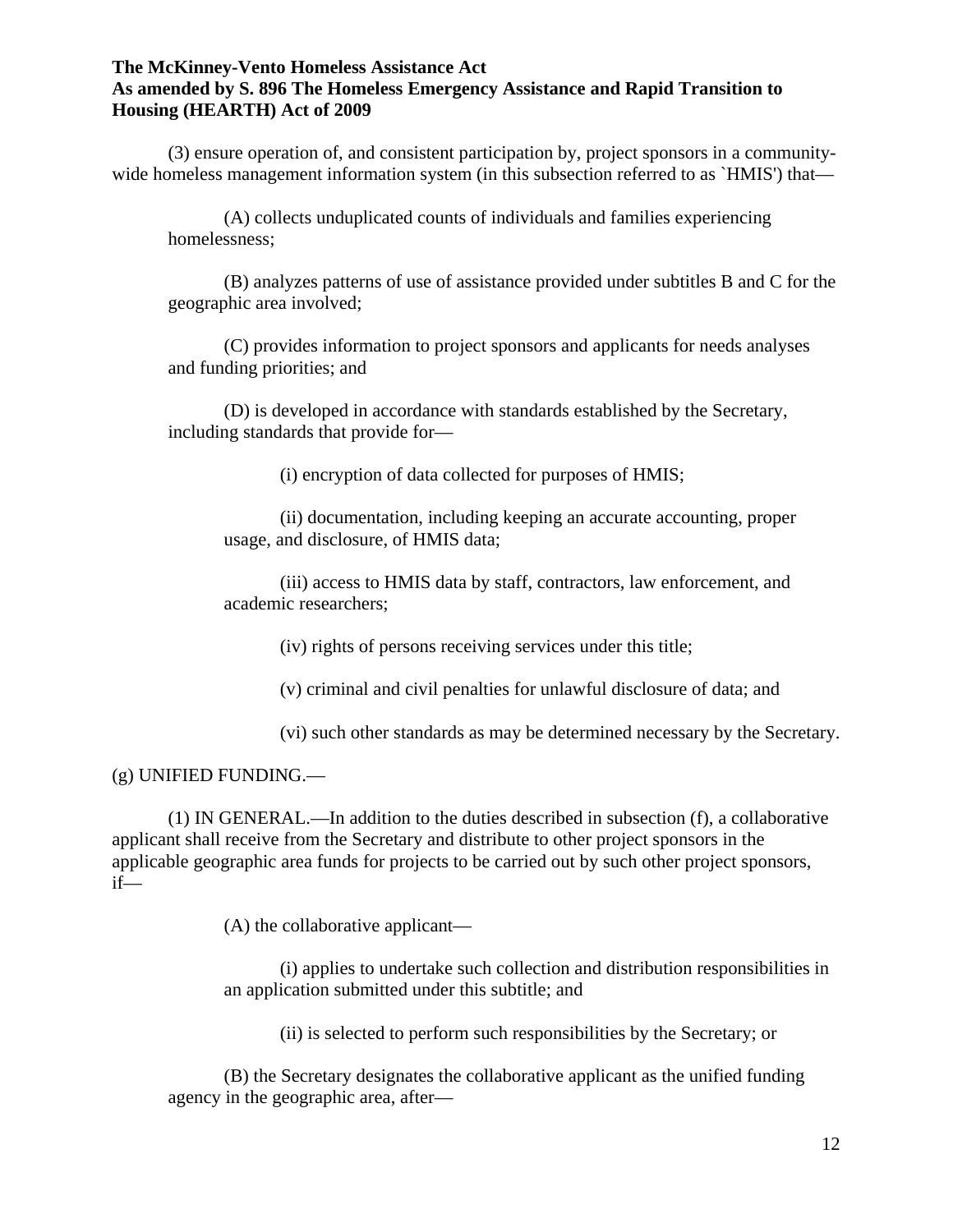(i) a finding by the Secretary that the applicant—

(I) has the capacity to perform such responsibilities; and

(II) would serve the purposes of this Act as they apply to the geographic area; and

(ii) the Secretary provides the collaborative applicant with the technical assistance necessary to perform such responsibilities as such assistance is agreed to by the collaborative applicant.

(2) REQUIRED ACTIONS BY A UNIFIED FUNDING AGENCY.—A collaborative applicant that is either selected or designated as a unified funding agency for a geographic area under paragraph (1) shall—

(A) require each project sponsor who is funded by a grant received under subtitle C to establish such fiscal control and fund accounting procedures as may be necessary to assure the proper disbursal of, and accounting for, Federal funds awarded to the project sponsor under subtitle C in order to ensure that all financial transactions carried out under subtitle C are conducted, and records maintained, in accordance with generally accepted accounting principles; and

(B) arrange for an annual survey, audit, or evaluation of the financial records of each project carried out by a project sponsor funded by a grant received under subtitle C.

(h) CONFLICT OF INTEREST.—No board member of a collaborative applicant may participate in decisions of the collaborative applicant concerning the award of a grant, or provision of other financial benefits, to such member or the organization that such member represents.

SEC. 403. [42 USC 11361]. HOUSING AFFORDABILITY STRATEGY.

Assistance may be made under this title only if the grantee certifies that it is following--

(1) a consolidated plan which has been approved by the Secretary in accordance with section 105 of the Cranston-Gonzalez National Affordable Housing Act (referred to in such section as a "comprehensive housing affordability strategy"), or

(2) a comprehensive homeless assistance plan which was approved by the Secretary during the 180-day period beginning on November 28, 1990, or during such longer period as may be prescribed by the Secretary in any case for good cause.

### SEC. 404. PREVENTING INVOLUNTARY FAMILY SEPARATION.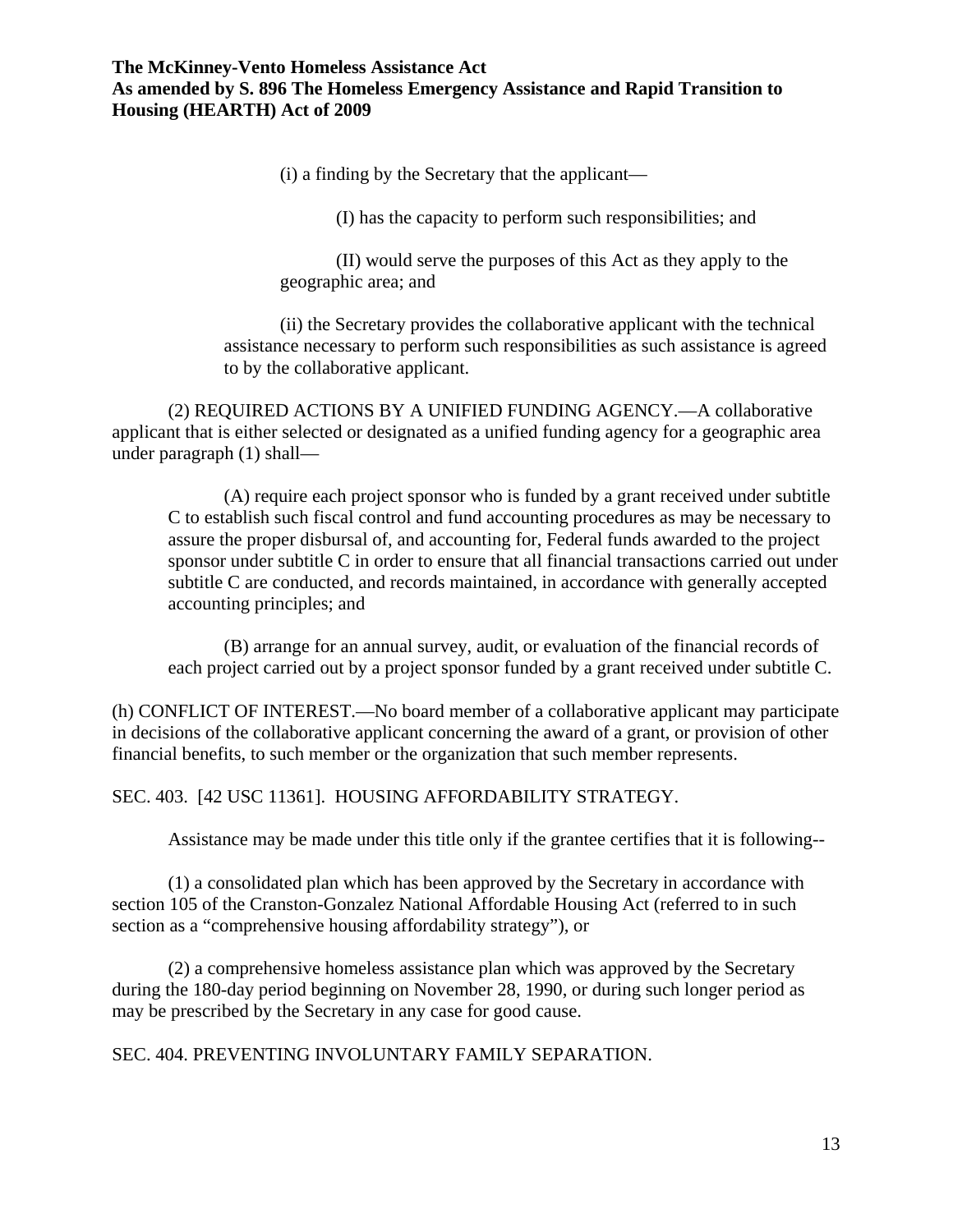(a) IN GENERAL.—After the expiration of the 2-year period that begins upon the date of the enactment of the Homeless Emergency Assistance and Rapid Transition to Housing Act of 2009, and except as provided in subsection (b), any project sponsor receiving funds under this title to provide emergency shelter, transitional housing, or permanent housing to families with children under age 18 shall not deny admission to any family based on the age of any child under age 18.

(b) EXCEPTION.—Notwithstanding the requirement under subsection (a), project sponsors of transitional housing receiving funds under this title may target transitional housing resources to families with children of a specific age only if the project sponsor—

(1) operates a transitional housing program that has a primary purpose of implementing an evidence-based practice that requires that housing units be targeted to families with children in a specific age group; and

(2) provides such assurances, as the Secretary shall require, that an equivalent appropriate alternative living arrangement for the whole family or household unit has been secured.

## SEC. 405. TECHNICAL ASSISTANCE.

(a) IN GENERAL.—The Secretary shall make available technical assistance to private nonprofit organizations and other nongovernmental entities, States, metropolitan cities, urban counties, and counties that are not urban counties, to implement effective planning processes for preventing and ending homelessness, to improve their capacity to prepare collaborative applications, to prevent the separation of families in emergency shelter or other housing programs, and to adopt and provide best practices in housing and services for persons experiencing homeless.

(b) RESERVATION.—The Secretary shall reserve not more than 1 percent of the funds made available for any fiscal year for carrying out subtitles B and C, to provide technical assistance under subsection (a).

### SEC. 406. [42 USC 11362]. DISCHARGE COORDINATION POLICY.

The Secretary may not provide a grant under this title for any governmental entity serving as an applicant unless the applicant agrees to develop and implement, to the maximum extent practicable and where appropriate, policies and protocols for the discharge of persons from publicly funded institutions or systems of care (such as health care facilities, foster care or other youth facilities, or correction programs and institutions) in order to prevent such discharge from immediately resulting in homelessness for such persons.

## SEC. 407. PROTECTION OF PERSONALLY IDENTIFYING INFORMATION BY VICTIM SERVICE PROVIDERS.

In the course of awarding grants or implementing programs under this title, the Secretary shall instruct any victim service provider that is a recipient or subgrantee not to disclose for purposes of the Homeless Management Information System any personally identifying information about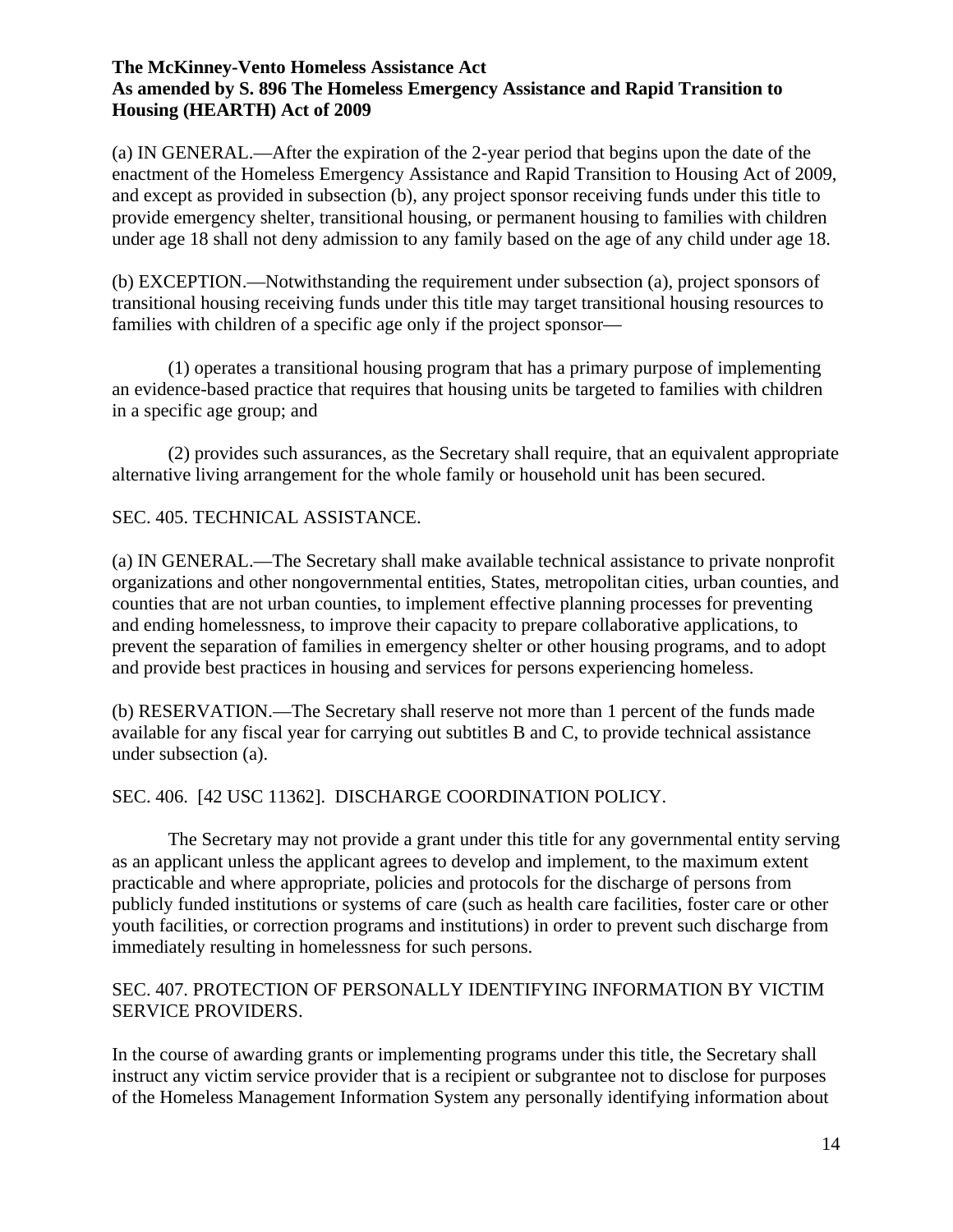any client. The Secretary may, after public notice and comment, require or ask such recipients and subgrantees to disclose for purposes of the Homeless Management Information System nonpersonally identifying information that has been de-identified, encrypted, or otherwise encoded. Nothing in this section shall be construed to supersede any provision of any Federal, State, or local law that provides greater protection than this subsection for victims of domestic violence, dating violence, sexual assault, or stalking.

SEC. 408. AUTHORIZATION OF APPROPRIATIONS.

There are authorized to be appropriated to carry out this title \$2,200,000,000 for fiscal year 2010 and such sums as may be necessary for fiscal year 2011.

# **SUBTITLE B—EMERGENCY SOLUTIONS GRANTS PROGRAM**

SEC. 411. [42 USC 11371]. DEFINITIONS.

For purposes of this subtitle:

(1) The term "local government" means a unit of general purpose local government.

(2) The term "locality" means the geographical area within the jurisdiction of a local government.

(3) The term "metropolitan city" has the meaning given such term in section 102 of the Housing and Community Development Act of 1974.

(4) The term "operating costs" means expenses incurred by a recipient operating a facility assisted under this subtitle with respect to—

(A) the administration, maintenance, repair, and security of such housing; and

(B) utilities, fuels, furnishings, and equipment for such housing.

(5) The term "private nonprofit organization" means a secular or religious organization described in section 501(c) of the Internal Revenue Code of 1986 that is exempt from taxation under subtitle A of such Code, has an accounting system and a voluntary board, and practices nondiscrimination in the provision of assistance.

(6) The term "recipient" means any governmental or private nonprofit entity that is approved by the Secretary as to financial responsibility.

(7) The term "Secretary" means the Secretary of Housing and Urban Development.

(8) The term "State" means each of the several States, the District of Columbia, the Commonwealth of Puerto Rico, the Virgin Islands, Guam, American Samoa, the Northern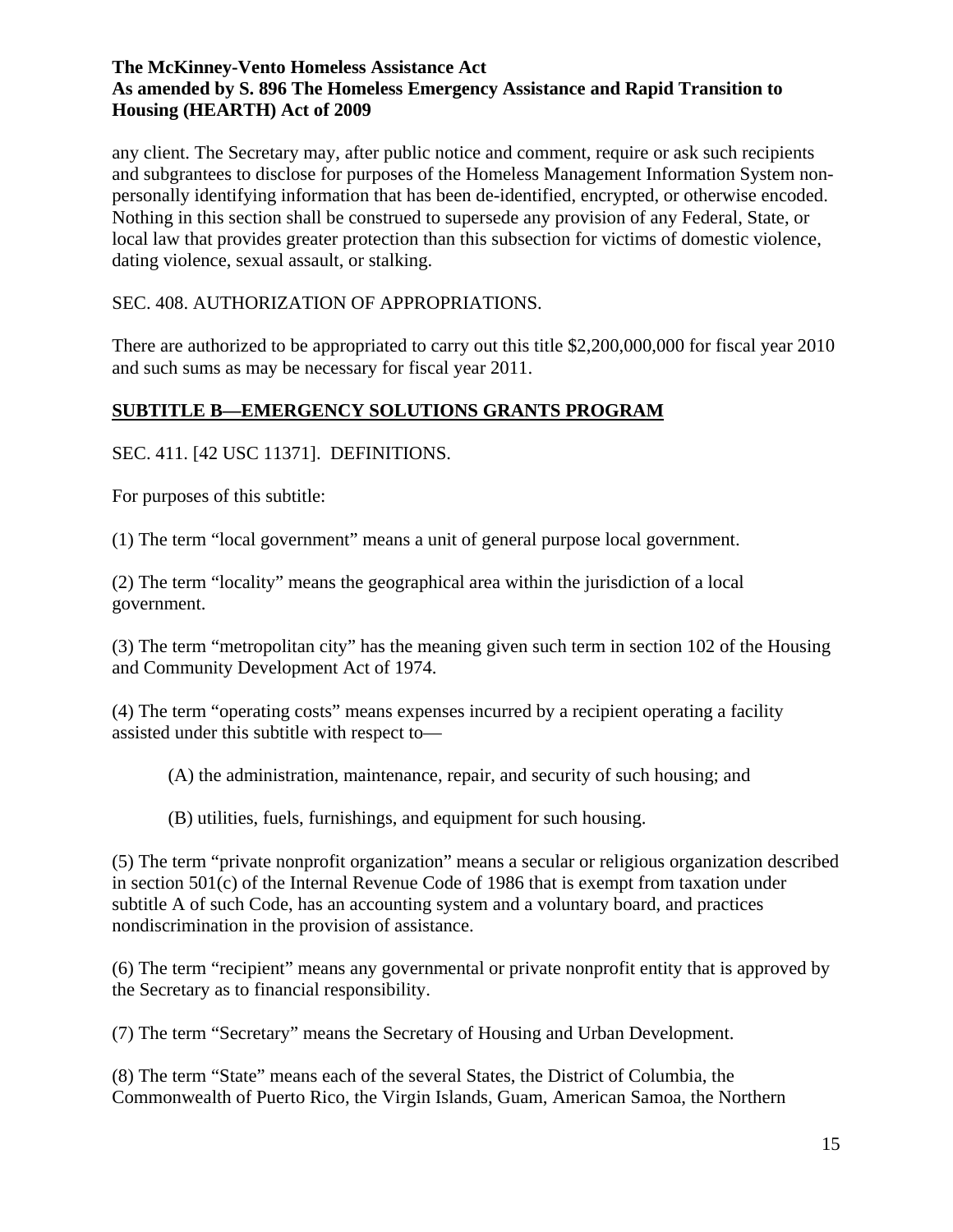Mariana Islands, the Trust Territory of the Pacific Islands, and any other territory or possession of the United States.

(9) The term "urban county" has the meaning given such term in section 102 of the Housing and Community Development Act of 1974.

## SEC. 412. [42 USC 11372]. GRANT ASSISTANCE.

The Secretary shall make grants to States and local governments (and to private nonprofit organizations providing assistance to persons experiencing homelessness or at risk of homelessness, in the case of grants made with reallocated amounts) for the purpose of carrying out activities described in section 415.

## SEC. 413. AMOUNT AND ALLOCATION OF ASSISTANCE.

(a) IN GENERAL.—Of the amount made available to carry out this subtitle and subtitle C for a fiscal year, the Secretary shall allocate nationally 20 percent of such amount for activities described in section 415. The Secretary shall be required to certify that such allocation will not adversely affect the renewal of existing projects under this subtitle and subtitle C for those individuals or families who are homeless.

(b) ALLOCATION.—An entity that receives a grant under section 412, and serves an area that includes 1 or more geographic areas (or portions of such areas) served by collaborative applicants that submit applications under subtitle C, shall allocate the funds made available through the grant to carry out activities described in section 415, in consultation with the collaborative applicants.

SEC. 414. [42 USC 11373]. ALLOCATION AND DISTRIBUTION OF ASSISTANCE.

(a) IN GENERAL.—The Secretary shall allocate assistance under this subtitle to metropolitan cities, urban counties, and States (for distribution to local governments and private nonprofit organizations in the States) in a manner that ensures that the percentage of the total amount available under this subtitle for any fiscal year that is allocated to any State, metropolitan city, or urban county is equal to the percentage of the total amount available for section 106 of the Housing and Community Development Act of 1974 for such prior fiscal year that is allocated to such State, metropolitan city, or urban county.

(b) MINIMUM ALLOCATION REQUIREMENT.—If, under the allocation provisions applicable under this subtitle, any metropolitan city or urban county would receive a grant of less than 0.05 percent of the amounts appropriated under section 408 and made available to carry out this subtitle for any fiscal year, such amount shall instead be reallocated to the State, except that any city that is located in a State that does not have counties as local governments, that has a population greater than 40,000 but less than 50,000 as used in determining the fiscal year 1987 community development block grant program allocation, and that was allocated in excess of \$1,000,000 in community development block grant funds in fiscal year 1987, shall receive directly the amount allocated to such city under subsection (a).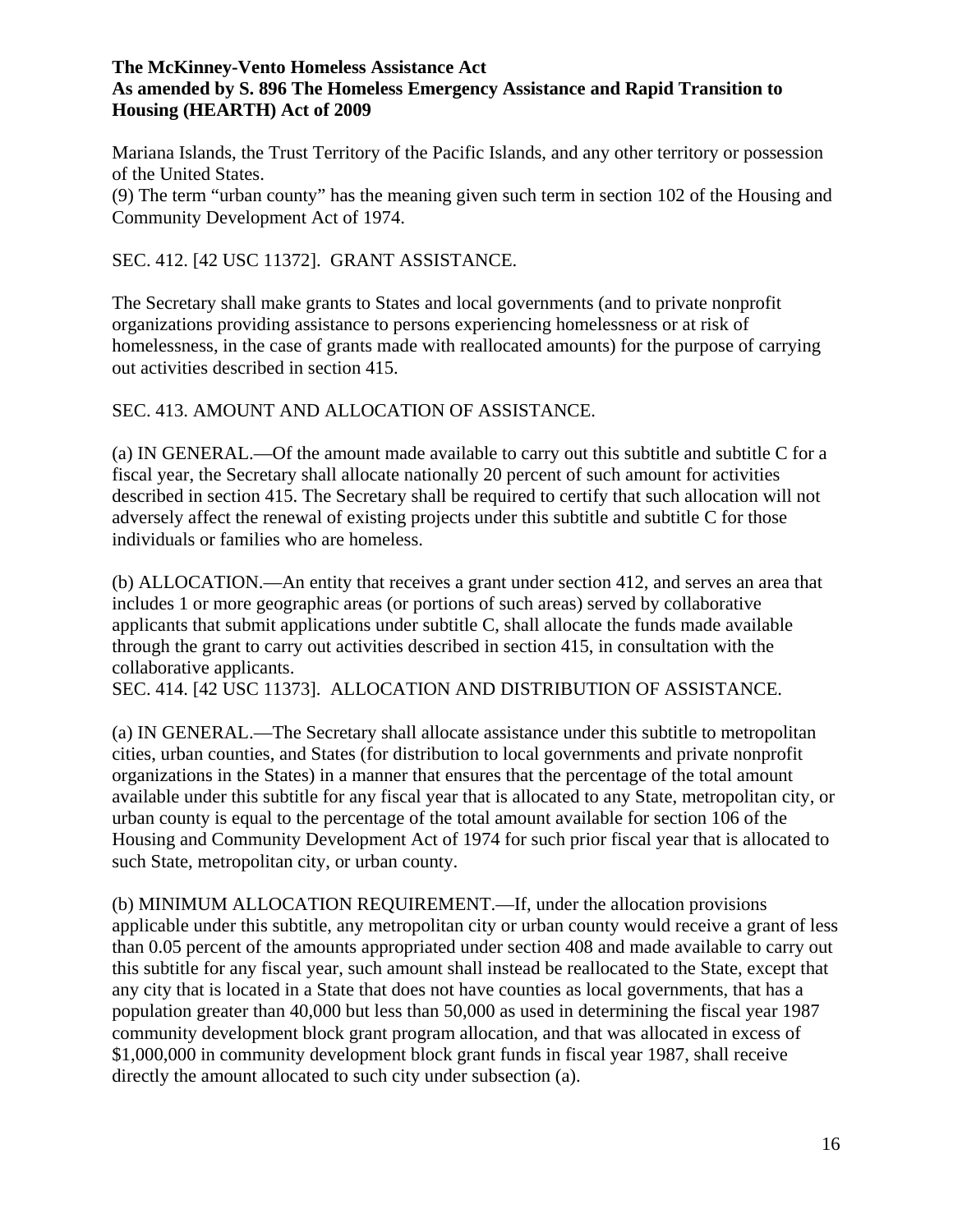(c) DISTRIBUTIONS TO NONPROFIT ORGANIZATIONS.—Any local government receiving assistance under this subtitle may distribute all or a portion of such assistance to private nonprofit organizations providing assistance to homeless individuals. Any State receiving assistance under this subtitle may distribute all or a portion of such assistance to private nonprofit organizations providing assistance to homeless individuals, if the local government for the locality in which the project is located certifies that it approves of the project.

### (d) REALLOCATION OF FUNDS.—

(1) The Secretary shall, not less than twice during each fiscal year, reallocate any assistance provided under this subtitle that is unused or returned or that becomes available under subsection (b).

(2) If a city or county eligible for a grant under subsection (a) fails to obtain approval of its comprehensive plan during the 90-day period following the date funds authorized by this subtitle first become available for allocation during any fiscal year, the amount that the city or county would have received shall be available to the State in which the city or county is located if the State has obtained approval of its comprehensive plan. Any amounts that cannot be allocated to a State under the preceding sentence shall be reallocated to other States, counties, and cities that demonstrate extraordinary need or large numbers of homeless individuals, as determined by the Secretary.

(3) If a State fails to obtain approval of its comprehensive plan during the 90-day period following the date funds authorized by this subtitle first become available for allocation during any fiscal year, the amount that the State would have received shall be reallocated to other States and to cities and counties as applicable, that demonstrate extraordinary need or large numbers of homeless individuals, as determined by the Secretary.

(e) ALLOCATIONS TO TERRITORIES.—In addition to the other allocations required in this section, the Secretary shall (for amounts appropriated after July 22, 1987) allocate assistance under this subtitle to the Virgin Islands, Guam, American Samoa, the Northern Mariana Islands, the Trust Territory of the Pacific Islands, and any other territory or possession of the United States, in accordance with an allocation formula established by the Secretary.

### SEC. 415. [42 USC 11374]. ELIGIBLE ACTIVITIES.

(a) IN GENERAL.—Assistance provided under section 412 may be used for the following activities:

(1) The renovation, major rehabilitation, or conversion of buildings to be used as emergency shelters.

(2) The provision of essential services related to emergency shelter or street outreach, including services concerned with employment, health, education, family support services for homeless youth, substance abuse services, victim services, or mental health services, if—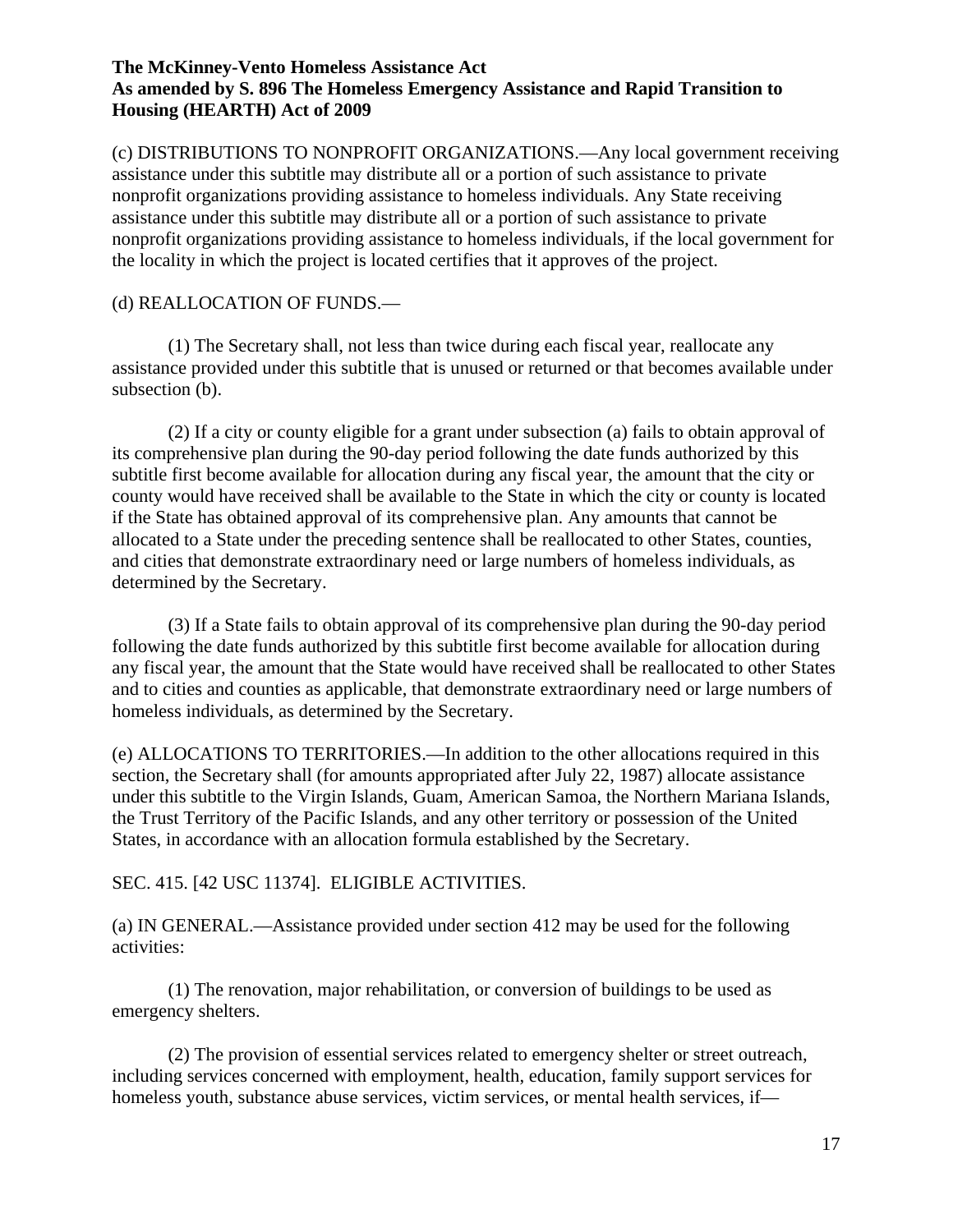(A) such essential services have not been provided by the local government during any part of the immediately preceding 12-month period or the Secretary determines that the local government is in a severe financial deficit; or

(B) the use of assistance under this subtitle would complement the provision of those essential services.

(3) Maintenance, operation, insurance, provision of utilities, and provision of furnishings related to emergency shelter.

(4) Provision of rental assistance to provide short-term or medium-term housing to homeless individuals or families or individuals or families at risk of homelessness. Such rental assistance may include tenant-based or project-based rental assistance.

(5) Housing relocation or stabilization services for homeless individuals or families or individuals or families at risk of homelessness, including housing search, mediation or outreach to property owners, legal services, credit repair, providing security or utility deposits, utility payments, rental assistance for a final month at a location, assistance with moving costs, or other activities that are effective at—

(A) stabilizing individuals and families in their current housing; or

(B) quickly moving such individuals and families to other permanent housing.

(b) MAXIMUM ALLOCATION FOR EMERGENCY SHELTER ACTIVITIES.—A grantee of assistance provided under section 412 for any fiscal year may not use an amount of such assistance for activities described in paragraphs (1) through (3) of subsection (a) that exceeds the greater of—

(1) 60 percent of the aggregate amount of such assistance provided for the grantee for such fiscal year; or

(2) the amount expended by such grantee for such activities during fiscal year most recently completed before the effective date under section 1503 of the Homeless Emergency Assistance and Rapid Transition to Housing Act of 2009.

# SEC. 416. [42 USC 11375]. RESPONSIBILITIES OF RECIPIENTS.

### (a) MATCHING AMOUNTS.—

(1) Except as provided in paragraph (2), each recipient under this subtitle shall be required to supplement the assistance provided under this subtitle with an equal amount of funds from sources other than this subtitle. Each recipient shall certify to the Secretary its compliance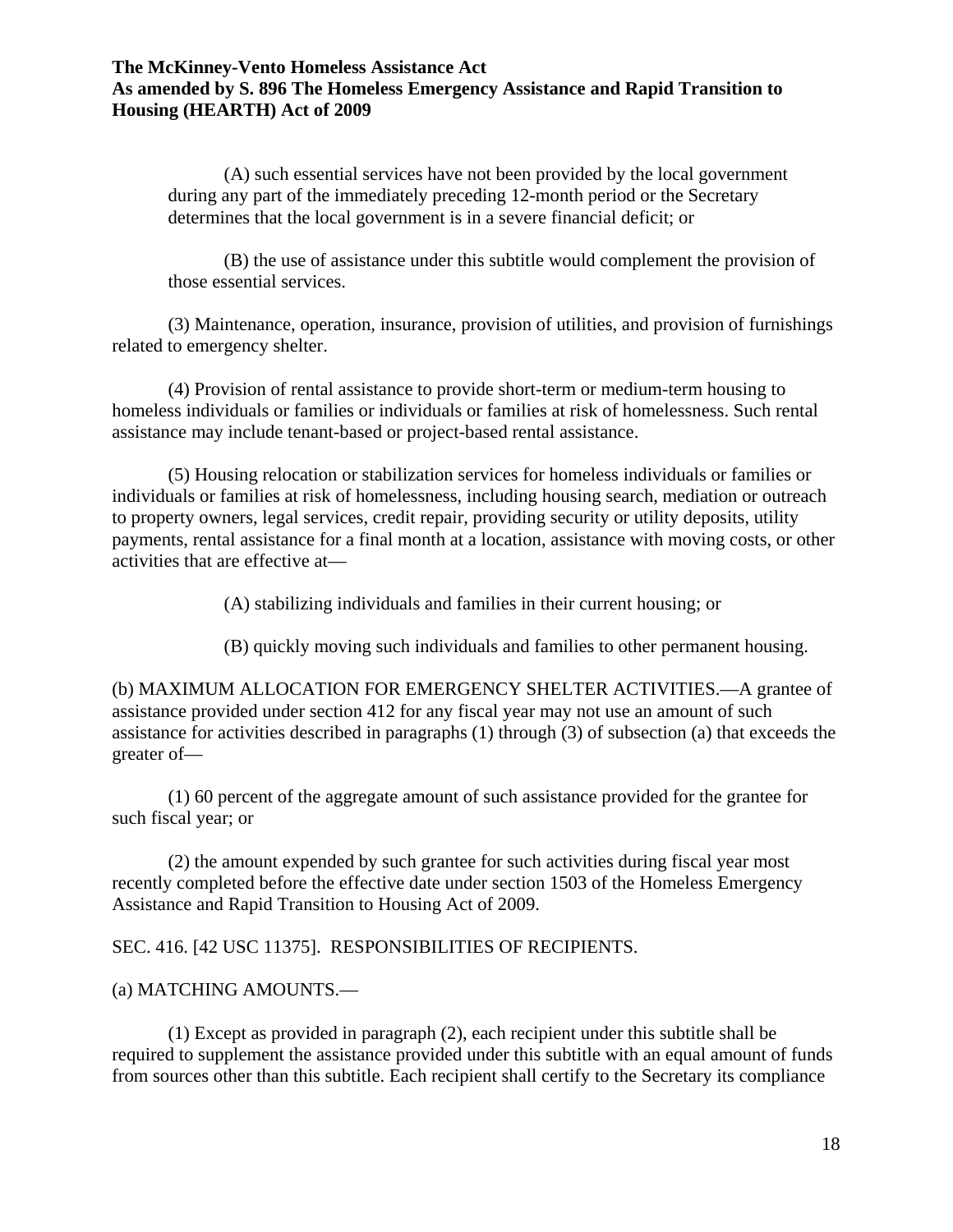with this paragraph, and shall include with such certification a description of the sources and amounts of such supplemental funds.

(2) Each recipient under this subtitle that is a State shall be required to supplement the assistance provided under this subtitle with an amount of funds from sources other than this subtitle equal to the difference between the amount received under this subtitle and \$100,000. If the amount received by the State is \$100,000 or less, the State may not be required to supplement the assistance provided under this subtitle.

(3) In calculating the amount of supplemental funds provided by a recipient under this subtitle, a recipient may include the value of any donated material or building, the value of any lease on a building, any salary paid to staff to carry out the program of the recipient, and the value of the time and services contributed by volunteers to carry out the program of the recipient at a rate determined by the Secretary.

(b) ADMINISTRATION OF ASSISTANCE.—Each recipient shall act as the fiscal agent of the Secretary with respect to assistance provided to such recipient.

(c) CERTIFICATIONS ON USE OF ASSISTANCE.—Each recipient shall certify to the Secretary that—

 $(1)$  it will—

(A) in the case of assistance involving major rehabilitation or conversion, maintain any building for which assistance is used under this subtitle as a shelter for homeless individuals and families for not less than a 10-year period;

(B) in the case of assistance involving rehabilitation (other than major rehabilitation or conversion), maintain any building for which assistance is used under this subtitle as a shelter for homeless individuals and families for not less than a 3-year period; or

(C) in the case of assistance involving solely activities described in paragraphs (2) and (3) of section 414(a), provide services or shelter to homeless individuals and families for the period during which such assistance is provided, without regard to a particular site or structure as long as the same general population is served;

(2) any renovation carried out with assistance under this subtitle shall be sufficient to ensure that the building involved is safe and sanitary;

(3) it will assist homeless individuals in obtaining—

(A) appropriate supportive services, including permanent housing, medical and mental health treatment, counseling, supervision, and other services essential for achieving independent living; and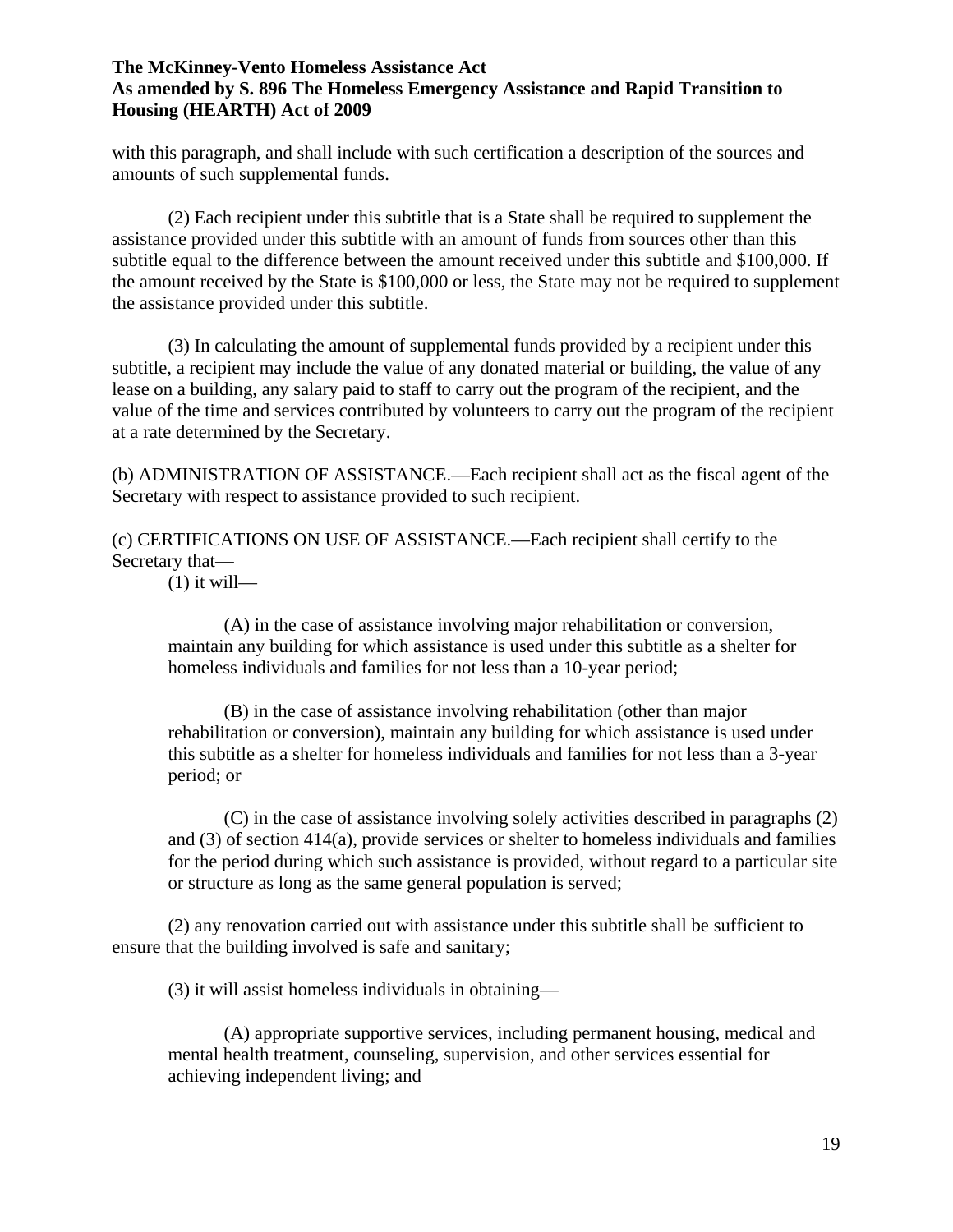(B) other Federal, State, local, and private assistance available for such individuals;

(4) in the case of a recipient that is a State, it will obtain any matching amounts required under subsection (a) in a manner so that local governments, agencies, and local nonprofit organizations receiving assistance from the grant that are least capable of providing the recipient State with such matching amounts receive the benefit of the \$100,000 subtrahend under subsection  $(a)(2)$ ;

(5) it will develop and implement procedures to ensure the confidentiality of records pertaining to any individual provided family violence prevention or treatment services under any project assisted under this subtitle and that the address or location of any family violence shelter project assisted under this subtitle will, except with written authorization of the person or persons responsible for the operation of such shelter, not be made public;

(6) activities undertaken by the recipient with assistance under this subtitle are consistent with any housing strategy submitted by the grantee in accordance with section 105 of the Cranston-Gonzalez National Affordable Housing Act; and

(7) to the maximum extent practicable, it will involve, through employment, volunteer services, or otherwise, homeless individuals and families in constructing, renovating, maintaining, and operating facilities assisted under this subtitle, in providing services assisted under this subtitle, and in providing services for occupants of facilities assisted under this subtitle.

(d) PARTICIPATION OF HOMELESS INDIVIDUALS.—The Secretary shall, by regulation, require each recipient that is not a State to provide for the participation of not less than 1 homeless individual or former homeless individual on the board of directors or other equivalent policymaking entity of such recipient, to the extent that such entity considers and makes policies and decisions regarding any facility, services, or other assistance of the recipient assisted under this subtitle. The Secretary may grant waivers to recipients unable to meet the requirement under the preceding sentence if the recipient agrees to otherwise consult with homeless or formerly homeless individuals in considering and making such policies and decisions.

(e) TERMINATION OF ASSISTANCE.—If an individual or family who receives assistance under this subtitle from a recipient violates program requirements, the recipient may terminate assistance in accordance with a formal process established by the recipient that recognizes the rights of individuals affected, which may include a hearing.

(f) PARTICIPATION IN HMIS.—The Secretary shall ensure that recipients of funds under this subtitle ensure the consistent participation by emergency shelters and homelessness prevention and rehousing programs in any applicable community-wide homeless management information system.

SEC. 417. [42 USC 11376]. ADMINISTRATIVE PROVISIONS.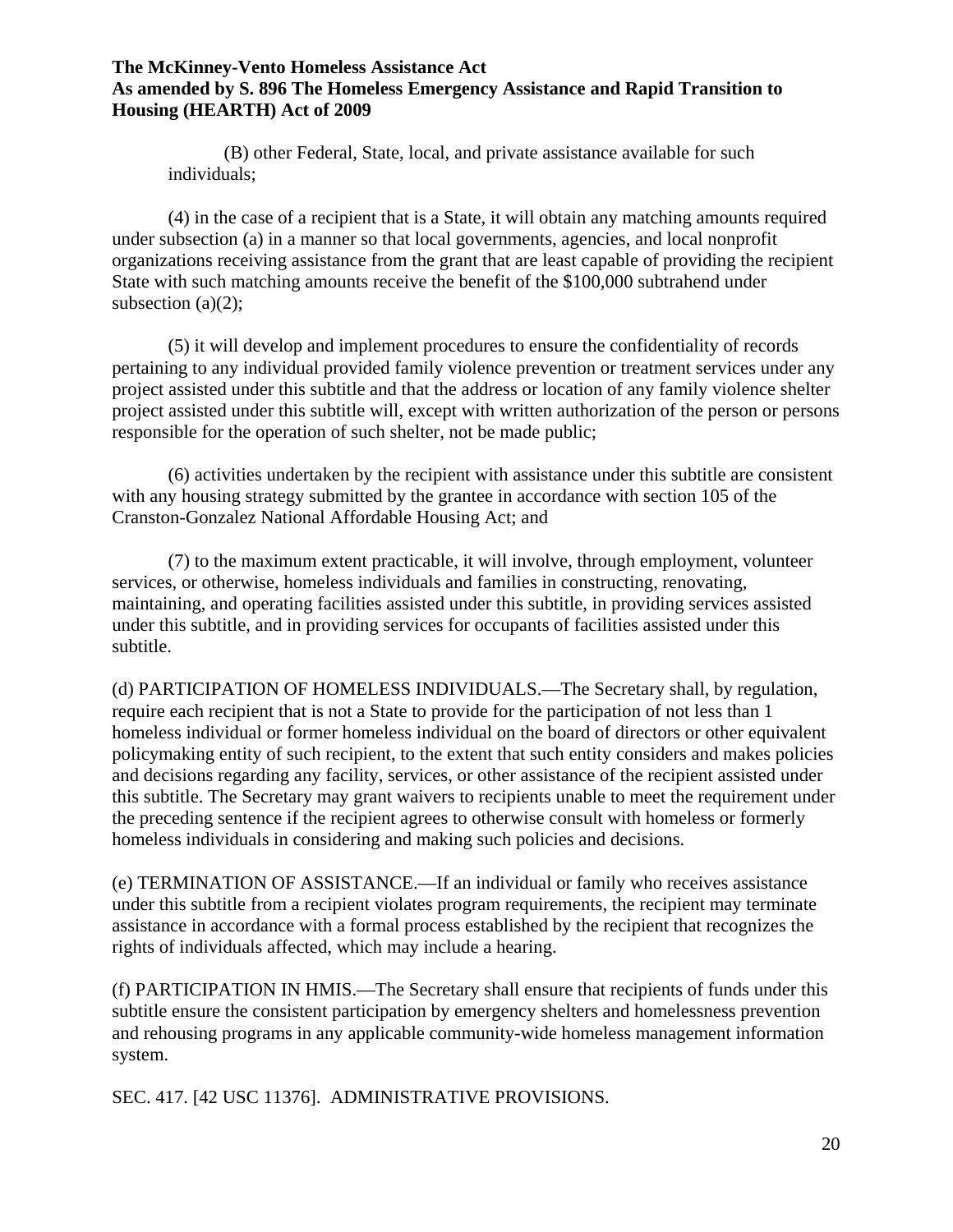(a) REGULATIONS.—Not later than 60 days after July 22, 1987, the Secretary shall by notice establish such requirements as may be necessary to carry out the provisions of this subtitle. Such requirements shall be subject to section 553 of Title 5, United States Code. The Secretary shall issue requirements based on the initial notice before the expiration of the 12-month period following July 22, 1987. Prior to the issuance of such requirements in final form, the requirements established by the Secretary implementing the provisions of the emergency shelter grants program under the provisions made effective by section  $101(g)$  of Public Law 99-500 or Public Law 99-591 shall govern the emergency shelter grants program under this subtitle.

(b) INITIAL ALLOCATION OF ASSISTANCE.—Not later than the expiration of the 60-day period following the date of enactment of a law providing appropriations to carry out this subtitle, the Secretary shall notify each State, metropolitan city, and urban county that is to receive a direct grant of its allocation of assistance under this subtitle. Such assistance shall be allocated and may be used notwithstanding any failure of the Secretary to issue requirements under subsection (a).

(c) MINIMUM STANDARDS OF HABITABILITY.—The Secretary shall prescribe such minimum standards of habitability as the Secretary determines to be appropriate to ensure that emergency shelters assisted under this section are environments that provide appropriate privacy, safety, and sanitary and other health-related conditions for homeless persons and families. Grantees are authorized to establish standards of habitability in addition to those prescribed by the Secretary.

# SEC. 418. [42 USC 11378]. ADMINSTRATIVE COSTS.

A recipient may use up to 7.5 percent of any annual grant received under this subtitle for administrative purposes. A recipient State shall share the amount available for administrative purposes pursuant to the preceding sentence with local governments funded by the State.

# **SUBTITLE C—CONTINUUM OF CARE PROGRAM**

SEC. 421. PURPOSES.

The purposes of this subtitle are—

(1) to promote community-wide commitment to the goal of ending homelessness;

(2) to provide funding for efforts by nonprofit providers and State and local governments to quickly rehouse homeless individuals and families while minimizing the trauma and dislocation caused to individuals, families, and communities by homelessness;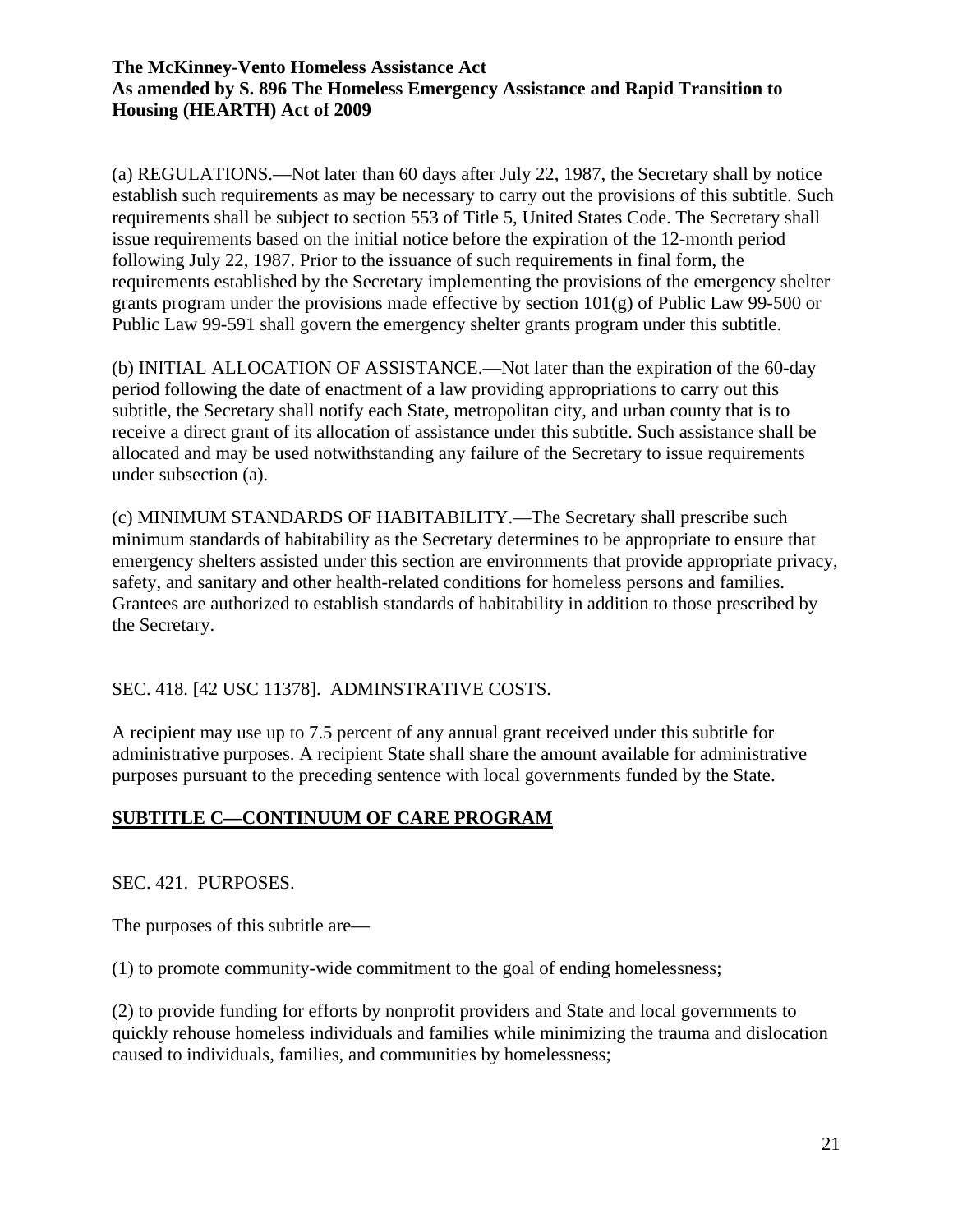(3) to promote access to, and effective utilization of, mainstream programs described in section 203(a)(7) and programs funded with State or local resources; and

(4) to optimize self-sufficiency among individuals and families experiencing homelessness.

SEC. 422. CONTINUUM OF CARE APPLICATIONS AND GRANTS.

(a) PROJECTS.—The Secretary shall award grants, on a competitive basis, and using the selection criteria described in section 427, to carry out eligible activities under this subtitle for projects that meet the program requirements under section 426, either by directly awarding funds to project sponsors or by awarding funds to unified funding agencies.

(b) NOTIFICATION OF FUNDING AVAILABILITY.—The Secretary shall release a notification of funding availability for grants awarded under this subtitle for a fiscal year not later than 3 months after the date of the enactment of the appropriate Act making appropriations for the Department of Housing and Urban Development for such fiscal year.

(c) APPLICATIONS.—

(1) SUBMISSION TO THE SECRETARY.—To be eligible to receive a grant under subsection (a), a project sponsor or unified funding agency in a geographic area shall submit an application to the Secretary at such time and in such manner as the Secretary may require, and containing such information as the Secretary determines necessary—

(A) to determine compliance with the program requirements and selection criteria under this subtitle; and

(B) to establish priorities for funding projects in the geographic area.

(2) ANNOUNCEMENT OF AWARDS.—

(A) IN GENERAL.—Except as provided in subparagraph (B), the Secretary shall announce, within 5 months after the last date for the submission of applications described in this subsection for a fiscal year, the grants conditionally awarded under subsection (a) for that fiscal year.

(B) TRANSITION.—For a period of up to 2 years beginning after the effective date under section 1503 of the Homeless Emergency Assistance and Rapid Transition to Housing Act of 2009, the Secretary shall announce, within 6 months after the last date for the submission of applications described in this subsection for a fiscal year, the grants conditionally awarded under subsection (a) for that fiscal year.

(d) OBLIGATION, DISTRIBUTION, AND UTILIZATION OF FUNDS.—

(1) REQUIREMENTS FOR OBLIGATION.—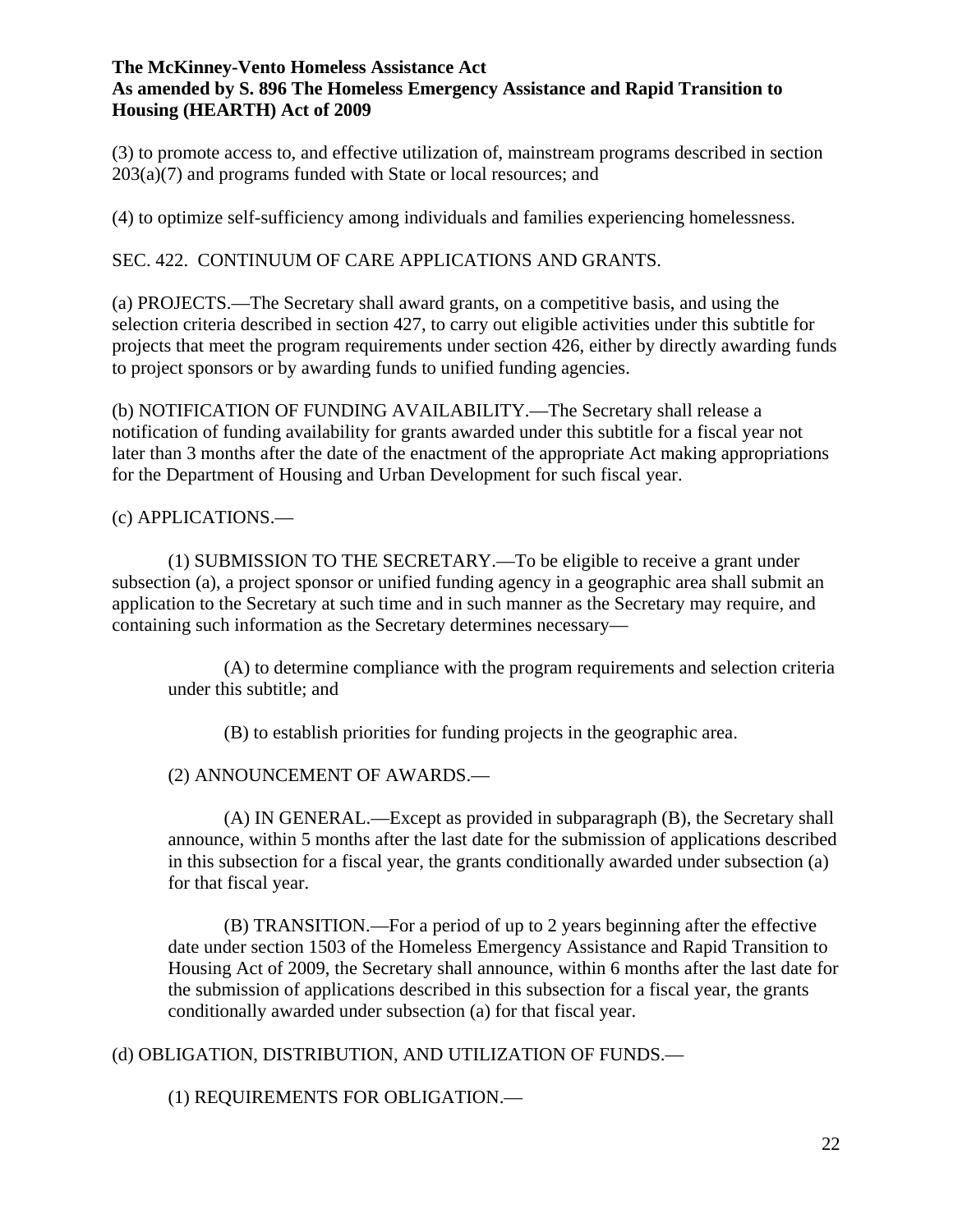(A) IN GENERAL.—Not later than 9 months after the announcement referred to in subsection (c)(2), each recipient or project sponsor shall meet all requirements for the obligation of those funds, including site control, matching funds, and environmental review requirements, except as provided in subparagraphs (B) and (C).

(B) ACQUISITION, REHABILITATION, OR CONSTRUCTION.—Not later than 24 months after the announcement referred to in subsection  $(c)(2)$ , each recipient or project sponsor seeking the obligation of funds for acquisition of housing, rehabilitation of housing, or construction of new housing for a grant announced under subsection  $(c)(2)$ shall meet all requirements for the obligation of those funds, including site control, matching funds, and environmental review requirements.

(C) EXTENSIONS.—At the discretion of the Secretary, and in compelling circumstances, the Secretary may extend the date by which a recipient or project sponsor shall meet the requirements described in subparagraphs (A) and (B) if the Secretary determines that compliance with the requirements was delayed due to factors beyond the reasonable control of the recipient or project sponsor. Such factors may include difficulties in obtaining site control for a proposed project, completing the process of obtaining secure financing for the project, obtaining approvals from State or local governments, or completing the technical submission requirements for the project.

(2) OBLIGATION.—Not later than 45 days after a recipient or project sponsor meets the requirements described in paragraph (1), the Secretary shall obligate the funds for the grant involved.

(3) DISTRIBUTION.—A recipient that receives funds through such a grant--

(A) shall distribute the funds to project sponsors (in advance of expenditures by the project sponsors); and

(B) shall distribute the appropriate portion of the funds to a project sponsor not later than 45 days after receiving a request for such distribution from the project sponsor.

(4) EXPENDITURE OF FUNDS.—The Secretary may establish a date by which funds made available through a grant announced under subsection (c)(2) for a homeless assistance project shall be entirely expended by the recipient or project sponsors involved. The date established under this paragraph shall not occur before the expiration of the 24-month period beginning on the date that funds are obligated for activities described under paragraphs (1) or (2) of section 423(a). The Secretary shall recapture the funds not expended by such date. The Secretary shall reallocate the funds for another homeless assistance and prevention project that meets the requirements of this subtitle to be carried out, if possible and appropriate, in the same geographic area as the area served through the original grant.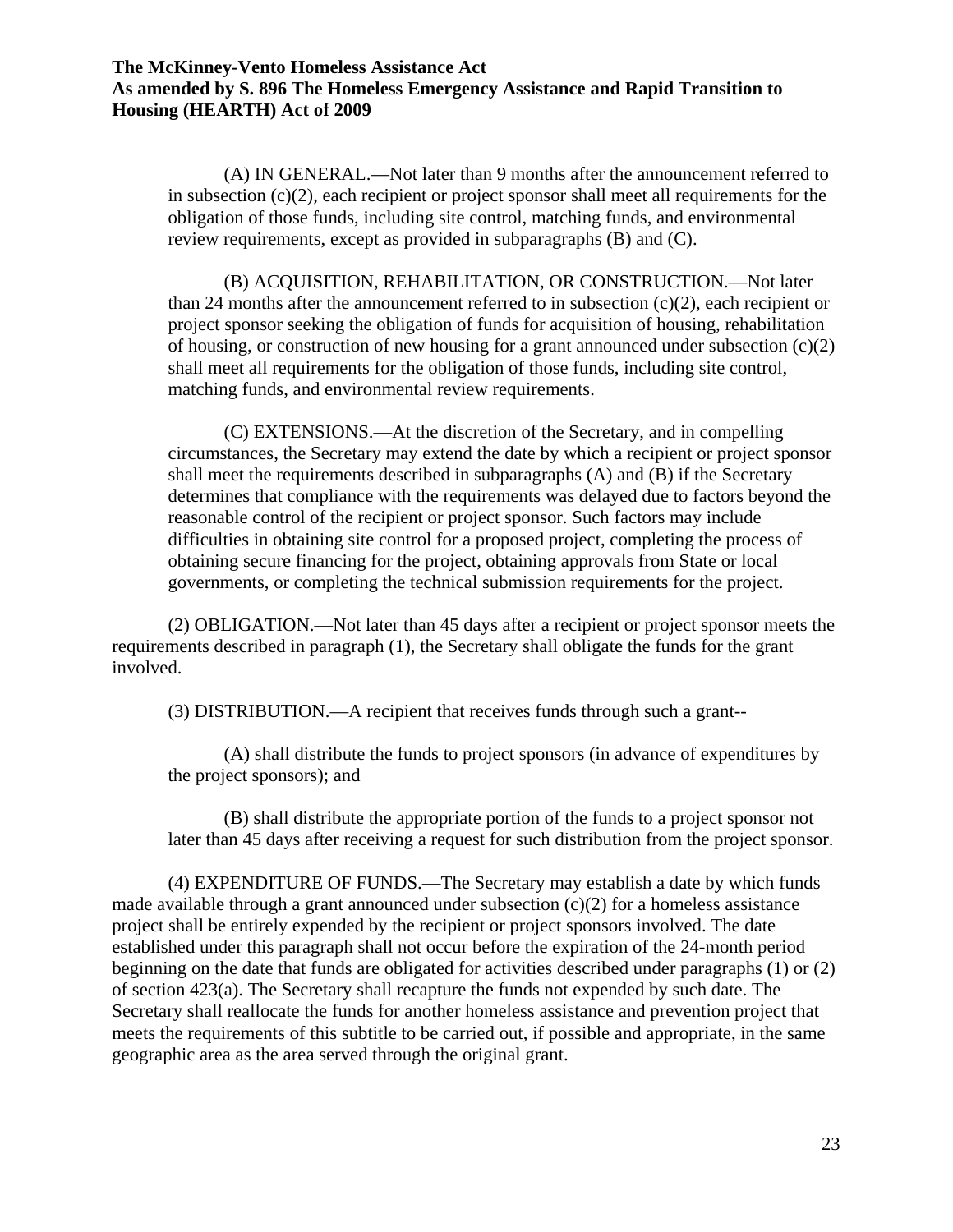(e) RENEWAL FUNDING FOR UNSUCCESSFUL APPLICANTS.—The Secretary may renew funding for a specific project previously funded under this subtitle that the Secretary determines meets the purposes of this subtitle, and was included as part of a total application that met the criteria of subsection (c), even if the application was not selected to receive grant assistance. The Secretary may renew the funding for a period of not more than 1 year, and under such conditions as the Secretary determines to be appropriate.

(f) CONSIDERATIONS IN DETERMINING RENEWAL FUNDING.—When providing renewal funding for leasing, operating costs, or rental assistance for permanent housing, the Secretary shall make adjustments proportional to increases in the fair market rents in the geographic area.

(g) MORE THAN 1 APPLICATION FOR A GEOGRAPHIC AREA.—If more than 1 collaborative applicant applies for funds for a geographic area, the Secretary shall award funds to the collaborative applicant with the highest score based on the selection criteria set forth in section 427.

## (h) APPEALS.—

(1) IN GENERAL.—The Secretary shall establish a timely appeal procedure for grant amounts awarded or denied under this subtitle pursuant to a collaborative application or solo application for funding.

(2) PROCESS.—The Secretary shall ensure that the procedure permits appeals submitted by entities carrying out homeless housing and services projects (including emergency shelters and homelessness prevention programs), and all other applicants under this subtitle.

(i) SOLO APPLICANTS.—A solo applicant may submit an application to the Secretary for a grant under subsection (a) and be awarded such grant on the same basis as such grants are awarded to other applicants based on the criteria described in section 427, but only if the Secretary determines that the solo applicant has attempted to participate in the continuum of care process but was not permitted to participate in a reasonable manner. The Secretary may award such grants directly to such applicants in a manner determined to be appropriate by the Secretary.

## (j) FLEXILIBITY TO SERVE PERSONS DEFINED AS HOMELESS UNDER OTHER FEDERAL LAWS.—

(1) IN GENERAL.—A collaborative applicant may use not more than 10 percent of funds awarded under this subtitle (continuum of care funding) for any of the types of eligible activities specified in paragraphs  $(1)$  through  $(7)$  of section  $423(a)$  to serve families with children and youth defined as homeless under other Federal statutes, or homeless families with children and youth defined as homeless under section  $103(a)(6)$ , but only if the applicant demonstrates that the use of such funds is of an equal or greater priority or is equally or more cost effective in meeting the overall goals and objectives of the plan submitted under section 427(b)(1)(B), especially with respect to children and unaccompanied youth.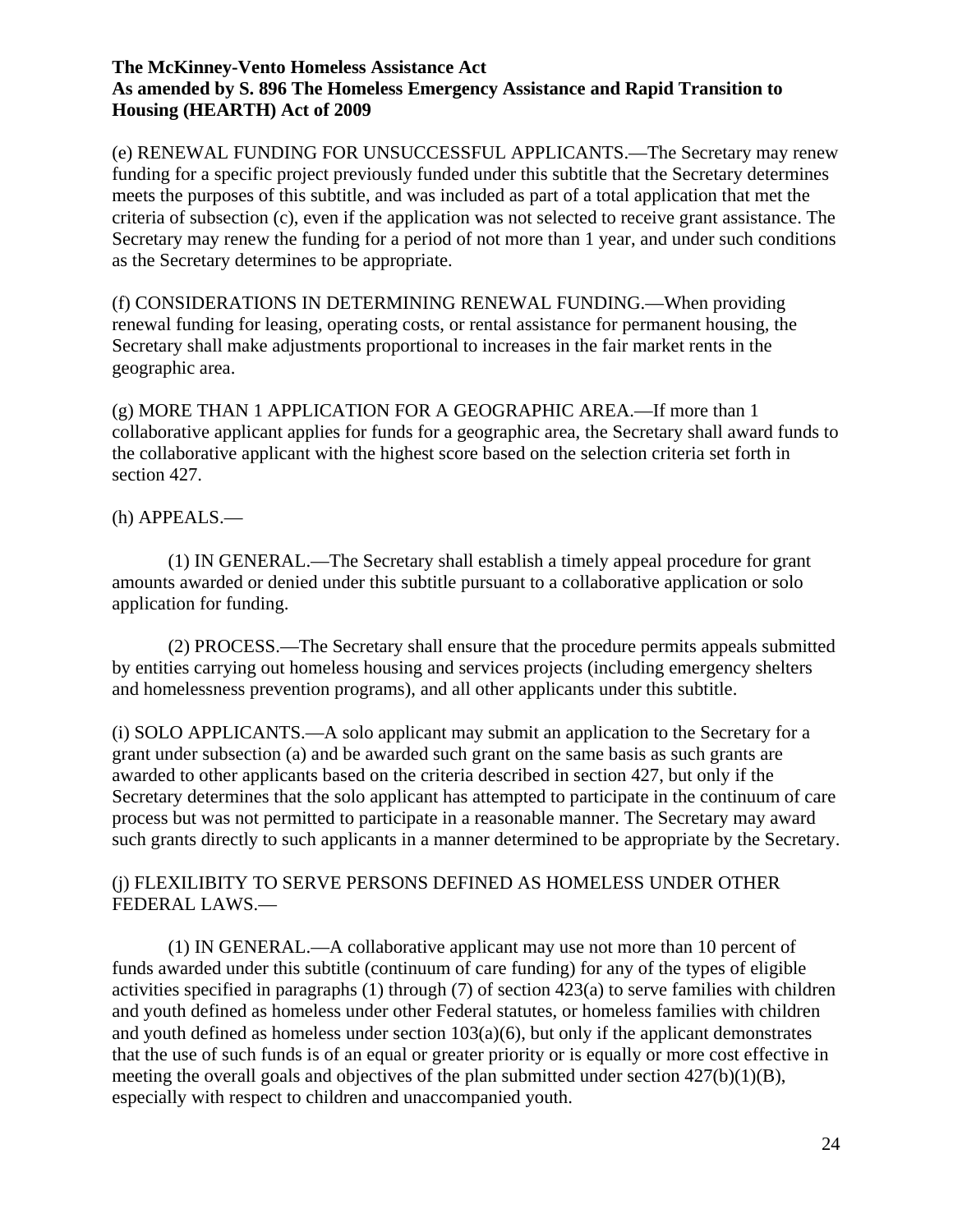(2) LIMITATIONS.—The 10 percent limitation under paragraph (1) shall not apply to collaborative applicants in which the rate of homelessness, as calculated in the most recent point in time count, is less than one-tenth of 1 percent of total population.

## (3) TREATMENT OF CERTAIN POPULATIONS.—

(A) IN GENERAL.—Notwithstanding section 103(a) and subject to subparagraph (B), funds awarded under this subtitle may be used for eligible activities to serve unaccompanied youth and homeless families and children defined as homeless under section 103(a)(6) only pursuant to paragraph (1) of this subsection and such families and children shall not otherwise be considered as homeless for purposes of this subtitle.

(B) AT RISK OF HOMELESSNESS.—Subparagraph (A) may not be construed to prevent any unaccompanied youth and homeless families and children defined as homeless under section 103(a)(6) from qualifying for, and being treated for purposes of this subtitle as, at risk of homelessness or from eligibility for any projects, activities, or services carried out using amounts provided under this subtitle for which individuals or families that are at risk of homelessness are eligible.

SEC. 423. [42 USC 11383]. ELIGIBLE ACTIVITIES.

(a) IN GENERAL.—Grants awarded under section 422 to qualified applicants shall be used to carry out projects that serve homeless individuals or families that consist of one or more of the following eligible activities:

(1) Construction of new housing units to provide transitional or permanent housing.

(2) Acquisition or rehabilitation of a structure to provide transitional or permanent housing, other than emergency shelter, or to provide supportive services.

(3) Leasing of property, or portions of property, not owned by the recipient or project sponsor involved, for use in providing transitional or permanent housing, or providing supportive services.

(4) Provision of rental assistance to provide transitional or permanent housing to eligible persons. The rental assistance may include tenant-based, project-based, or sponsor-based rental assistance. Project-based rental assistance, sponsor-based rental assistance, and operating cost assistance contracts carried out by project sponsors receiving grants under this section may, at the discretion of the applicant and the project sponsor, have an initial term of 15 years, with assistance for the first 5 years paid with funds authorized for appropriation under this Act, and assistance for the remainder of the term treated as a renewal of an expiring contract as provided in section 429. Project-based rental assistance may include rental assistance to preserve existing permanent supportive housing for homeless individuals and families.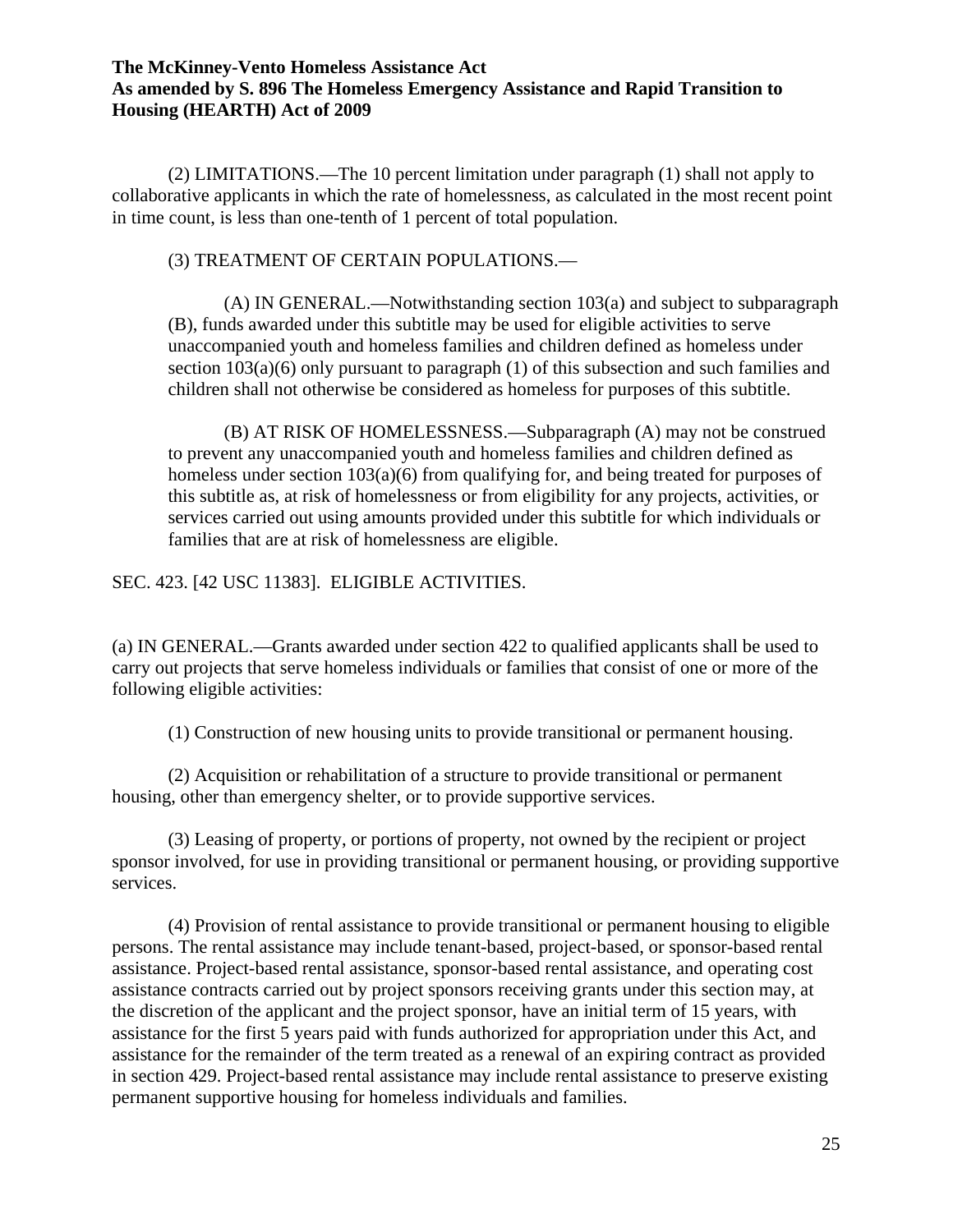(5) Payment of operating costs for housing units assisted under this subtitle or for the preservation of housing that will serve homeless individuals and families and for which another form of assistance is expiring or otherwise no longer available.

(6) Supportive services for individuals and families who are currently homeless, who have been homeless in the prior six months but are currently residing in permanent housing, or who were previously homeless and are currently residing in permanent supportive housing.

(7) Provision of rehousing services, including housing search, mediation or outreach to property owners, credit repair, providing security or utility deposits, rental assistance for a final month at a location, assistance with moving costs, or other activities that—

(A) are effective at moving homeless individuals and families immediately into housing; or

(B) may benefit individuals and families who in the prior 6 months have been homeless, but are currently residing in permanent housing.

(8) In the case of a collaborative applicant that is a legal entity, performance of the duties described under section 402(f)(3).

(9) Operation of, participation in, and ensuring consistent participation by project sponsors in, a community-wide homeless management information system.

(10) In the case of a collaborative applicant that is a legal entity, payment of administrative costs related to meeting the requirements described in paragraphs (1) and (2) of section 402(f), for which the collaborative applicant may use not more than 3 percent of the total funds made available in the geographic area under this subtitle for such costs.

(11) In the case of a collaborative applicant that is a unified funding agency under section  $402(g)$ , payment of administrative costs related to meeting the requirements of that section, for which the unified funding agency may use not more than 3 percent of the total funds made available in the geographic area under this subtitle for such costs, in addition to funds used under paragraph (10).

(12) Payment of administrative costs to project sponsors, for which each project sponsor may use not more than 10 percent of the total funds made available to that project sponsor through this subtitle for such costs.

(b) MINIMUM GRANT TERMS.—The Secretary may impose minimum grant terms of up to 5 years for new projects providing permanent housing.

(c) USE RESTRICTIONS.—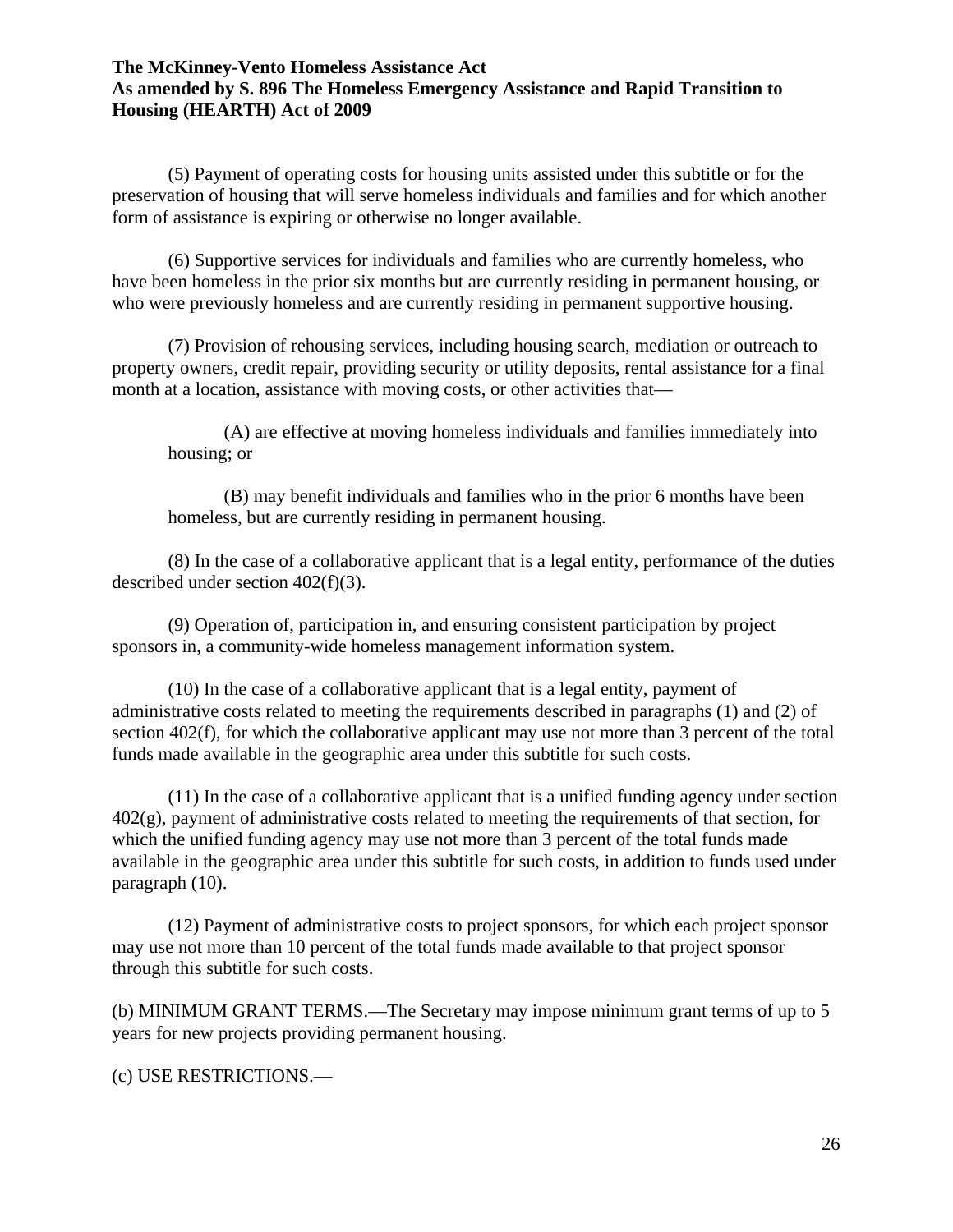(1) ACQUISITION, REHABILITATION, AND NEW CONSTRUCTION.—A project that consists of activities described in paragraph (1) or (2) of subsection (a) shall be operated for the purpose specified in the application submitted for the project under section 422 for not less than 15 years.

(2) OTHER ACTIVITIES.—A project that consists of activities described in any of paragraphs (3) through (12) of subsection (a) shall be operated for the purpose specified in the application submitted for the project under section 422 for the duration of the grant period involved.

(3) CONVERSION.—If the recipient or project sponsor carrying out a project that provides transitional or permanent housing submits a request to the Secretary to carry out instead a project for the direct benefit of low-income persons, and the Secretary determines that the initial project is no longer needed to provide transitional or permanent housing, the Secretary may approve the project described in the request and authorize the recipient or project sponsor to carry out that project.

## (d) REPAYMENT OF ASSISTANCE AND PREVENTION OF UNDUE BENEFITS.—

(1) REPAYMENT.—If a recipient or project sponsor receives assistance under section 422 to carry out a project that consists of activities described in paragraph (1) or (2) of subsection (a) and the project ceases to provide transitional or permanent housing—

(A) earlier than 10 years after operation of the project begins, the Secretary shall require the recipient or project sponsor to repay 100 percent of the assistance; or

(B) not earlier than 10 years, but earlier than 15 years, after operation of the project begins, the Secretary shall require the recipient or project sponsor to repay 20 percent of the assistance for each of the years in the 15-year period for which the project fails to provide that housing.

(2) PREVENTION OF UNDUE BENEFITS.—Except as provided in paragraph (3), if any property is used for a project that receives assistance under subsection (a) and consists of activities described in paragraph (1) or (2) of subsection (a), and the sale or other disposition of the property occurs before the expiration of the 15-year period beginning on the date that operation of the project begins, the recipient or project sponsor who received the assistance shall comply with such terms and conditions as the Secretary may prescribe to prevent the recipient or project sponsor from unduly benefitting from such sale or disposition.

(3) EXCEPTION.—A recipient or project sponsor shall not be required to make the repayments, and comply with the terms and conditions, required under paragraph (1) or (2) if—

(A) the sale or disposition of the property used for the project results in the use of the property for the direct benefit of very low-income persons;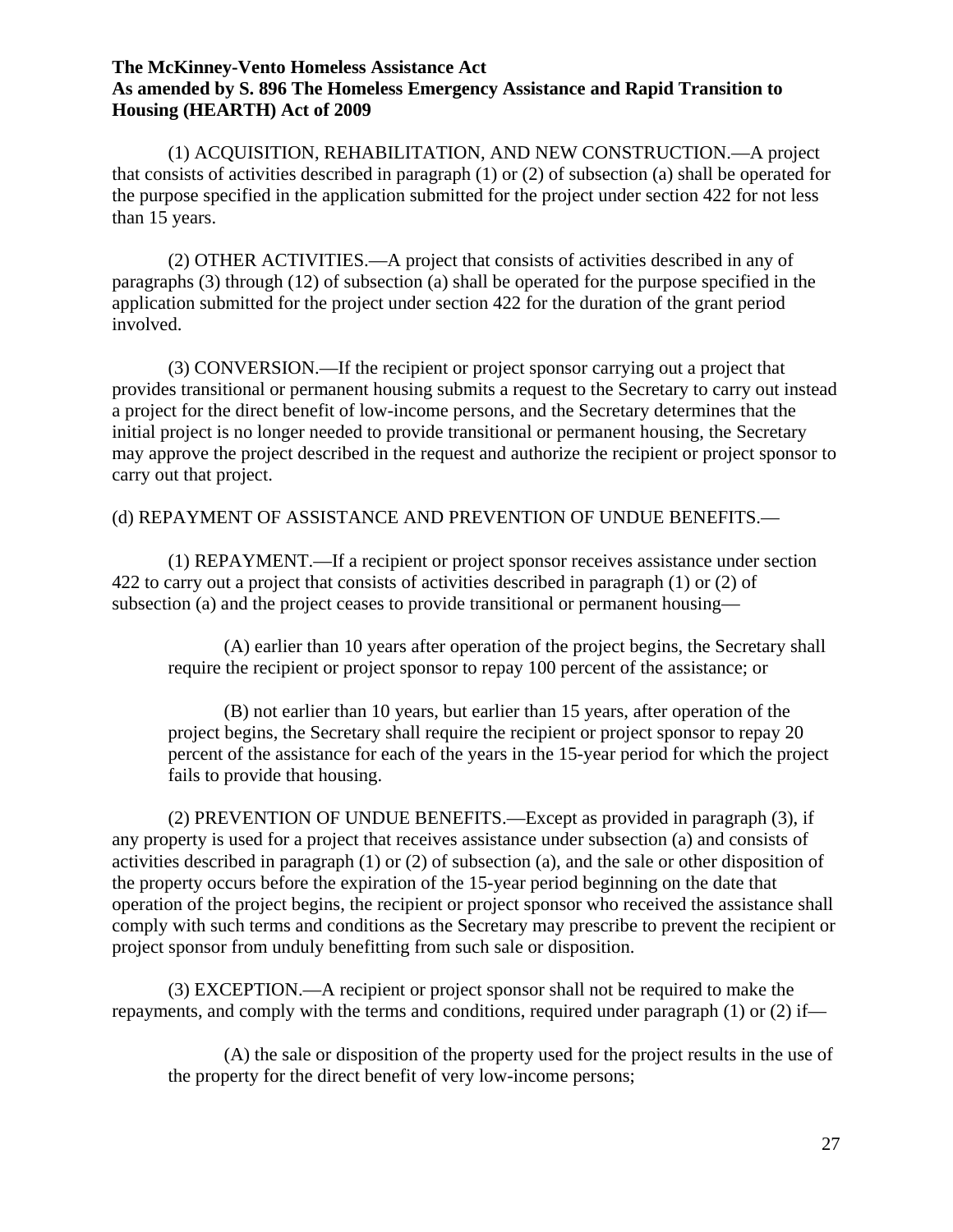(B) all of the proceeds of the sale or disposition are used to provide transitional or permanent housing meeting the requirements of this subtitle;

(C) project-based rental assistance or operating cost assistance from any Federal program or an equivalent State or local program is no longer made available and the project is meeting applicable performance standards, provided that the portion of the project that had benefitted from such assistance continues to meet the tenant income and rent restrictions for low-income units under section  $42(g)$  of the Internal Revenue Code of 1986; or

(D) there are no individuals and families in the geographic area who are homeless, in which case the project may serve individuals and families at risk of homelessness.

(e) STAFF TRAINING.—The Secretary may allow reasonable costs associated with staff training to be included as part of the activities described in subsection (a).

(f) ELIGILBITY FOR PERMANENT HOUSING.—Any project that receives assistance under subsection (a) and that provides project-based or sponsor-based permanent housing for homeless individuals or families with a disability, including projects that meet the requirements of subsection (a) and subsection  $(d)(2)(A)$  of section 428 may also serve individuals who had previously met the requirements for such project prior to moving into a different permanent housing project.

(g) ADMINISTRATION OF RENTAL ASSISTANCE.—Provision of permanent housing rental assistance shall be administered by a State, unit of general local government, or public housing agency.

SEC. 424. INCENTIVES FOR HIGH-PERFORMING COMMUNITIES.

(a) DESIGNATION AS A HIGH-PERFORMING COMMUNITY.—

(1) IN GENERAL.—The Secretary shall designate, on an annual basis, which collaborative applicants represent high-performing communities.

(2) CONSIDERATION.—In determining whether to designate a collaborative applicant as a high-performing community under paragraph (1), the Secretary shall establish criteria to ensure that the requirements described under paragraphs  $(1)(B)$  and  $(2)(B)$  of subsection (d) are measured by comparing homeless individuals and families under similar circumstances, in order to encourage projects in the geographic area to serve homeless individuals and families with more severe barriers to housing stability.

(3) 2-year PHASE IN.—In each of the first 2 years after the effective date under section 1503 of the Homeless Emergency Assistance and Rapid Transition to Housing Act of 2009, the Secretary shall designate not more than 10 collaborative applicants as high-performing communities.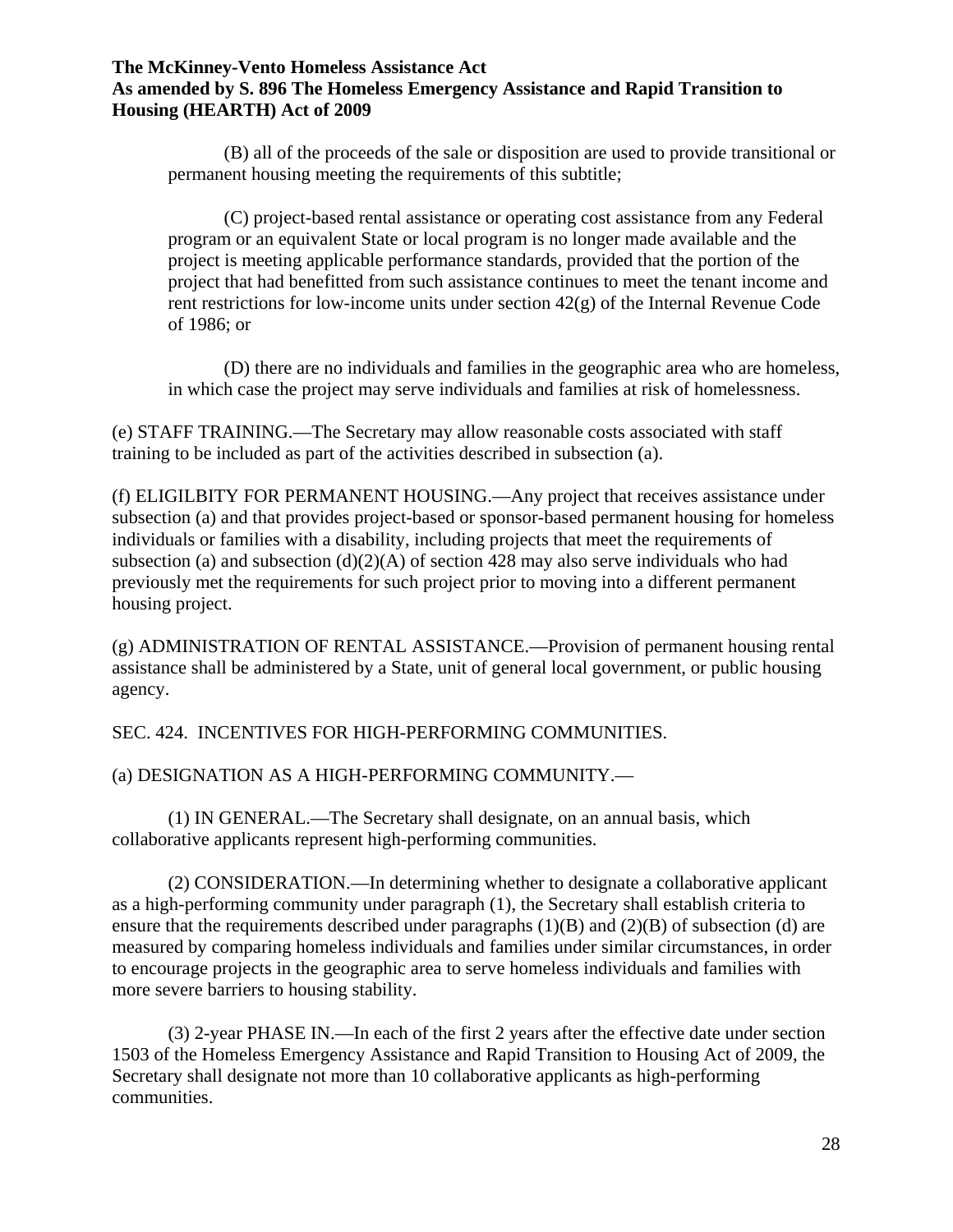(4) EXCESS OF QUALIFIED APPLICANTS.—If, during the 2-year period described under paragraph (2), more than 10 collaborative applicants could qualify to be designated as high-performing communities, the Secretary shall designate the 10 that have, in the discretion of the Secretary, the best performance based on the criteria described under subsection (d).

(5) TIME LIMIT ON DESIGNATION.—The designation of any collaborative applicant as a high-performing community under this subsection shall be effective only for the year in which such designation is made. The Secretary, on an annual basis, may renew any such designation.

(b) APPLICATION.—

(1) IN GENERAL.—A collaborative applicant seeking designation as a high-performing community under subsection (a) shall submit an application to the Secretary at such time, and in such manner as the Secretary may require.

(2) CONTENT OF APPLICATION.—In any application submitted under paragraph (1), a collaborative applicant shall include in such application--

(A) a report showing how any money received under this subtitle in the preceding year was expended; and

(B) information that such applicant can meet the requirements described under subsection (d).

(3) PUBLICATION OF APPLICATION.—The Secretary shall—

(A) publish any report or information submitted in an application under this section in the geographic area represented by the collaborative applicant; and

(B) seek comments from the public as to whether the collaborative applicant seeking designation as a high-performing community meets the requirements described under subsection (d).

(c) USE OF FUNDS.—Funds awarded under section 422(a) to a project sponsor who is located in a high-performing community may be used—

(1) for any of the eligible activities described in section 423; or

(2) for any of the eligible activities described in paragraphs (4) and (5) of section 415(a).

(d) DEFINITION OF HIGH-PERFORMING COMMUNITY.—For purposes of this section, the term `high-performing community' means a geographic area that demonstrates through reliable data that all five of the following requirements are met for that geographic area: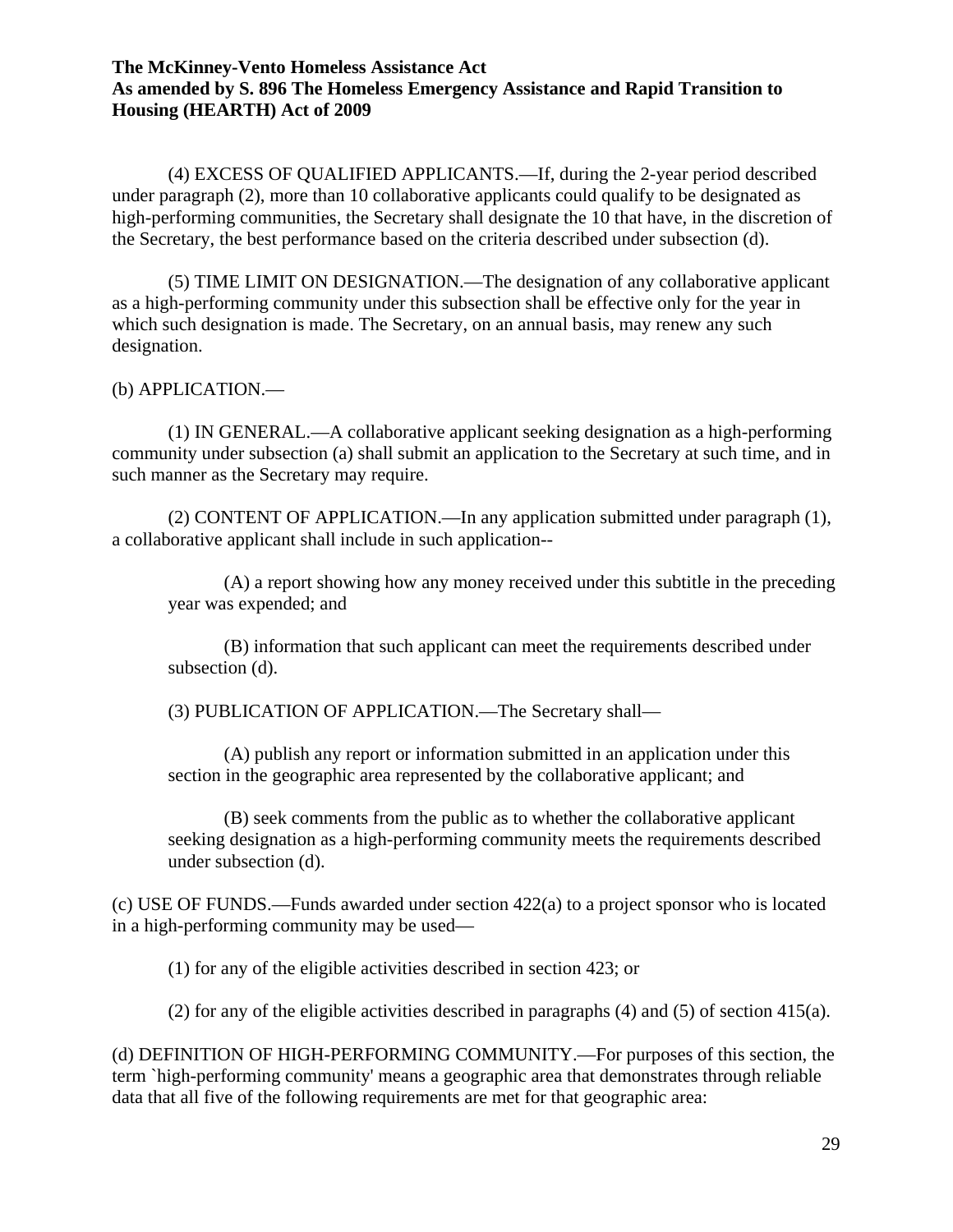(1) TERM OF HOMELESSNESS.—The mean length of episodes of homelessness for that geographic area--

(A) is less than 20 days; or

(B) for individuals and families in similar circumstances in the preceding year was at least 10 percent less than in the year before.

(2) FAMILIES LEAVING HOMELESSNESS.—Of individuals and families--

(A) who leave homelessness, fewer than 5 percent of such individuals and families become homeless again at any time within the next 2 years; or

(B) in similar circumstances who leave homelessness, the percentage of such individuals and families who become homeless again within the next 2 years has decreased by at least 20 percent from the preceding year.

(3) COMMUNITY ACTION.—The communities that compose the geographic area have--

(A) actively encouraged homeless individuals and families to participate in homeless assistance services available in that geographic area; and

(B) included each homeless individual or family who sought homeless assistance services in the data system used by that community for determining compliance with this subsection.

(4) EFFECTIVENESS OF PREVIOUS ACTIVITIES.—If recipients in the geographic area have used funding awarded under section 422(a) for eligible activities described under section 415(a) in previous years based on the authority granted under subsection (c), that such activities were effective at reducing the number of individuals and families who became homeless in that community.

(5) FLEXIBILITY TO SERVE PERSONS DEFINED AS HOMELESS UNDER OTHER FEDERAL LAWS.—With respect to collaborative applicants exercising the authority under section  $422(i)$  to serve homeless families with children and youth defined as homeless under other Federal statutes, effectiveness in achieving the goals and outcomes identified in subsection 427(b)(1)(F) according to such standards as the Secretary shall promulgate.

(e) COOPERATION AMONG ENTITIES.—A collaborative applicant designated as a highperforming community under this section shall cooperate with the Secretary in distributing information about successful efforts within the geographic area represented by the collaborative applicant to reduce homelessness.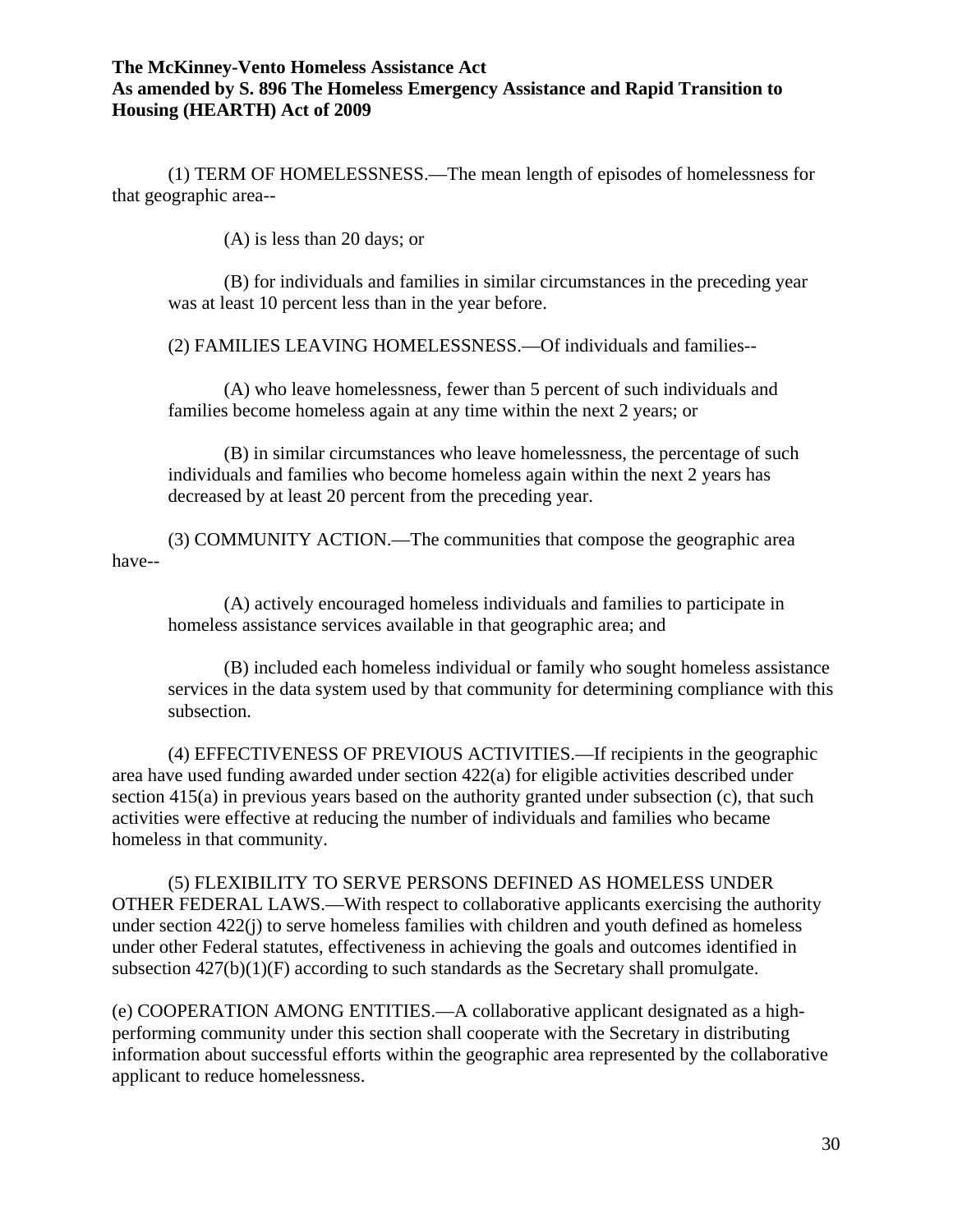SEC. 425. [42 USC 11385]. SUPPORTIVE SERVICES.

(a) IN GENERAL.—To the extent practicable, each project shall provide supportive services for residents of the project and homeless persons using the project, which may be designed by the recipient or participants.

(b) REQUIREMENTS.—Supportive services provided in connection with a project shall address the special needs of individuals (such as homeless persons with disabilities and homeless families with children) intended to be served by a project.

(c) SERVICES.—Supportive services may include such activities as (A) establishing and operating a child care services program for homeless families, (B) establishing and operating an employment assistance program, (C) providing outpatient health services, food, and case management, (D) providing assistance in obtaining permanent housing, employment counseling, and nutritional counseling, (E) providing security arrangements necessary for the protection of residents of supportive housing and for homeless persons using the housing or project, (F) providing assistance in obtaining other Federal, State, and local assistance available for such residents (including mental health benefits, employment counseling, and medical assistance, but not including major medical equipment), and (G) providing other appropriate services.

(d) PROVISION OF SERVICES.—Services provided pursuant to this section may be provided directly by the recipient or by contract with other public or private service providers. Such services may be provided to homeless individuals who do not reside in supportive housing.

### (e) COORDINATION WITH SECRETARY OF HEALTH AND HUMAN SERVICES.—

(1) APPROVAL.—Promptly upon receipt of any application for assistance under this subtitle that includes the provision of outpatient health services, the Secretary of Housing and Urban Development shall consult with the Secretary of Health and Human Services with respect to the proposed outpatient health services. If, within 45 days of such consultation, the Secretary of Health and Human Services determines that the proposal for delivery of the outpatient health services does not meet guidelines for determining the appropriateness of such proposed services, the Secretary of Housing and Urban Development may require resubmission of the application, and the Secretary of Housing and Urban Development may not approve such portion of the application unless and until such portion has been resubmitted in a form that the Secretary of Health and Human Services determines meets such guidelines.

(2) GUIDELINES.—The Secretary of Housing and Urban Development and the Secretary of Health and Human Services shall jointly establish guidelines for determining the appropriateness of proposed outpatient health services under this section. Such guidelines shall include any provisions necessary to enable the Secretary of Housing and Urban Development to meet the time limits under this subtitle for the final selection of applications for assistance.

SEC. 426. [42 USC 11386]. PROGRAM REQUIREMENTS.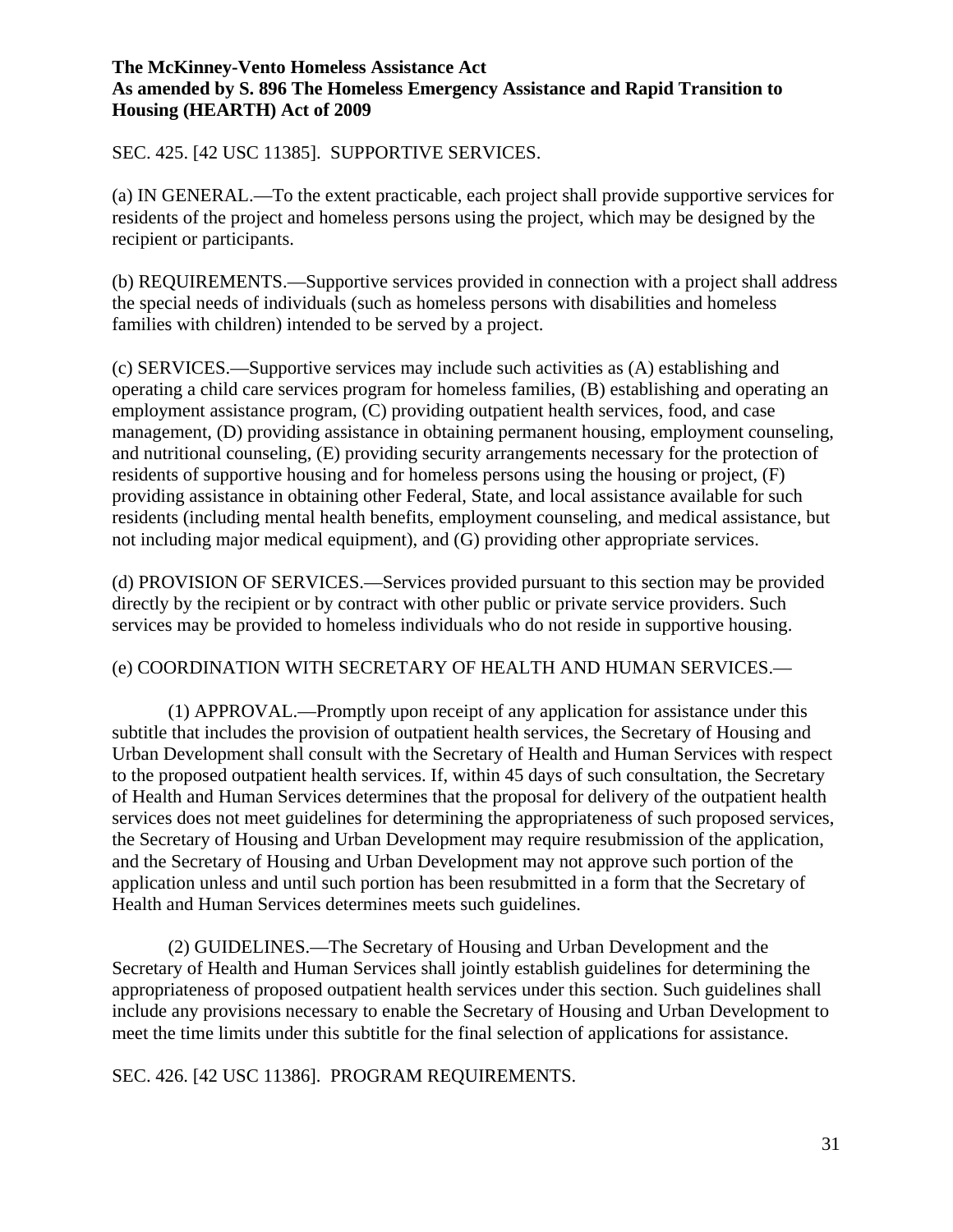(a) SITE CONTROL.—The Secretary shall require that each application include reasonable assurances that the applicant will own or have control of a site for the proposed project not later than the expiration of the 12-month period beginning upon notification of an award for grant assistance, unless the application proposes providing supportive housing assistance under section 423(a)(3) or housing that will eventually be owned or controlled by the families and individuals served. An applicant may obtain ownership or control of a suitable site different from the site specified in the application. If any recipient or project sponsor fails to obtain ownership or control of the site within 12 months after notification of an award for grant assistance, the grant shall be recaptured and reallocated under this subtitle.

(b) REQUIRED AGREEMENTS.—The Secretary may not provide assistance for a proposed project under this subtitle unless the collaborative applicant involved agrees—

(1) to ensure the operation of the project in accordance with the provisions of this subtitle;

(2) to monitor and report to the Secretary the progress of the project;

(3) to ensure, to the maximum extent practicable, that individuals and families experiencing homelessness are involved, through employment, provision of volunteer services, or otherwise, in constructing, rehabilitating, maintaining, and operating facilities for the project and in providing supportive services for the project;

(4) to require certification from all project sponsors that—

(A) they will maintain the confidentiality of records pertaining to any individual or family provided family violence prevention or treatment services through the project;

(B) that the address or location of any family violence shelter project assisted under this subtitle will not be made public, except with written authorization of the person responsible for the operation of such project;

(C) they will establish policies and practices that are consistent with, and do not restrict the exercise of rights provided by, subtitle B of title VII, and other laws relating to the provision of educational and related services to individuals and families experiencing homelessness;

(D) in the case of programs that provide housing or services to families, they will designate a staff person to be responsible for ensuring that children being served in the program are enrolled in school and connected to appropriate services in the community, including early childhood programs such as Head Start, part C of the Individuals with Disabilities Education Act, and programs authorized under subtitle B of title VII of this Act(42 U.S.C. 11431 et seq.); and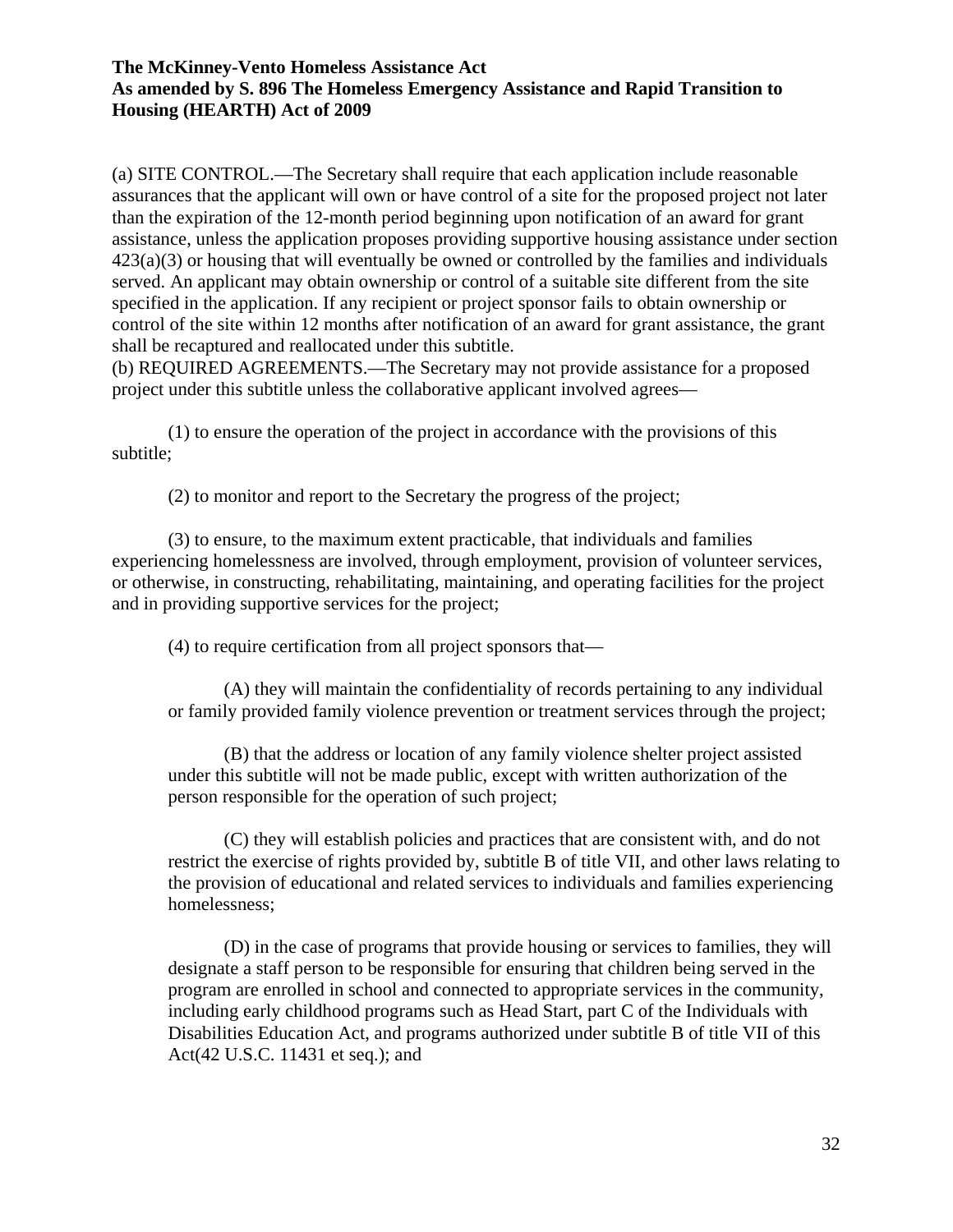(E) they will provide data and reports as required by the Secretary pursuant to the Act;

(5) if a collaborative applicant is a unified funding agency under section  $402(g)$  and receives funds under subtitle C to carry out the payment of administrative costs described in section  $423(a)(11)$ , to establish such fiscal control and fund accounting procedures as may be necessary to assure the proper disbursal of, and accounting for, such funds in order to ensure that all financial transactions carried out with such funds are conducted, and records maintained, in accordance with generally accepted accounting principles;

(6) to monitor and report to the Secretary the provision of matching funds as required by section 430;

(7) to take the educational needs of children into account when families are placed in emergency or transitional shelter and will, to the maximum extent practicable, place families with children as close as possible to their school of origin so as not to disrupt such children's education; and

(8) to comply with such other terms and conditions as the Secretary may establish to carry out this subtitle in an effective and efficient manner.

(c) OCCUPANCY CHARGE.—Each homeless individual or family residing in a project providing supportive housing may be required to pay an occupancy charge in an amount determined by the recipient or project sponsor providing the project, which may not exceed the amount determined under section 3(a) of the United States Housing Act of 1937. Occupancy charges paid may be reserved, in whole or in part, to assist residents in moving to permanent housing.

(d) FLOOD PROTECTION STANDARDS.—Flood protection standards applicable to housing acquired, rehabilitated, constructed, or assisted under this subtitle shall be no more restrictive than the standards applicable under Executive Order No. 11988 (May 24, 1977) to the other programs under this title.

(e) PARTICIPATION OF HOMELESS INDIVIDUALS.—The Secretary shall, by regulation, require each recipient or project sponsor to provide for the participation of not less than 1 homeless individual or former homeless individual on the board of directors or other equivalent policymaking entity of the recipient or project sponsor, to the extent that such entity considers and makes policies and decisions regarding any project, supportive services, or assistance provided under this subtitle. The Secretary may grant waivers to applicants unable to meet the requirement under the preceding sentence if the applicant agrees to otherwise consult with homeless or formerly homeless individuals in considering and making such policies and decisions.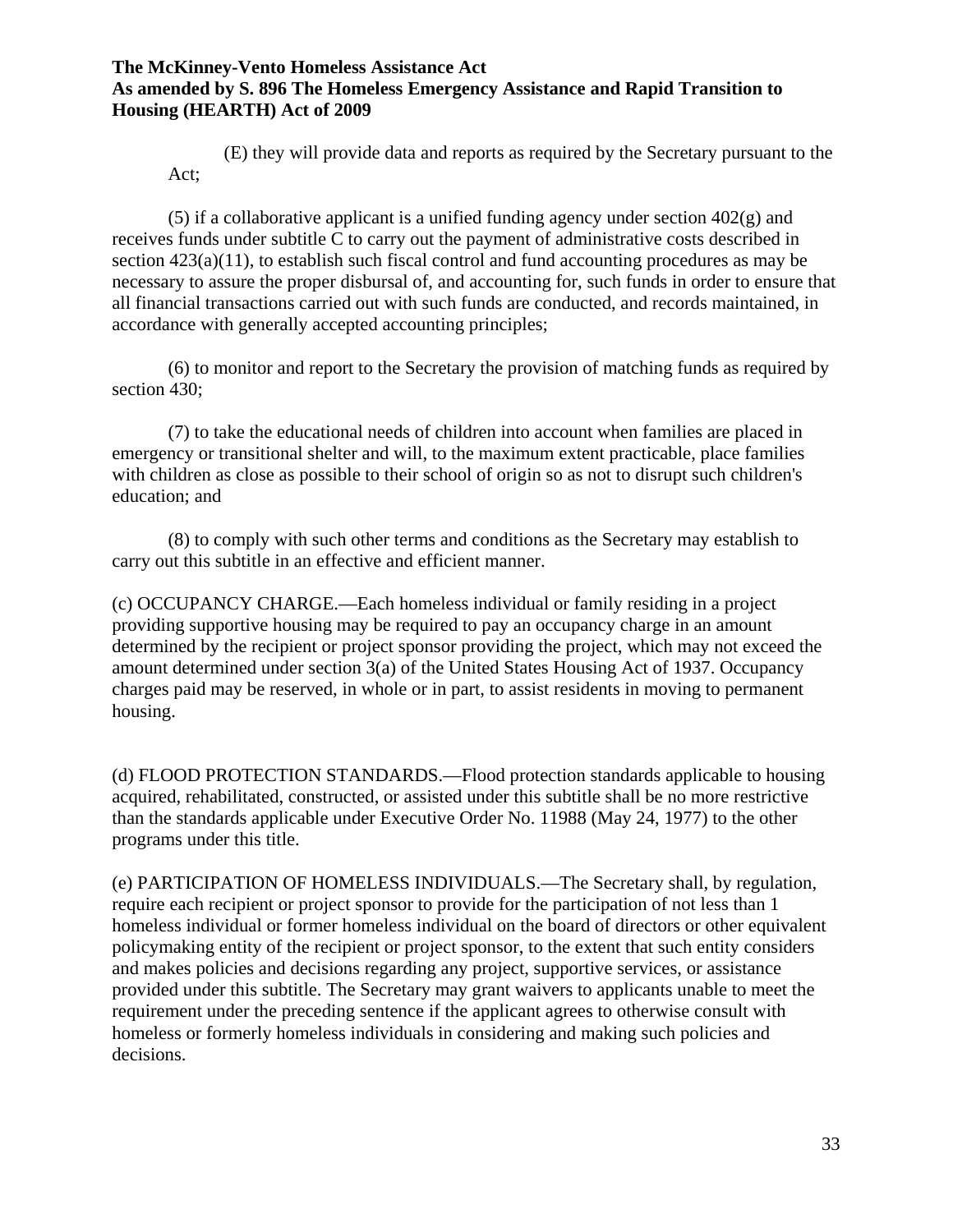(f) LIMITATION ON USE OF FUNDS.—No assistance received under this subtitle (or any State or local government funds used to supplement such assistance) may be used to replace other State or local funds previously used, or designated for use, to assist homeless persons.

(g) TERMINATION OF ASSISTANCE.—If an individual or family who receives assistance under this subtitle (not including residents of an emergency shelter) from a recipient violates program requirements, the recipient may terminate assistance in accordance with a formal process established by the recipient that recognizes the rights of individuals receiving such assistance to due process of law, which may include a hearing.

## SEC. 427. SELECTION CRITERIA.

(a) IN GENERAL.—The Secretary shall award funds to recipients through a national competition between geographic areas based on criteria established by the Secretary.

# (b) REQUIRED CRITERIA.—

(1) IN GENERAL.—The criteria established under subsection (a) shall include—

(A) the previous performance of the recipient regarding homelessness, including performance related to funds provided under section 412 (except that recipients applying from geographic areas where no funds have been awarded under this subtitle, or under subtitles C, D, E, or F of title IV of this Act, as in effect prior to the date of the enactment of the Homeless Emergency Assistance and Rapid Transition to Housing Act of 2009, shall receive full credit for performance under this subparagraph), measured by criteria that shall be announced by the Secretary, that shall take into account barriers faced by individual homeless people, and that shall include—

(i) the length of time individuals and families remain homeless;

(ii) the extent to which individuals and families who leave homelessness experience additional spells of homelessness;

(iii) the thoroughness of grantees in the geographic area in reaching homeless individuals and families;

(iv) overall reduction in the number of homeless individuals and families;

(v) jobs and income growth for homeless individuals and families;

(vi) success at reducing the number of individuals and families who become homeless;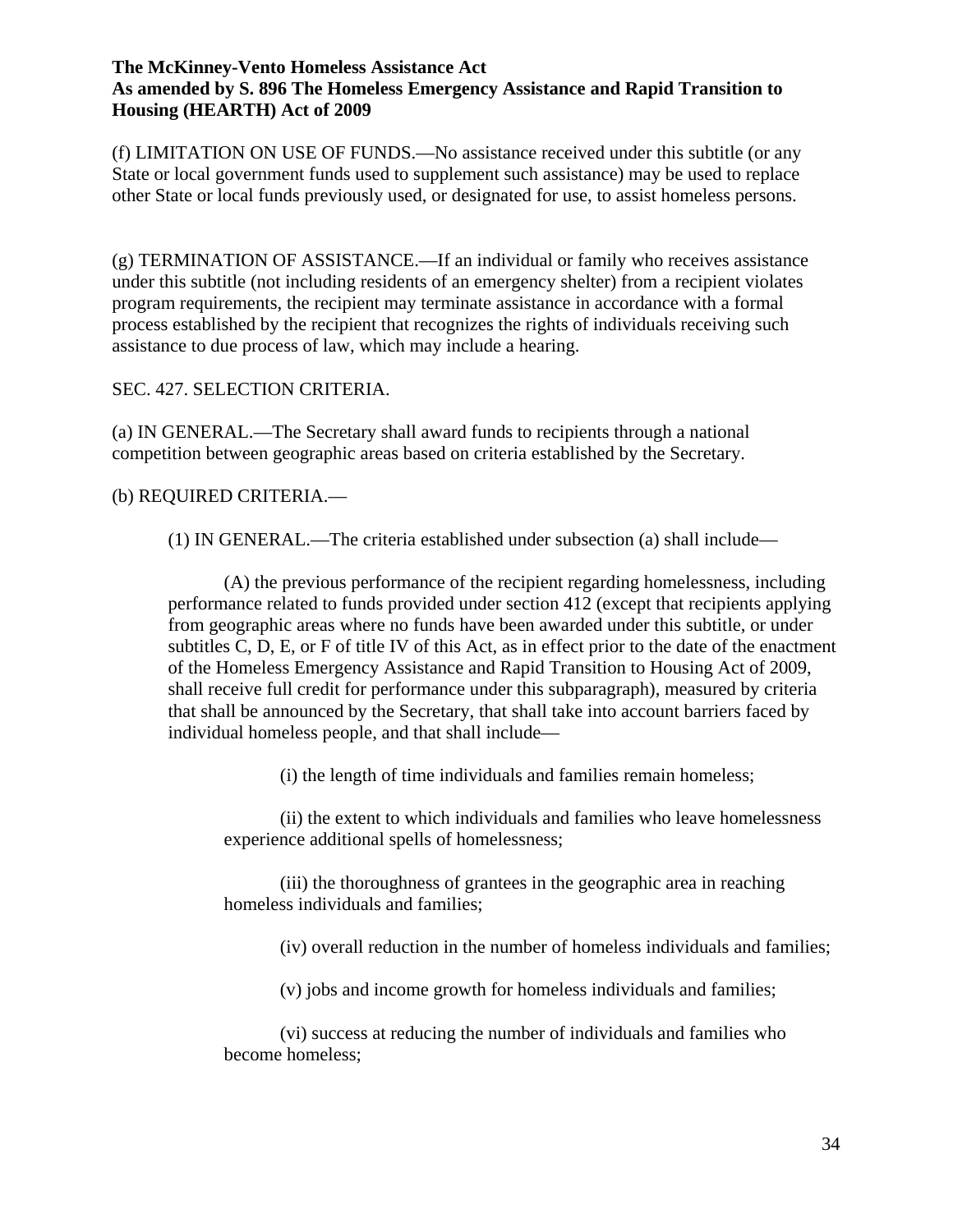(vii) other accomplishments by the recipient related to reducing homelessness; and

(viii) for collaborative applicants that have exercised the authority under section 422(j) to serve families with children and youth defined as homeless under other Federal statutes, success in achieving the goals and outcomes identified in section  $427(b)(1)(F)$ ;

(B) the plan of the recipient, which shall describe—

(i) how the number of individuals and families who become homeless will be reduced in the community;

(ii) how the length of time that individuals and families remain homeless will be reduced;

(iii) how the recipient will collaborate with local education authorities to assist in the identification of individuals and families who become or remain homeless and are informed of their eligibility for services under subtitle B of title VII of this Act (42 U.S.C. 11431 et seq.);

(iv) the extent to which the recipient will—

(I) address the needs of all relevant subpopulations;

(II) incorporate comprehensive strategies for reducing homelessness, including the interventions referred to in section 428(d);

(III) set quantifiable performance measures;

(IV) set timelines for completion of specific tasks;

(V) identify specific funding sources for planned activities; and

(VI) identify an individual or body responsible for overseeing implementation of specific strategies; and

(v) whether the recipient proposes to exercise authority to use funds under section 422(j), and if so, how the recipient will achieve the goals and outcomes identified in section  $427(b)(1)(F)$ ;

(C) the methodology of the recipient used to determine the priority for funding local projects under section  $422(c)(1)$ , including the extent to which the priority-setting process—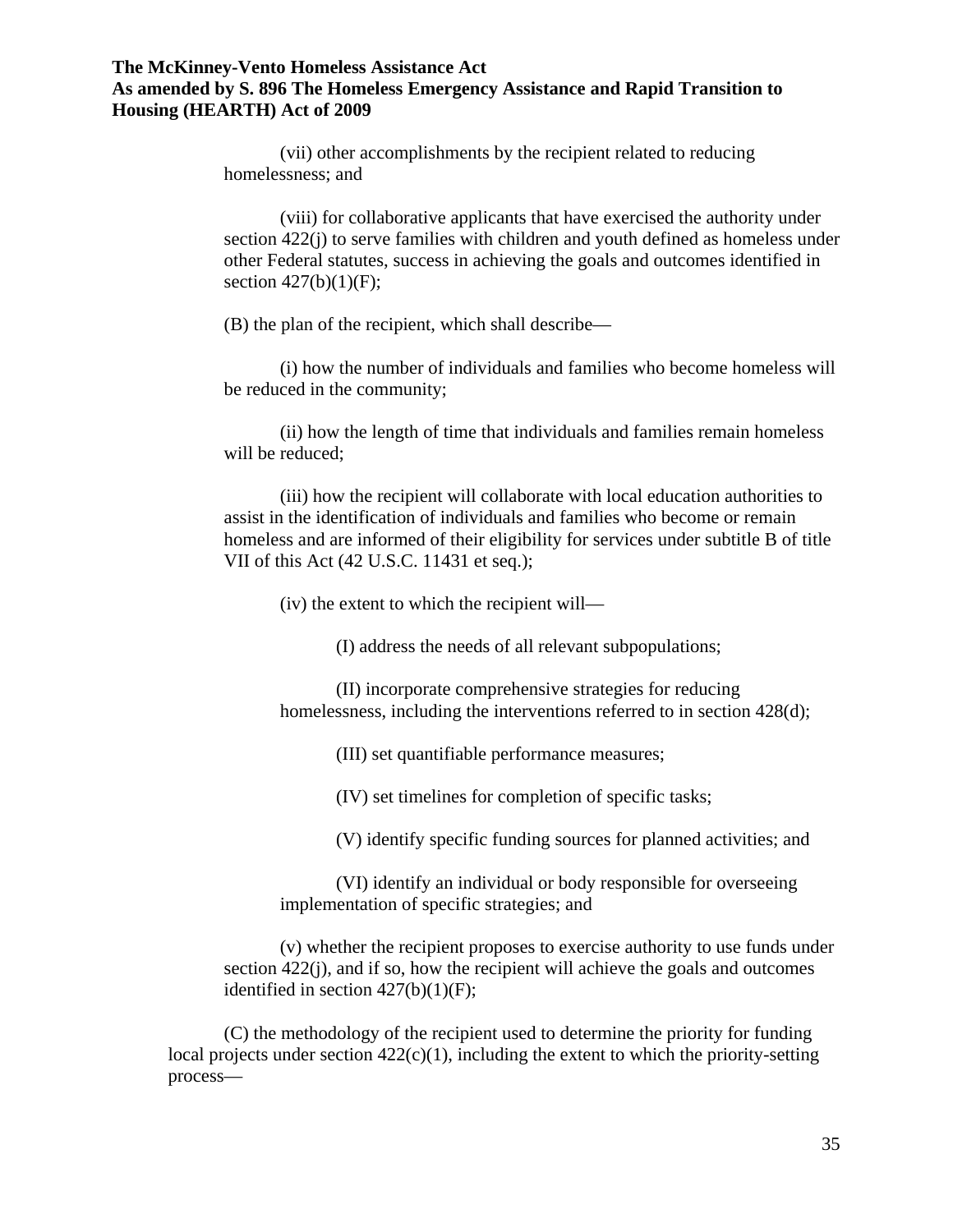(i) uses periodically collected information and analysis to determine the extent to which each project has resulted in rapid return to permanent housing for those served by the project, taking into account the severity of barriers faced by the people the project serves;

(ii) considers the full range of opinions from individuals or entities with knowledge of homelessness in the geographic area or an interest in preventing or ending homelessness in the geographic area;

(iii) is based on objective criteria that have been publicly announced by the recipient; and

(iv) is open to proposals from entities that have not previously received funds under this subtitle;

(D) the extent to which the amount of assistance to be provided under this subtitle to the recipient will be supplemented with resources from other public and private sources, including mainstream programs identified by the Government Accountability Office in the two reports described in section  $203(a)(7)$ ;

(E) demonstrated coordination by the recipient with the other Federal, State, local, private, and other entities serving individuals and families experiencing homelessness and at risk of homelessness in the planning and operation of projects;

(F) for collaborative applicants exercising the authority under section 422(j) to serve homeless families with children and youth defined as homeless under other Federal statutes, program goals and outcomes, which shall include—

(i) preventing homelessness among the subset of such families with children and youth who are at highest risk of becoming homeless, as such term is defined for purposes of this title; or

(ii) achieving independent living in permanent housing among such families with children and youth, especially those who have a history of doubledup and other temporary housing situations or are living in a temporary housing situation due to lack of available and appropriate emergency shelter, through the provision of eligible assistance that directly contributes to achieving such results including assistance to address chronic disabilities, chronic physical health or mental health conditions, substance addiction, histories of domestic violence or childhood abuse, or multiple barriers to employment; and

(G) such other factors as the Secretary determines to be appropriate to carry out this subtitle in an effective and efficient manner.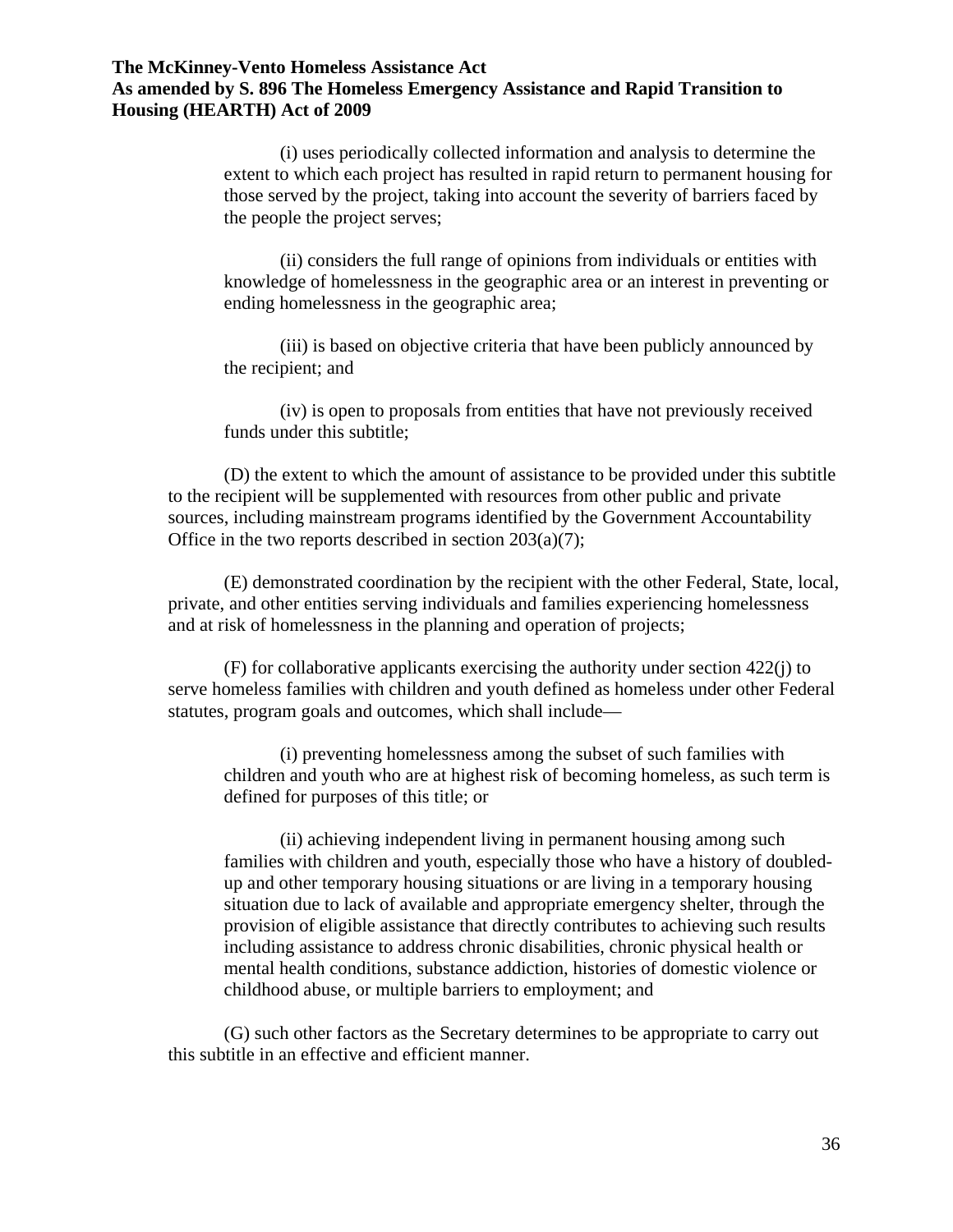(2) ADDITIONAL CRITERIA.—In addition to the criteria required under paragraph (1), the criteria established under paragraph (1) shall also include the need within the geographic area for homeless services, determined as follows and under the following conditions:

(A) NOTICE.—The Secretary shall inform each collaborative applicant, at a time concurrent with the release of the notice of funding availability for the grants, of the pro rata estimated grant amount under this subtitle for the geographic area represented by the collaborative applicant.

(B) AMOUNT.—

(i) FORMULA.—Such estimated grant amounts shall be determined by a formula, which shall be developed by the Secretary, by regulation, not later than the expiration of the 2-year period beginning upon the date of the enactment of the Homeless Emergency Assistance and Rapid Transition to Housing Act of 2009, that is based upon factors that are appropriate to allocate funds to meet the goals and objectives of this subtitle.

(ii) COMBINATIONS OR CONSORTIA.—For a collaborative applicant that represents a combination or consortium of cities or counties, the estimated need amount shall be the sum of the estimated need amounts for the cities or counties represented by the collaborative applicant.

(iii) AUTHORITY OF SECRETARY.—Subject to the availability of appropriations, the Secretary shall increase the estimated need amount for a geographic area if necessary to provide 1 year of renewal funding for all expiring contracts entered into under this subtitle for the geographic area.

(3) HOMELESSNESS COUNTS.—The Secretary shall not require that communities conduct an actual count of homeless people other than those described in paragraphs (1) through (4) of section 103(a) of this Act (42 U.S.C. 11302(a)).

(c) ADJUSTMENTS.—The Secretary may adjust the formula described in subsection (b)(2) as necessary—

(1) to ensure that each collaborative applicant has sufficient funding to renew all qualified projects for at least one year; and

(2) to ensure that collaborative applicants are not discouraged from replacing renewal projects with new projects that the collaborative applicant determines will better be able to meet the purposes of this Act.

SEC. 428. ALLOCATION OF AMOUNTS AND INCENTIVES FOR SPECIFIC ELIGIBLE ACTIVITIES.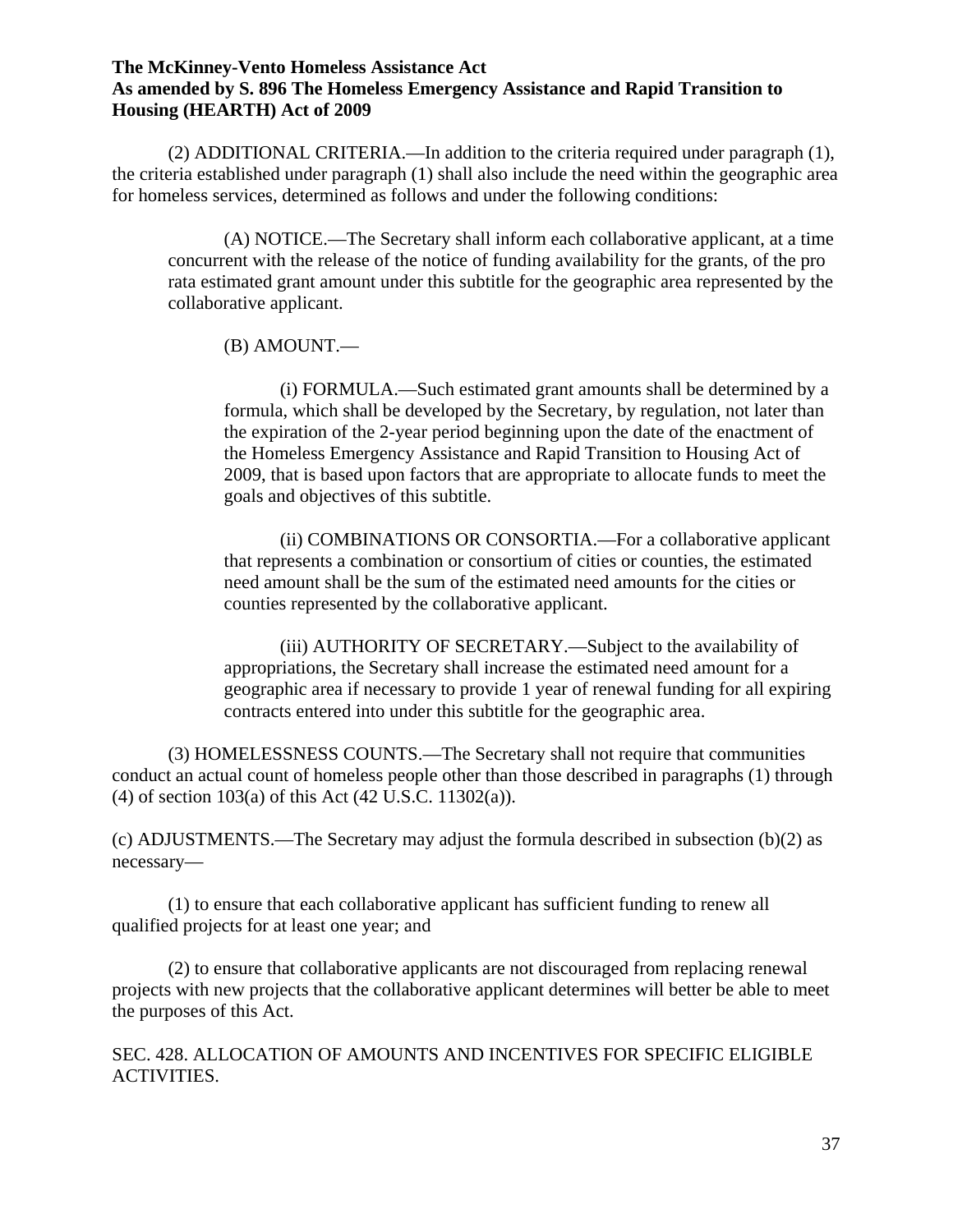# (a) MINIMUM ALLOCATION FOR PERMANENT HOUSING FOR HOMELESS INDIVIDUALS AND FAMILIES WITH DISABILITIES.—

(1) IN GENERAL.—From the amounts made available to carry out this subtitle for a fiscal year, a portion equal to not less than 30 percent of the sums made available to carry out subtitle B and this subtitle, shall be used for permanent housing for homeless individuals with disabilities and homeless families that include such an individual who is an adult or a minor head of household if no adult is present in the household.

(2) CALCULATION.—In calculating the portion of the amount described in paragraph (1) that is used for activities that are described in paragraph (1), the Secretary shall not count funds made available to renew contracts for existing projects under section 429.

(3) ADJUSTMENT.—The 30 percent figure in paragraph (1) shall be reduced proportionately based on need under section 427(b)(2) in geographic areas for which subsection (e) applies in regard to subsection  $(d)(2)(A)$ .

(4) SUSPENSION.—The requirement established in paragraph (1) shall be suspended for any year in which funding available for grants under this subtitle after making the allocation established in paragraph (1) would not be sufficient to renew for 1 year all existing grants that would otherwise be fully funded under this subtitle.

(5) TERMINATION.—The requirement established in paragraph (1) shall terminate upon a finding by the Secretary that since the beginning of 2001 at least 150,000 new units of permanent housing for homeless individuals and families with disabilities have been funded under this subtitle.

(b) SET-ASIDE FOR PERMANENT HOUSING FOR HOMELESS FAMILIES WITH CHILDREN.—From the amounts made available to carry out this subtitle for a fiscal year, a portion equal to not less than 10 percent of the sums made available to carry out subtitle B and this subtitle for that fiscal year shall be used to provide or secure permanent housing for homeless families with children.

(c) TREATMENT OF AMOUNTS FOR PERMANENT OR TRANSITIONAL HOUSING.— Nothing in this Act may be construed to establish a limit on the amount of funding that an applicant may request under this subtitle for acquisition, construction, or rehabilitation activities for the development of permanent housing or transitional housing.

# (d) INCENTIVES FOR PROVEN STRATEGIES.—

(1) IN GENERAL.—The Secretary shall provide bonuses or other incentives to geographic areas for using funding under this subtitle for activities that have been proven to be effective at reducing homelessness generally, reducing homelessness for a specific subpopulation, or achieving homeless prevention and independent living goals as set forth in section  $427(b)(1)(F)$ .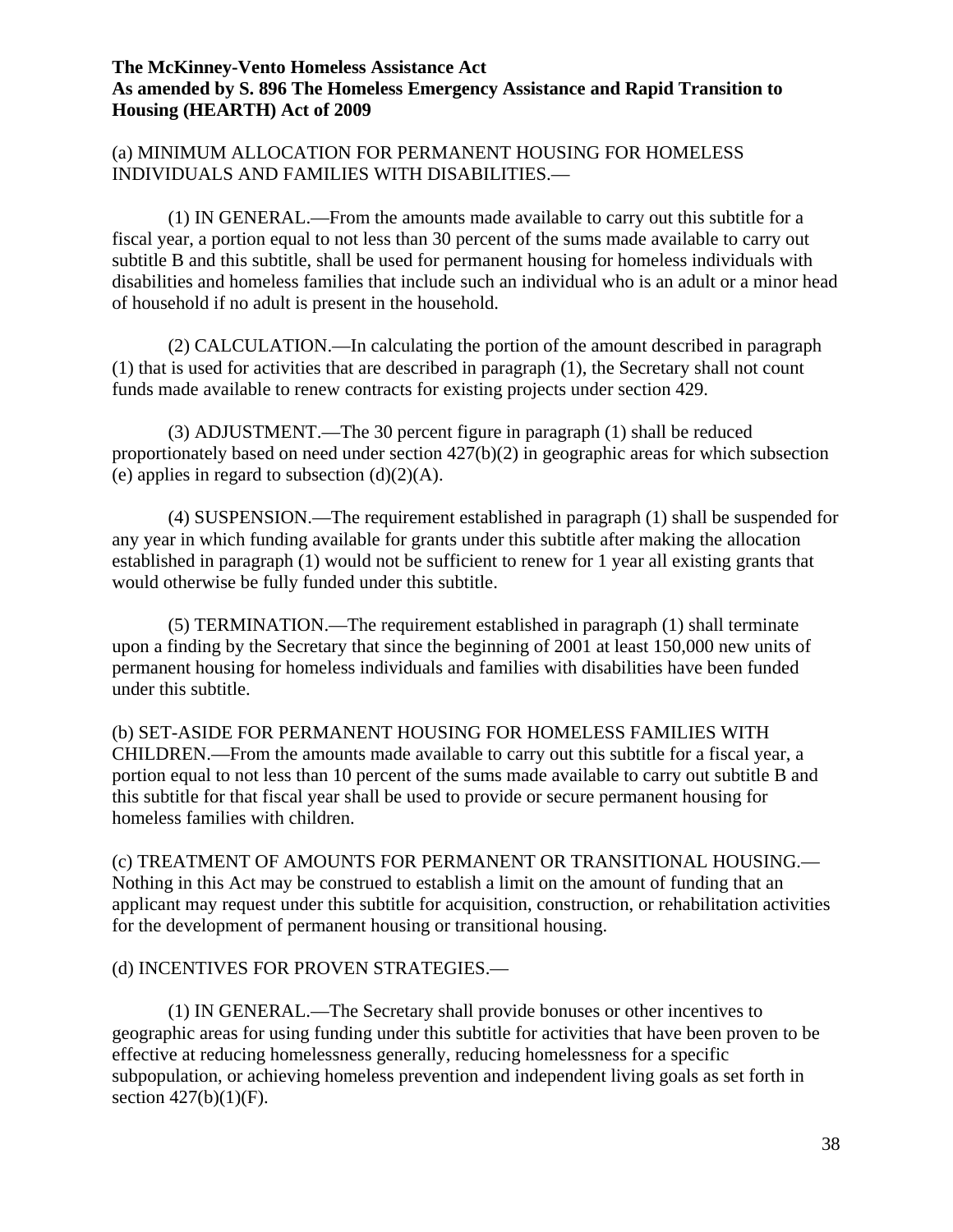(2) RULE OF CONSTRUCTION.—For purposes of this subsection, activities that have been proven to be effective at reducing homelessness generally or reducing homelessness for a specific subpopulation includes—

(A) permanent supportive housing for chronically homeless individuals and families;

(B) for homeless families, rapid rehousing services, short-term flexible subsidies to overcome barriers to rehousing, support services concentrating on improving incomes to pay rent, coupled with performance measures emphasizing rapid and permanent rehousing and with leveraging funding from mainstream family service systems such as Temporary Assistance for Needy Families and Child Welfare services; and

(C) any other activity determined by the Secretary, based on research and after notice and comment to the public, to have been proven effective at reducing homelessness generally, reducing homelessness for a specific subpopulation, or achieving homeless prevention and independent living goals as set forth in section  $427(b)(1)(F)$ .

(3) BALANCE OF INCENTIVES FOR PROVEN STRATEGIES.—To the extent practicable, in providing bonuses or incentives for proven strategies, the Secretary shall seek to maintain a balance among strategies targeting homeless individuals, families, and other subpopulations. The Secretary shall not implement bonuses or incentives that specifically discourage collaborative applicants from exercising their flexibility to serve families with children and youth defined as homeless under other Federal statutes.

(e) INCENTIVES FOR SUCCESSFUL IMPLEMENTATION OF PROVEN STRATEGIES.— If any geographic area demonstrates that it has fully implemented any of the activities described in subsection (d) for all homeless individuals and families or for all members of subpopulations for whom such activities are targeted, that geographic area shall receive the bonus or incentive provided under subsection (d), but may use such bonus or incentive for any eligible activity under either section 423 or paragraphs (4) and (5) of section 415(a) for homeless people generally or for the relevant subpopulation.

SEC. 429. RENEWAL FUNDING AND TERMS OF ASSISTANCE FOR PERMANENT HOUSING.

(a) IN GENERAL.—Renewal of expiring contracts for leasing, rental assistance, or operating costs for permanent housing contracts may be funded either—

- (1) under the appropriations account for this title; or
- (2) the section 8 project-based rental assistance account.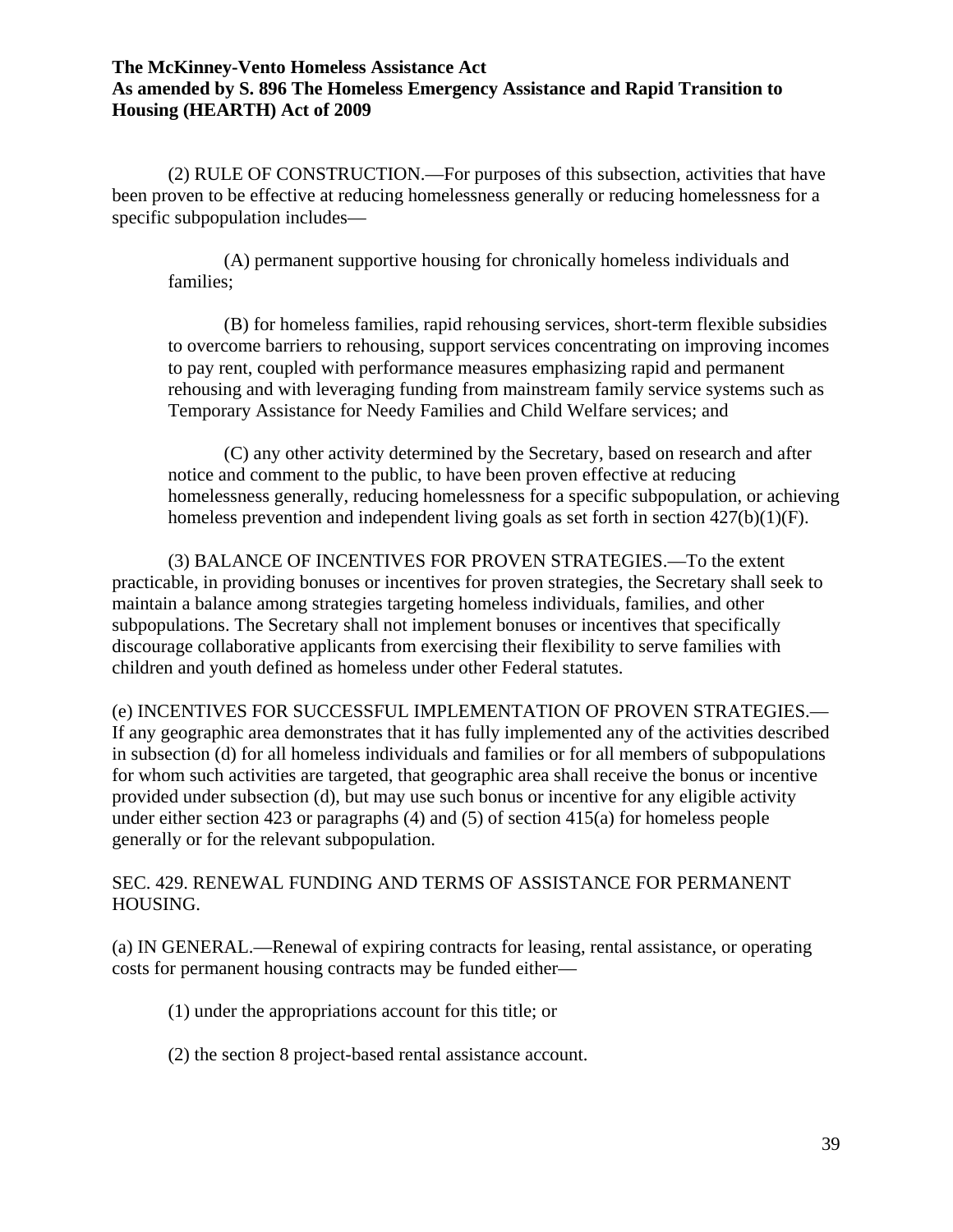(b) RENEWALS.—The sums made available under subsection (a) shall be available for the renewal of contracts in the case of tenant-based assistance, successive 1-year terms, and in the case of project-based assistance, successive terms of up to 15 years at the discretion of the applicant or project sponsor and subject to the availability of annual appropriations, for rental assistance and housing operation costs associated with permanent housing projects funded under this subtitle, or under subtitle C or F (as in effect on the day before the effective date of the Homeless Emergency Assistance and Rapid Transition to Housing Act of 2009). The Secretary shall determine whether to renew a contract for such a permanent housing project on the basis of certification by the collaborative applicant for the geographic area that—

(1) there is a demonstrated need for the project; and

(2) the project complies with program requirements and appropriate standards of housing quality and habitability, as determined by the Secretary.

(c) CONSTRUCTION.—Nothing in this section shall be construed as prohibiting the Secretary from renewing contracts under this subtitle in accordance with criteria set forth in a provision of this subtitle other than this section.

SEC. 430. MATCHING FUNDING.

(a) IN GENERAL.—A collaborative applicant in a geographic area in which funds are awarded under this subtitle shall specify contributions from any source other than a grant awarded under this subtitle, including renewal funding of projects assisted under subtitles C, D, and F of this title as in effect before the effective date under section 1503 of the Homeless Emergency Assistance and Rapid Transition to Housing Act of 2009, that shall be made available in the geographic area in an amount equal to not less than 25 percent of the funds provided to recipients in the geographic area, except that grants for leasing shall not be subject to any match requirement.

(b) LIMITATIONS ON IN-KIND MATCH.—The cash value of services provided to the residents or clients of a project sponsor by an entity other than the project sponsor may count toward the contributions in subsection (a) only when documented by a memorandum of understanding between the project sponsor and the other entity that such services will be provided.

(c) COUNTABLE ACTIVITIES.—The contributions required under subsection (a) may consist of—

(1) funding for any eligible activity described under section 423; and

(2) subject to subsection (b), in-kind provision of services of any eligible activity described under section 423.

SEC. 431. APPEAL PROCEDURE.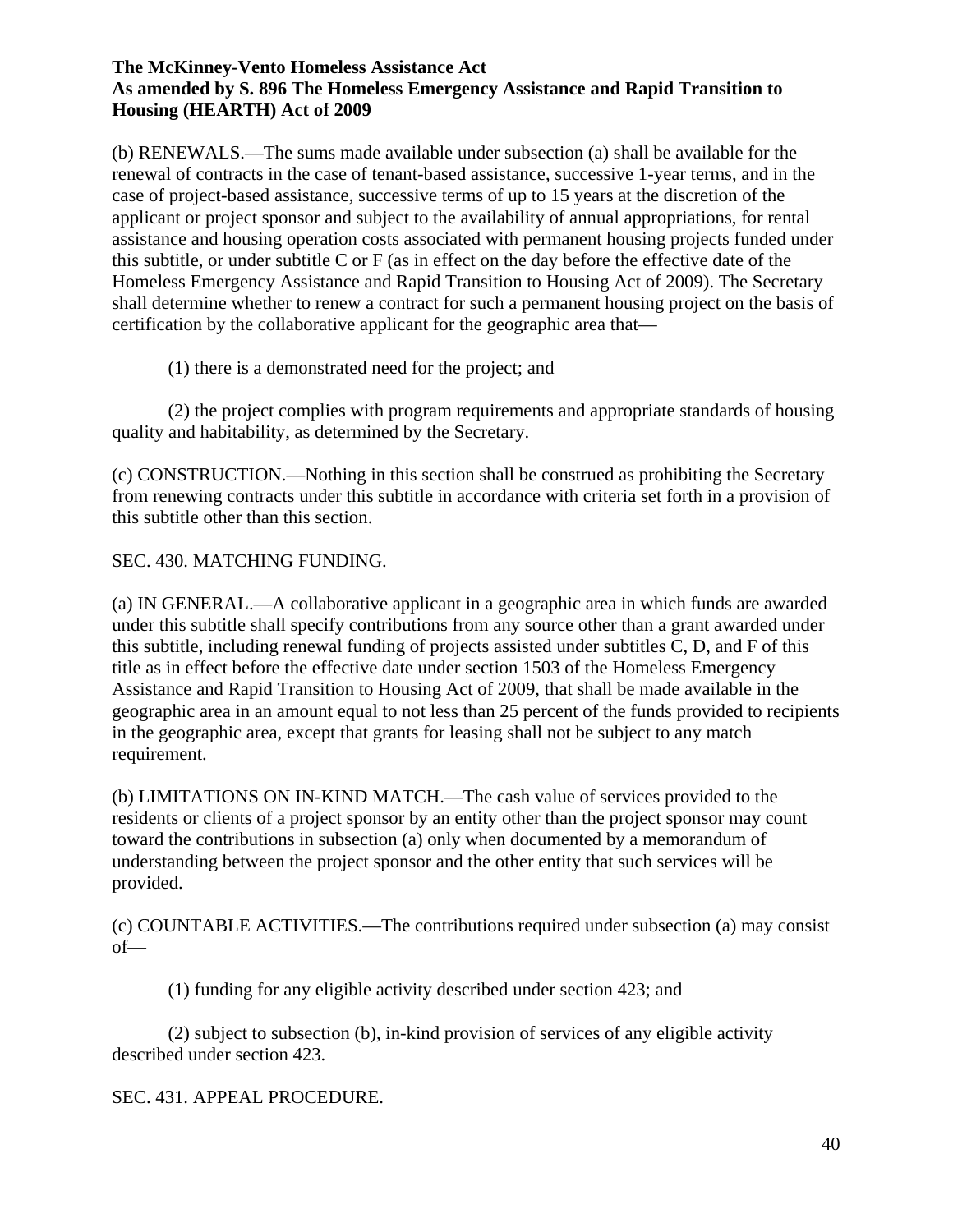(a) IN GENERAL.—With respect to funding under this subtitle, if certification of consistency with the consolidated plan pursuant to section 403 is withheld from an applicant who has submitted an application for that certification, such applicant may appeal such decision to the Secretary.

(b) PROCEDURE.—The Secretary shall establish a procedure to process the appeals described in subsection (a).

(c) DETERMINATION.—Not later than 45 days after the date of receipt of an appeal described in subsection (a), the Secretary shall determine if certification was unreasonably withheld. If such certification was unreasonably withheld, the Secretary shall review such application and determine if such applicant shall receive funding under this subtitle.

SEC. 432. [42 USC 11387]. REGULATIONS.

Not later than the expiration of the 90-day period beginning on October 28, 1992, the Secretary shall issue interim regulations to carry out this subtitle, which shall take effect upon issuance. The Secretary shall issue final regulations to carry out this subtitle after notice and opportunity for public comment regarding the interim regulations, pursuant to the provisions of section 553 of Title 5, United States Code (notwithstanding subsections (a)(2), (b)(B), and (d)(3) of such section). The duration of the period for public comment shall not be less than 60 days, and the final regulations shall be issued not later than the expiration of the 60-day period beginning upon the conclusion of the comment period and shall take effect upon issuance.

### SEC. 433. [42 USC 11388]. REPORTS TO CONGRESS.

The Secretary shall submit a report to the Congress annually, summarizing the activities carried out under this subtitle and setting forth the findings, conclusions, and recommendations of the Secretary as a result of the activities. The report shall be submitted not later than 4 months after the end of each fiscal year (except that, in the case of fiscal year 1993, the report shall be submitted not later than 6 months after the end of the fiscal year).

SEC. 429. [42 USC 11389]. AUTHORIZATION OF APPROPRIATIONS.

REPEALED.

# **SUBTITLE D—SAFE HAVENS FOR HOMELESS INDIVIDUALS DEMONSTRATION PROGRAM**

### **REPEALED.**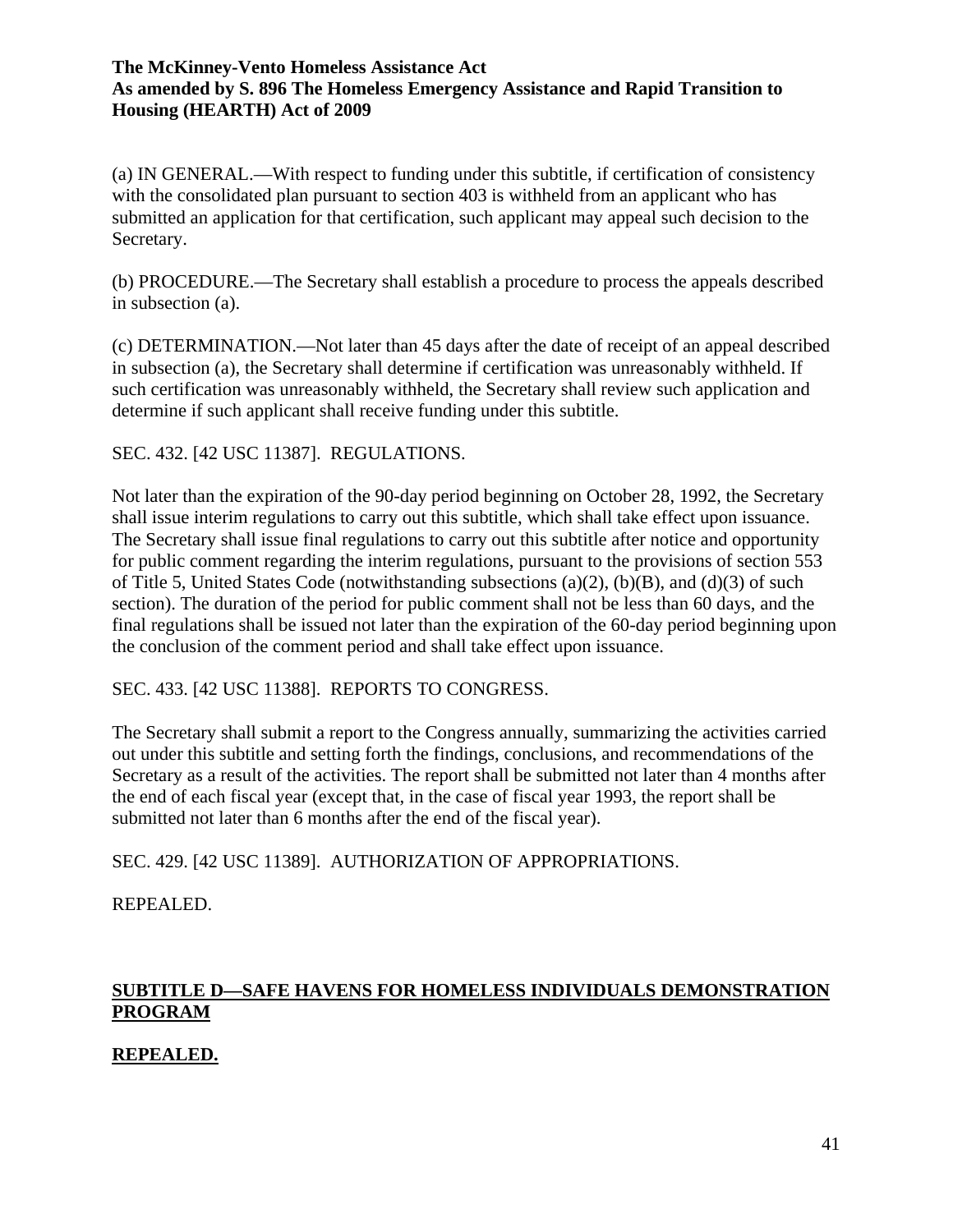#### **SUBTITLE E—MISCELLANEOUS PROVISIONS**

#### **REPEALED.**

### **SUBTITLE F—SHELTER PLUS CARE PROGRAM PART I—GENERAL REQUIREMENTS**

### **REPEALED.**

## **TITLE IV—HOUSING ASSISTANCE SUBTITLE D—RURAL HOUSING STABILITY ASSISTANCE PROGRAM**

SEC. 491. [42 USC 11408]. RURAL HOUSING STABILITY GRANT PROGRAM.

(a) ESTABLISHMENT.—The Secretary of Housing and Urban Development shall establish and carry out a rural housing stability grant program. In carrying out the program, the Secretary may award grants to eligible organizations in lieu of grants under subtitle C in order to pay for the Federal share of the cost of—

(1) rehousing or improving the housing situations of individuals and families who are homeless or in the worst housing situations in the geographic area;

(2) stabilizing the housing of individuals and families who are in imminent danger of losing housing; and

(3) improving the ability of the lowest-income residents of the community to afford stable housing.

(b) USE OF FUNDS.—

(1) IN GENERAL.—An eligible organization may use a grant awarded under subsection (a) to provide, in rural areas—

(A) rent, mortgage, or utility assistance after 2 months of nonpayment in order to prevent eviction, foreclosure, or loss of utility service;

(B) security deposits, rent for the first month of residence at a new location, and relocation assistance;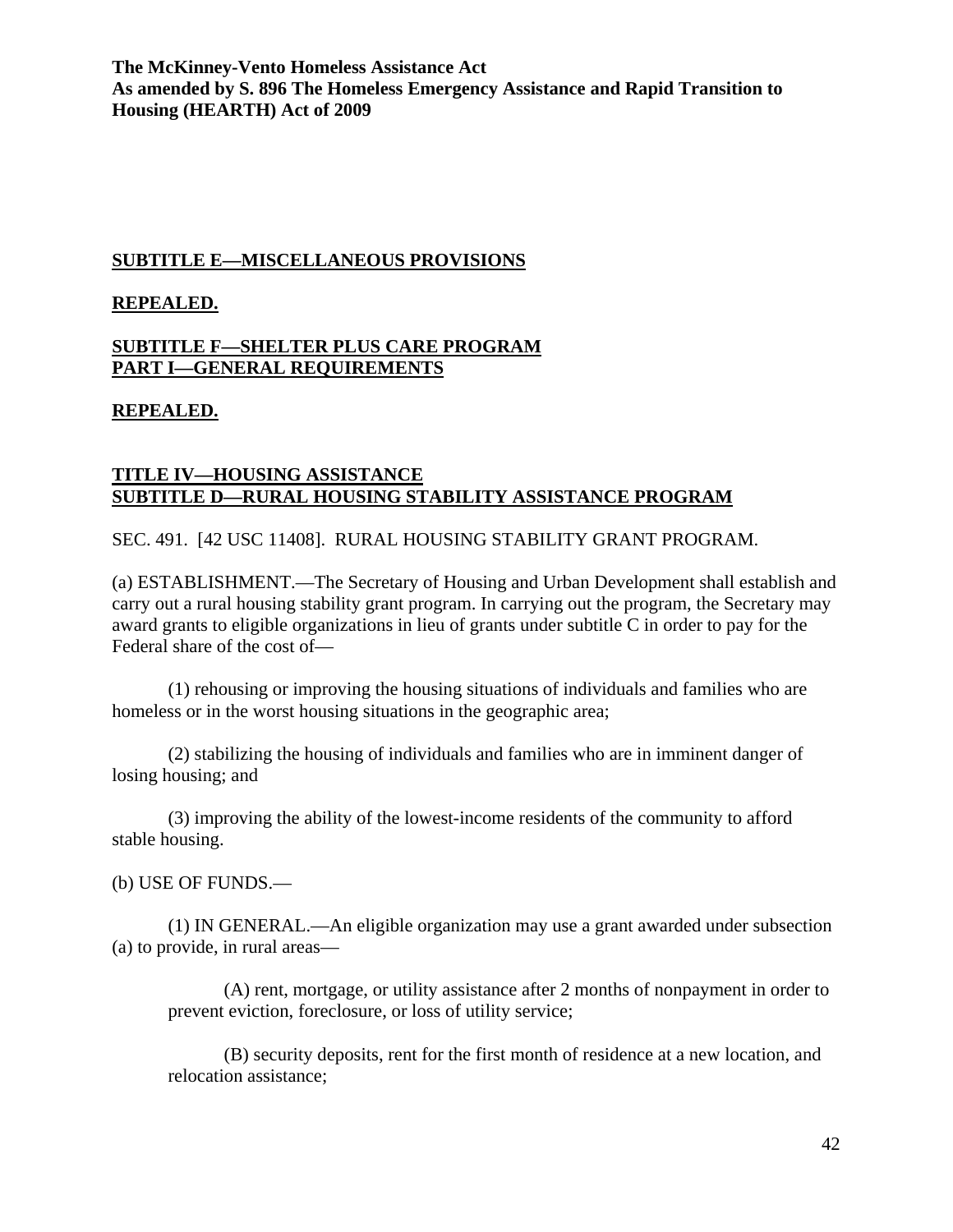(C) short-term emergency lodging in motels or shelters, either directly or through vouchers;

(D) construction of new housing units to provide transitional or permanent housing to homeless individuals and families and individuals and families at risk of homelessness;

(E) acquisition or rehabilitation of a structure to provide supportive services or to provide transitional or permanent housing, other than emergency shelter, to homeless individuals and families and individuals and families at risk of homelessness;

(F) leasing of property, or portions of property, not owned by the recipient or project sponsor involved, for use in providing transitional or permanent housing to homeless individuals and families and individuals and families at risk of homelessness, or providing supportive services to such homeless and at-risk individuals and families;

(G) provision of rental assistance to provide transitional or permanent housing to homeless individuals and families and individuals and families at risk of homelessness, such rental assistance may include tenant-based or project-based rental assistance;

(H) payment of operating costs for housing units assisted under this title;

(I) rehabilitation and repairs such as insulation, window repair, door repair, roof repair, and repairs that are necessary to make premises habitable;

(J) development of comprehensive and coordinated support services that use and supplement, as needed, community networks of services, including—

(i) outreach services to reach eligible recipients;

(ii) case management;

(iii) housing counseling;

(iv) budgeting;

(v) job training and placement;

(vi) primary health care;

(vii) mental health services;

(viii) substance abuse treatment;

(ix) child care;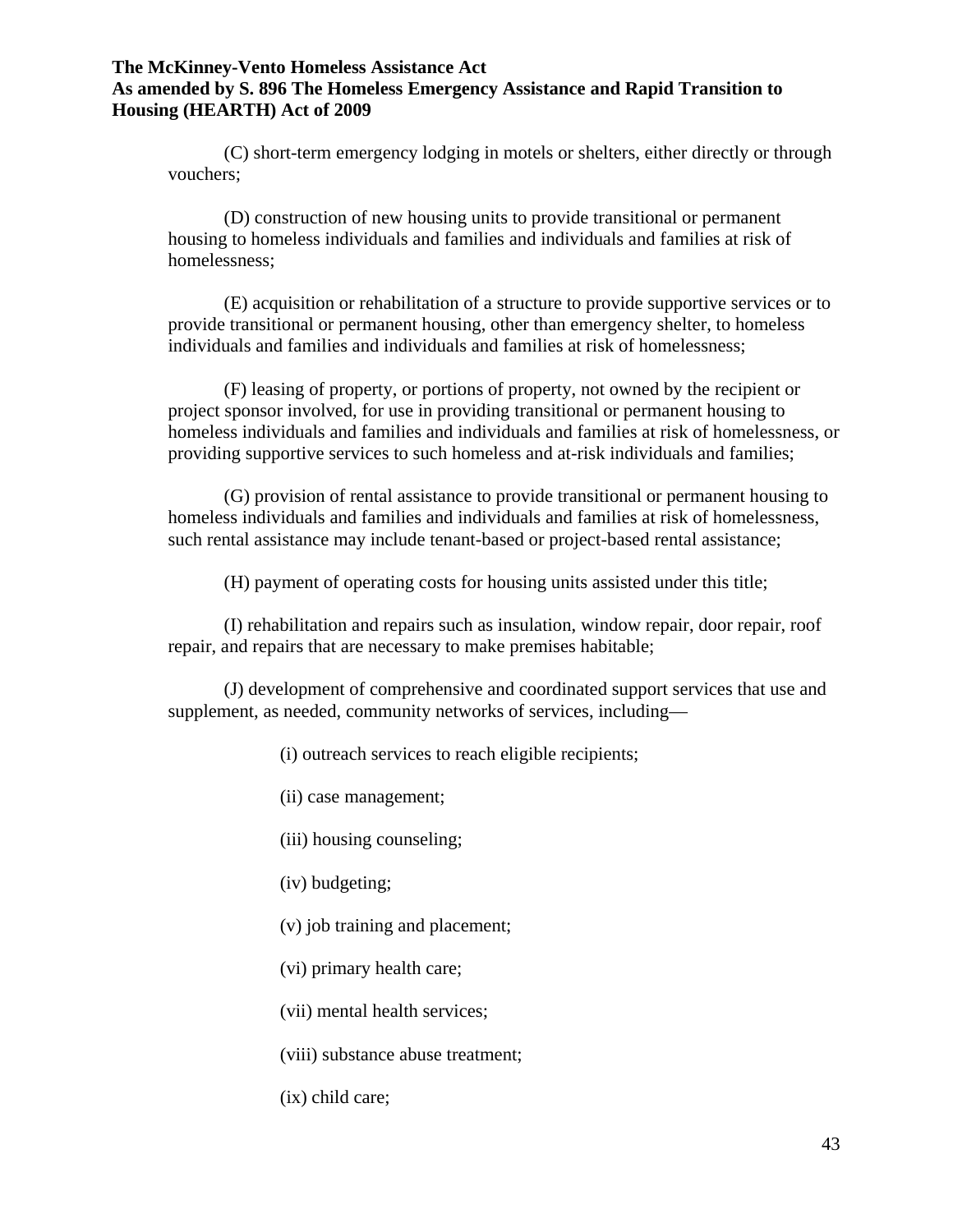(x) transportation;

(xi) emergency food and clothing;

(xii) family violence services;

(xiii) education services;

(xiv) moving services;

(xv) entitlement assistance; and

(xvi) referrals to veterans services and legal services; and

(K) costs associated with making use of Federal inventory property programs to house homeless families, including the program established under title V of the Stewart B. McKinney Homeless Assistance Act and the Single Family Property Disposition Program established pursuant to section 204(g) of the National Housing Act.

(2) CAPACITY BUILDING ACTIVITIES.—Not more than 20 percent of the funds transferred under subsection  $(l)(1)$  for a fiscal year may be used by eligible organizations for capacity building activities, including payment of operating costs and staff retention.

#### (c) AWARD OF GRANTS.—

#### (1) COMMUNITIES WITH POPULATIONS OF LESS THAN 10,000.—

(A) SET-ASIDE.—In awarding grants under subsection (a) for a fiscal year, the Secretary shall make available not less than 50 percent of the funds transferred under subsection  $(1)(1)$  for the fiscal year for grants to eligible organizations serving communities that have populations of less than 10,000.

(B) PRIORITY WITHIN SET-ASIDE.—In awarding grants in accordance with subparagraph (A), the Secretary shall give priority to eligible organizations serving communities with populations of less than 5,000.

(2) COMMUNITIES WITHOUT SIGNIFICANT FEDERAL ASSISTANCE.—In awarding grants under subsection (a), including grants awarded in accordance with paragraph (1), the Secretary shall give priority to eligible organizations serving communities not currently receiving significant Federal assistance under this chapter.

(3) STATE LIMIT.—In awarding grants under subsection (a) for a fiscal year, the Secretary shall not award to eligible organizations within a State an aggregate sum of more than 10 percent of the funds transferred under subsection (l)(1), for the fiscal year.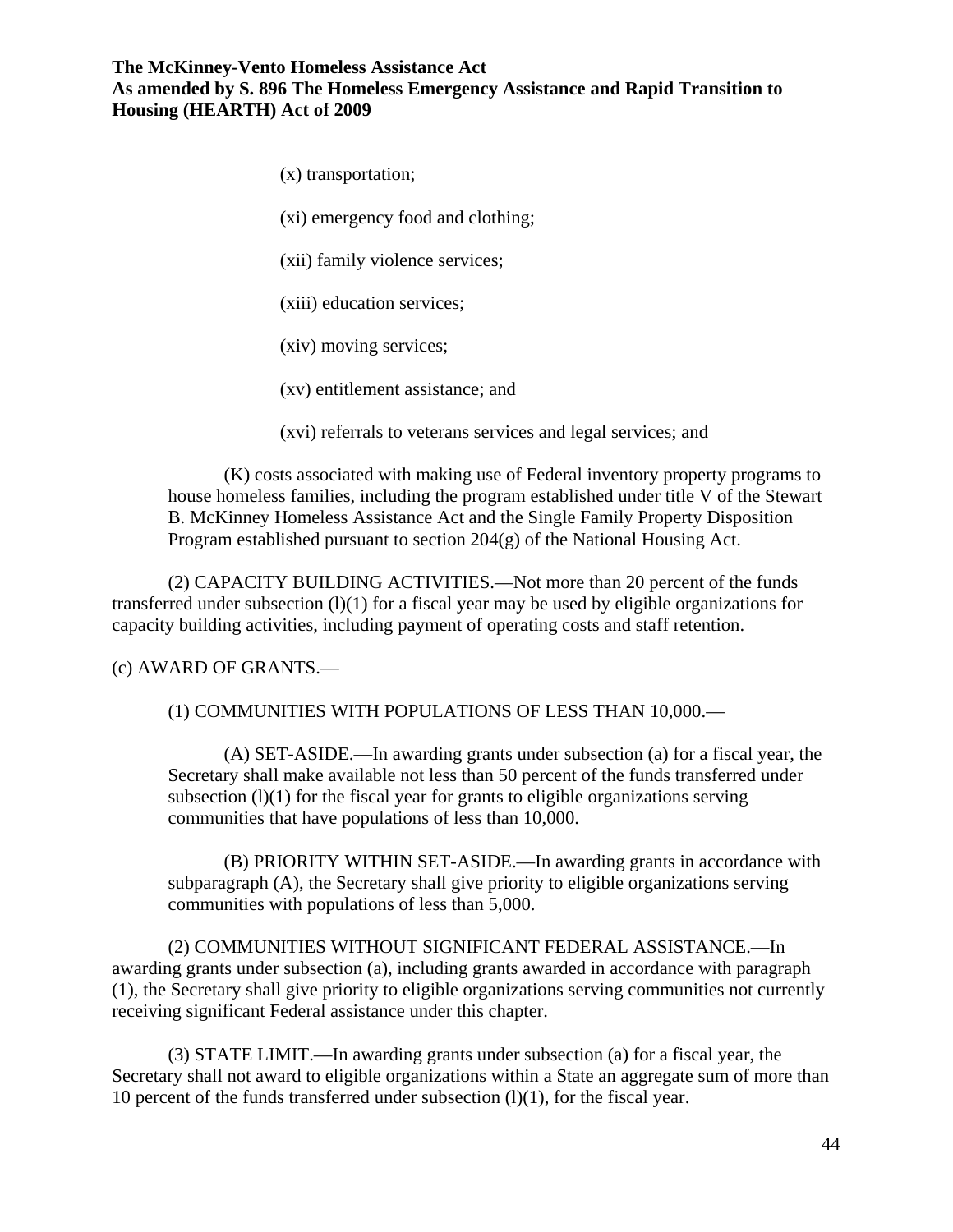(d) APPLICATION.—In order to be eligible to receive a grant under subsection (a), an organization shall submit an application to the Secretary at such time, in such manner, and containing such information as the Secretary may require. The application shall include, at a minimum—

(1) a description of the target population and geographic area to be served;

(2) a description of the types of assistance to be provided;

(3) an assurance that the assistance to be provided is closely related to the identified needs of the target population;

(4) a description of the existing assistance available to the target population, including Federal, State, and local programs, and a description of the manner in which the organization will coordinate with and expand existing assistance or provide assistance not available in the immediate area;

(5) an agreement by the organization that the organization will collect data on the projects conducted by the organization, including assistance provided, number and characteristics of persons served, and causes of homelessness for persons served;

(6) a description of how individuals and families who are homeless or who have the lowest incomes in the community will be involved by the organization through employment, volunteer services, and otherwise, in providing, operating, and rehabilitating housing assisted under this section and in providing services assisted under this section and services for occupants of housing assisted under this section;

(7) a description of consultations that took place within the community to ascertain the most important uses for funding under this section, including the involvement of potential beneficiaries of the project; and

(8) a description of the extent and nature of homelessness and of the worst housing situations in the community.

(e) ELIGIBLE ORGANIZATIONS.—Organizations eligible to receive a grant under subsection (a) shall include private nonprofit entities and county and local governments.

#### (f) MATCHING FUNDING.—

(1) IN GENERAL.—An organization eligible to receive a grant under subsection (a) shall specify matching contributions from any source other than a grant awarded under this subtitle, that shall be made available in the geographic area in an amount equal to not less than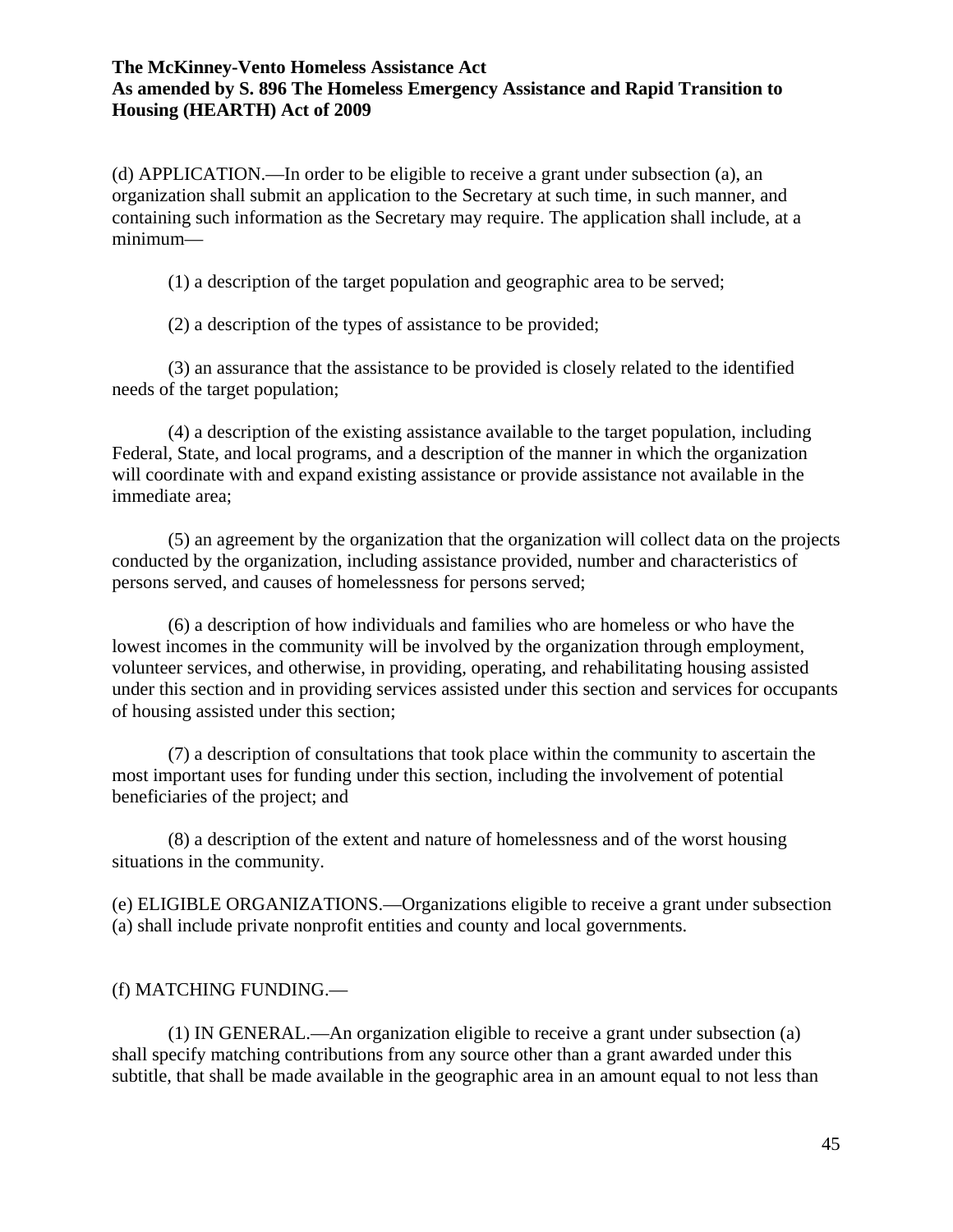25 percent of the funds provided for the project or activity, except that grants for leasing shall not be subject to any match requirement.

(2) LIMITATIONS ON IN-KIND MATCH.—The cash value of services provided to the beneficiaries or clients of an eligible organization by an entity other than the organization may count toward the contributions in paragraph (1) only when documented by a memorandum of understanding between the organization and the other entity that such services will be provided.

(3) COUNTABLE ACTIVITIES.—The contributions required under paragraph (1) may consist of—

(A) funding for any eligible activity described under subsection (b); and

(B) subject to paragraph (2), in-kind provision of services of any eligible activity described under subsection (b).

(g) SELECTION CRITERIA.—The Secretary shall establish criteria for selecting recipients of grants under subsection (a), including—

(1) the participation of potential beneficiaries of the project in assessing the need for, and importance of, the project in the community;

(2) the degree to which the project addresses the most harmful housing situations present in the community;

(3) the degree of collaboration with others in the community to meet the goals described in subsection (a);

(4) the performance of the organization in improving housing situations, taking account of the severity of barriers of individuals and families served by the organization;

(5) for organizations that have previously received funding under this section, the extent of improvement in homelessness and the worst housing situations in the community since such funding began;

(6) the need for such funds, as determined by the formula established under section 427(b)(2); and

(7) any other relevant criteria as determined by the Secretary.

### (h) EVALUATION.—

(1) IN GENERAL.—Not later than 18 months after funding is first made available pursuant to the amendments made by title IV of the Homeless Emergency Assistance and Rapid Transition to Housing Act of 2009, the Secretary shall conduct an evaluation of the program to—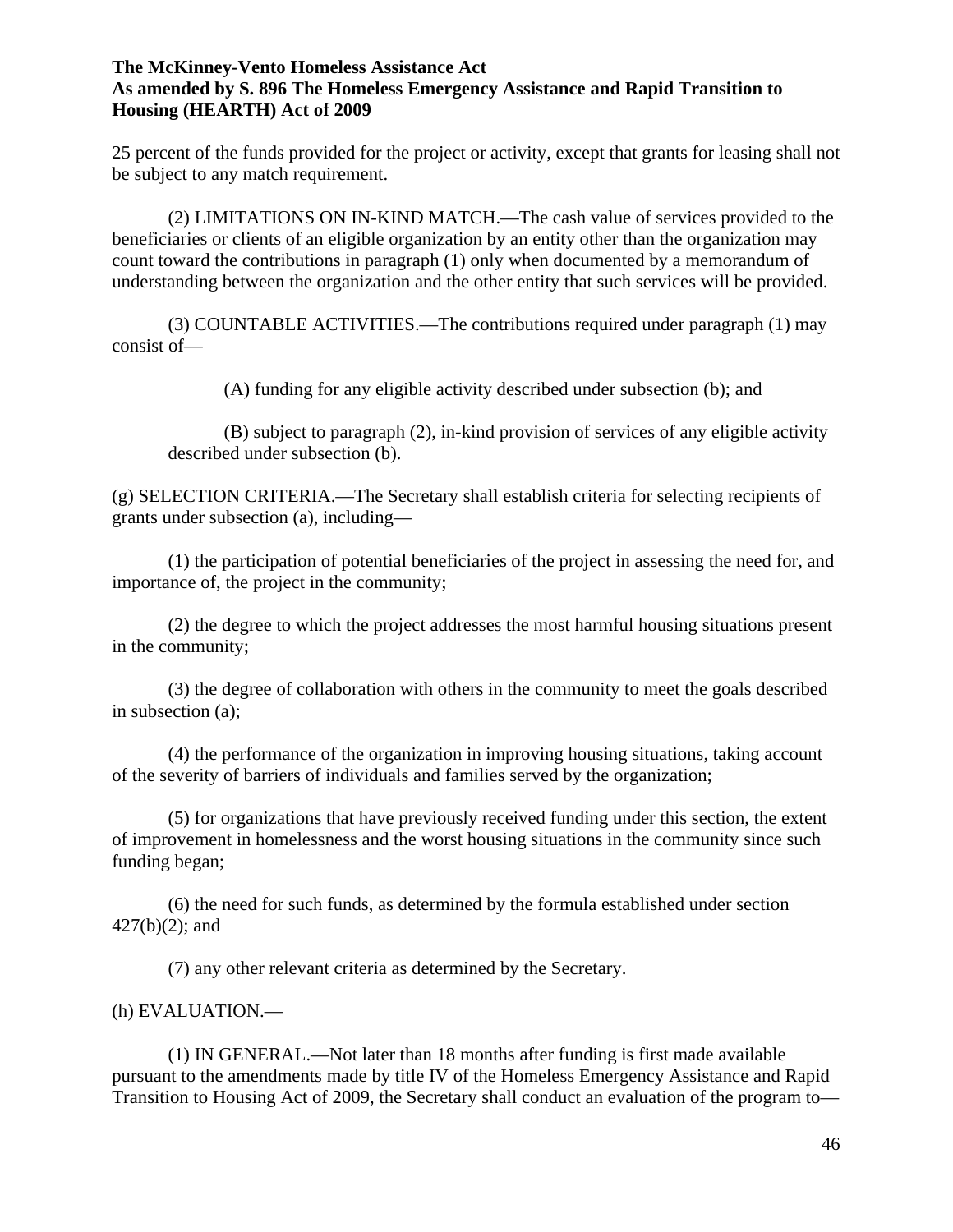(A) determine the effectiveness of the program in meeting the goals described in subsection (a) in the area served; and

(B) determine the types of assistance needed to meet the goals described in subsection (a) in rural areas.

(2) REPORT.—Not later than 24 months after funding is first made available pursuant to the amendment made by title IV of the Homeless Emergency Assistance and Rapid Transition to Housing Act of 2009, the Secretary shall submit to Congress, the evaluation of the program conducted under paragraph (1), including recommendations for any Federal administrative or legislative changes that may be necessary to improve the ability of rural communities to meet the goals described in subsection (a).

(i) TECHNICAL ASSISTANCE.—The Secretary shall provide technical assistance to eligible organizations in developing programs in accordance with this section, and in gaining access to other Federal resources that may be used to assist homeless persons in rural areas. Such assistance may be provided through regional workshops, and may be provided directly or through grants to, or contracts with, nongovernmental entities.

(j) TERMINATION OF ASSISTANCE.—If an individual or family who receives assistance under this section violates requirements of the assistance program provided by the organization receiving a grant under this section, the organization may terminate assistance in accordance with a formal process established by the organization that recognizes the rights of individuals receiving such assistance to due process of law, which may include a hearing.

(k) DEFINITIONS.—For purposes of this section:

(1) PROGRAM.—The term "program" means the rural housing stability grant program established under this section.

(2) RURAL AREA; RURAL COMMUNITY.—The terms "rural area" and "rural community" mean—

(A) any area or community, respectively, no part of which is within an area designated as a standard metropolitan statistical area by the Office of Management and Budget;

(B) any area or community, respectively, that is—

(i) within an area designated as a metropolitan statistical area or considered as part of a metropolitan statistical area; and

(ii) located in a county where at least 75 percent of the population is rural;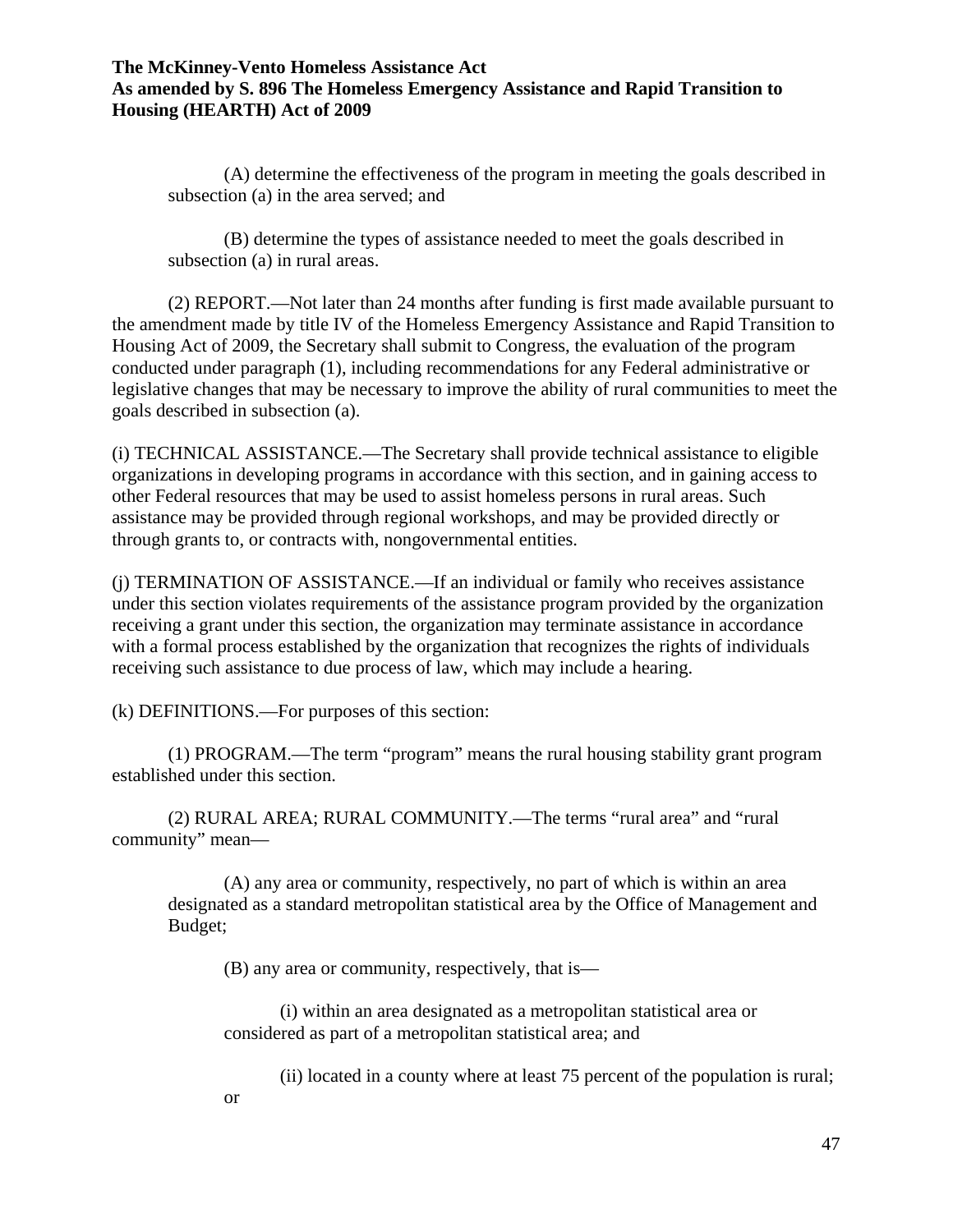(C) any area or community, respectively, located in a State that has population density of less than 30 persons per square mile (as reported in the most recent decennial census), and of which at least 1.25 percent of the total acreage of such State is under Federal jurisdiction, provided that no metropolitan city (as such term is defined in section 102 of the Housing and Community Development Act of 1974) in such State is the sole beneficiary of the grant amounts awarded under this section.

(3) SECRETARY.—The term "Secretary" means the Secretary of Housing and Urban Development.

#### (l) PROGRAM FUNDING.—

(1) IN GENERAL.—The Secretary shall determine the total amount of funding attributable under section 427(b)(2) to meet the needs of any geographic area in the Nation that applies for funding under this section. The Secretary shall transfer any amounts determined under this subsection from the Community Homeless Assistance Program and consolidate such transferred amounts for grants under this section, except that the Secretary shall transfer an amount not less than 5 percent of the amount available under subtitle C for grants under this section. Any amounts so transferred and not used for grants under this section due to an insufficient number of applications shall be transferred to be used for grants under subtitle C.

(2) AVAILABILITY.—Any amount paid to a grant recipient for a fiscal year that remains unobligated at the end of the year shall remain available to the recipient for the purposes for which the payment was made for the next fiscal year. The Secretary shall take such action as may be necessary to recover any amount not obligated by the recipient at the end of the second fiscal year, and shall redistribute the amount to another eligible organization.

(m) DETERMINATION OF FUNDING SOURCE.—For any fiscal year, in addition to funds awarded under subtitle B, funds under this title to be used in a city or county shall only be awarded under either subtitle C or subtitle D.

### **TITLE I—GENERAL PROVISIONS**

SECTION 101. [42 U.S.C. 11301 note]. SHORT TITLE AND TABLE OF CONTENTS.

(a) SHORT TITLE.—This Act may be cited as the "McKinney-Vento Homeless Assistance Act".

(b) TABLE OF CONTENTS.—

[NOTE: Only title IV is listed.]

TITLE IV—HOUSING ASSISTANCE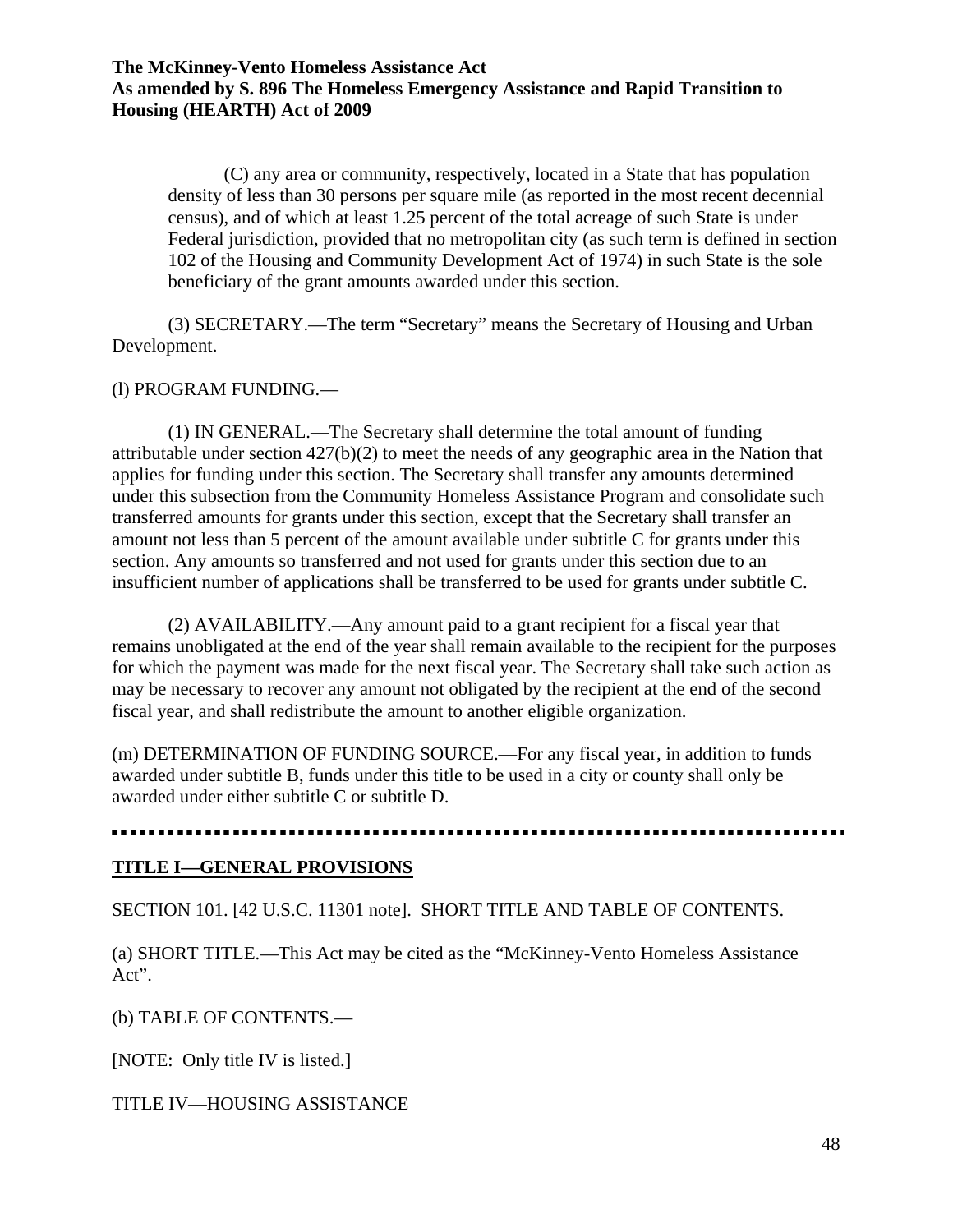#### SUBTITLE A—GENERAL PROVISIONS

- Sec. 401. Definitions.
- Sec. 402. Collaborative Applicants.
- Sec. 403. Housing affordability strategy.
- Sec. 404. Preventing involuntary family separation.
- Sec. 405. Technical assistance.
- Sec. 406. Discharge coordination policy.
- Sec. 407. Protection of personally identifying information by victim service providers.
- Sec. 408. Authorization of appropriations.

#### SUBTITLE B—EMERGENCY SOLUTIONS GRANTS PROGRAM

- Sec. 411. Definitions.
- Sec. 412. Grant assistance.
- Sec. 413. Amount and allocation of assistance.
- Sec. 414. Allocation and distribution of assistance.
- Sec. 415. Eligible activities.
- Sec. 416. Responsibilities of recipients.
- Sec. 417. Administrative provisions.
- Sec. 418. Administrative costs.

## SUBTITLE C—CONTINUUM OF CARE PROGRAM

- Sec. 421. Purposes.
- Sec. 422. Continuum of care applications and grants.
- Sec. 423. Eligible activities.
- Sec. 424. Incentives for high-performing communities.
- Sec. 425. Supportive services.
- Sec. 426. Program requirements.
- Sec. 427. Selection criteria.
- Sec. 428. Allocation of amounts and incentives for specific eligible activities.
- Sec. 429. Renewal funding and terms of assistance for permanent housing.
- Sec. 430. Matching funding.
- Sec. 431. Appeal procedure.
- Sec. 432. Regulations.
- Sec. 433. Reports to Congress.

SUBTITLE D—SAFE HAVENS FOR HOMELESS INDIVIDUALS DEMONSTRATION PROGRAM REPEALED. SUBTITLE E—MISCELLANEOUS PROGRAMS REPEALED.

SUBTITLE F—SHELTER PLUS CARE PROGRAM REPEALED.